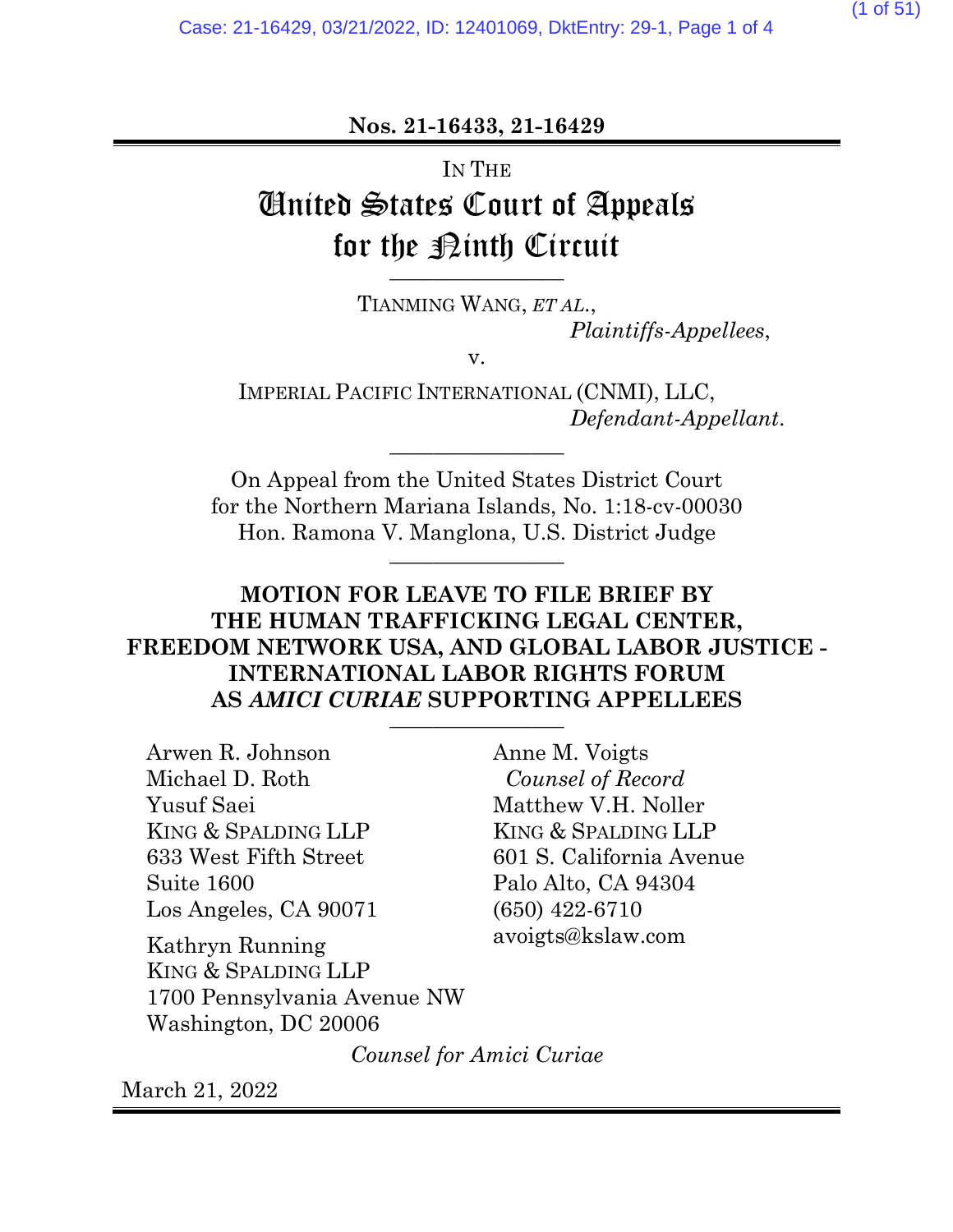## **CORPORATE DISCLOSURE STATEMENT**

The Human Trafficking Legal Center certifies that it has no parent corporation and that no publicly held corporation owns ten percent or more of its stock.

Freedom Network USA certifies that it has no parent corporation and that no publicly held corporation owns ten percent or more of its stock.

Global Labor Justice - International Labor Rights Forum also certifies that it has no parent corporation and that no publicly held corporation owns ten percent or more of its stock.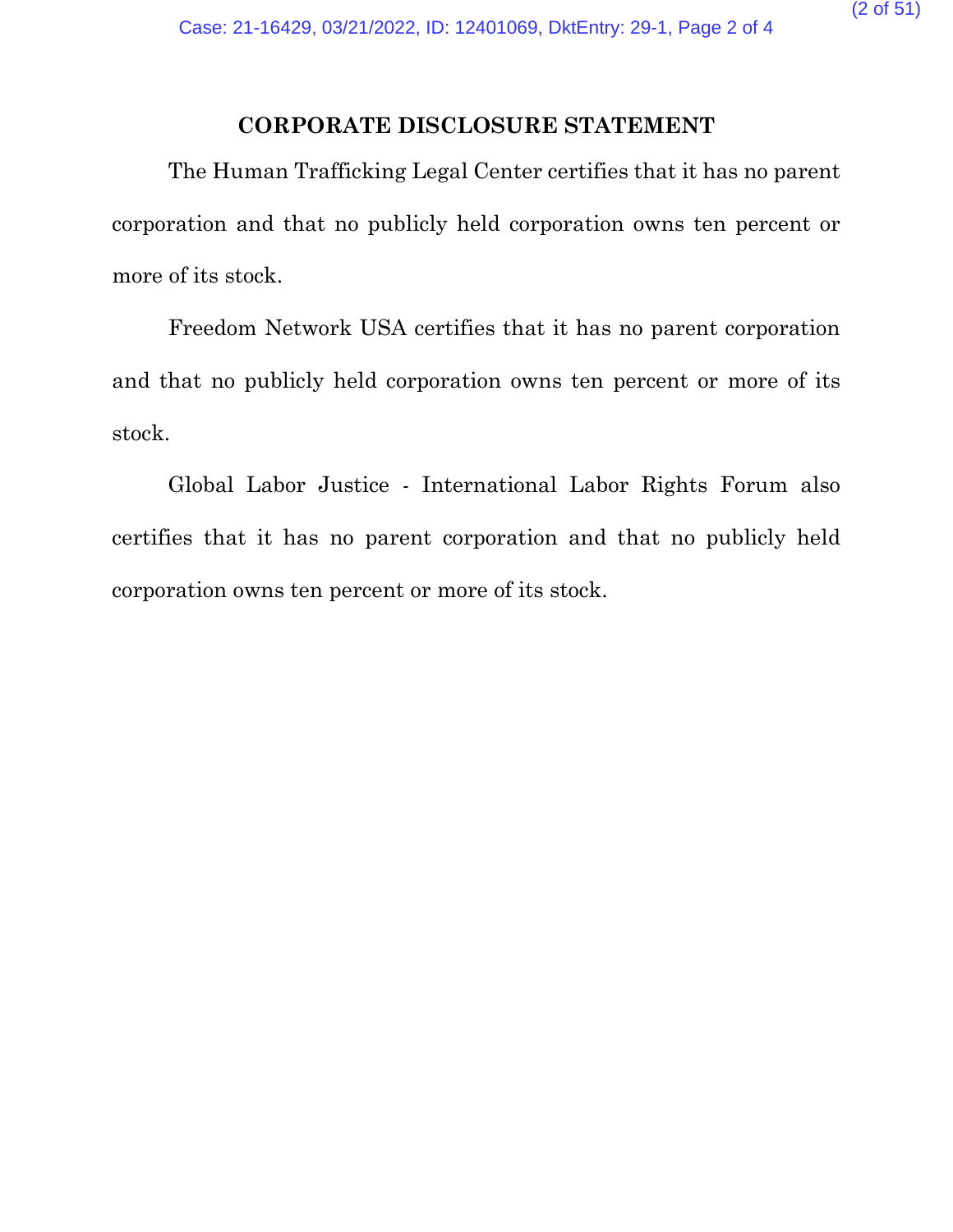#### **MOTION FOR LEAVE TO FILE** *AMICUS CURIAE* **BRIEF**

The Human Trafficking Law Center, Freedom Network USA, and Global Labor Justice - International Labor Rights Forum respectfully move for leave to file the accompanying *amicus curiae* brief in support of Plaintiffs-Appellees. Counsel sought consent from the parties to file this brief. Plaintiffs-Appellees consented; Defendants-Appellants did not.

This appeal implicates frequently litigated questions in human trafficking and forced labor cases—namely, the availability of discovery sanctions against defendants who defy court orders and drag their feet in discovery, and the proper pleading standards for causes of action under human trafficking and forced labor statutes. All three proposed amici curiae are devoted to eradicating human trafficking and forced labor, and ensuring that the victims of those offenses have meaningful access to the courts to enforce the remedies to which they are entitled.

No party or party's counsel authored this brief in whole or in part; no party or party's counsel contributed money to fund the preparation of this brief; and no person except amici, their members, or their counsel contributed money intended to fund the preparation or submission of this brief. *See* Fed. R. App. P. 29(a)(4)(E).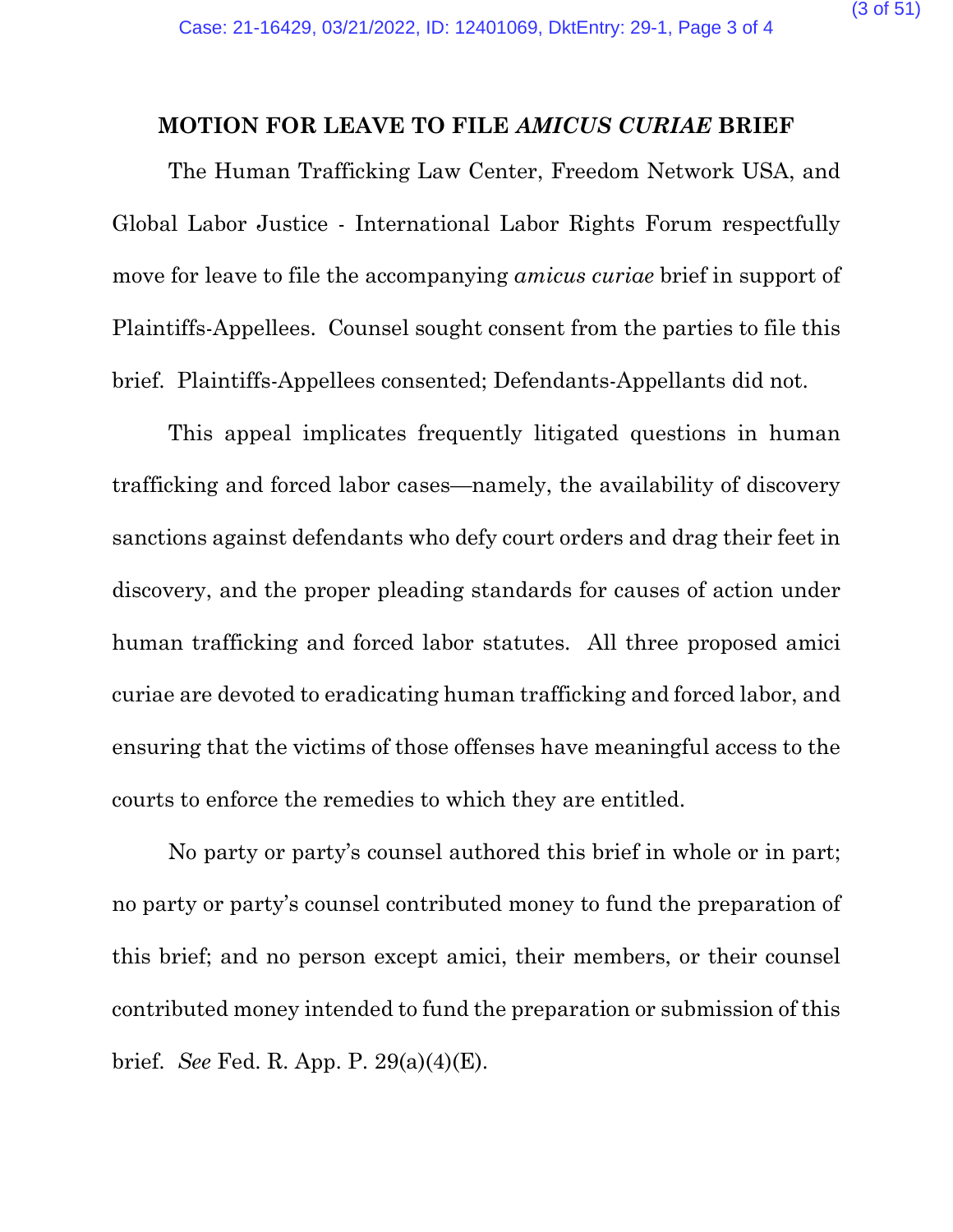The amicus brief is timely because it is filed within seven days of this Court's March 15, 2022 order accepting the filing of Plaintiffs-Appellees' principal brief. The brief complies with Federal Rule of Appellate Procedure 29(a)(5) because it contains fewer than 7,000 words—half the length authorized for the parties' principal briefs.

Given their substantial interest in this case, amici respectfully seek leave to file the attached brief as *amici curiae.*

Respectfully submitted,

Arwen R. Johnson Michael D. Roth Yusuf Saei KING & SPALDING LLP 633 West Fifth Street Suite 1600 Los Angeles, CA 90071

Kathryn Running KING & SPALDING LLP 1700 Pennsylvania Avenue NW Washington, DC 20006

/s/ Anne M. Voigts Anne M. Voigts *Counsel of Record* Matthew V.H. Noller KING & SPALDING LLP 601 S. California Avenue Palo Alto, CA 94304 (650) 422-6710 avoigts@kslaw.com

*Counsel for Amici Curiae*

March 21, 2022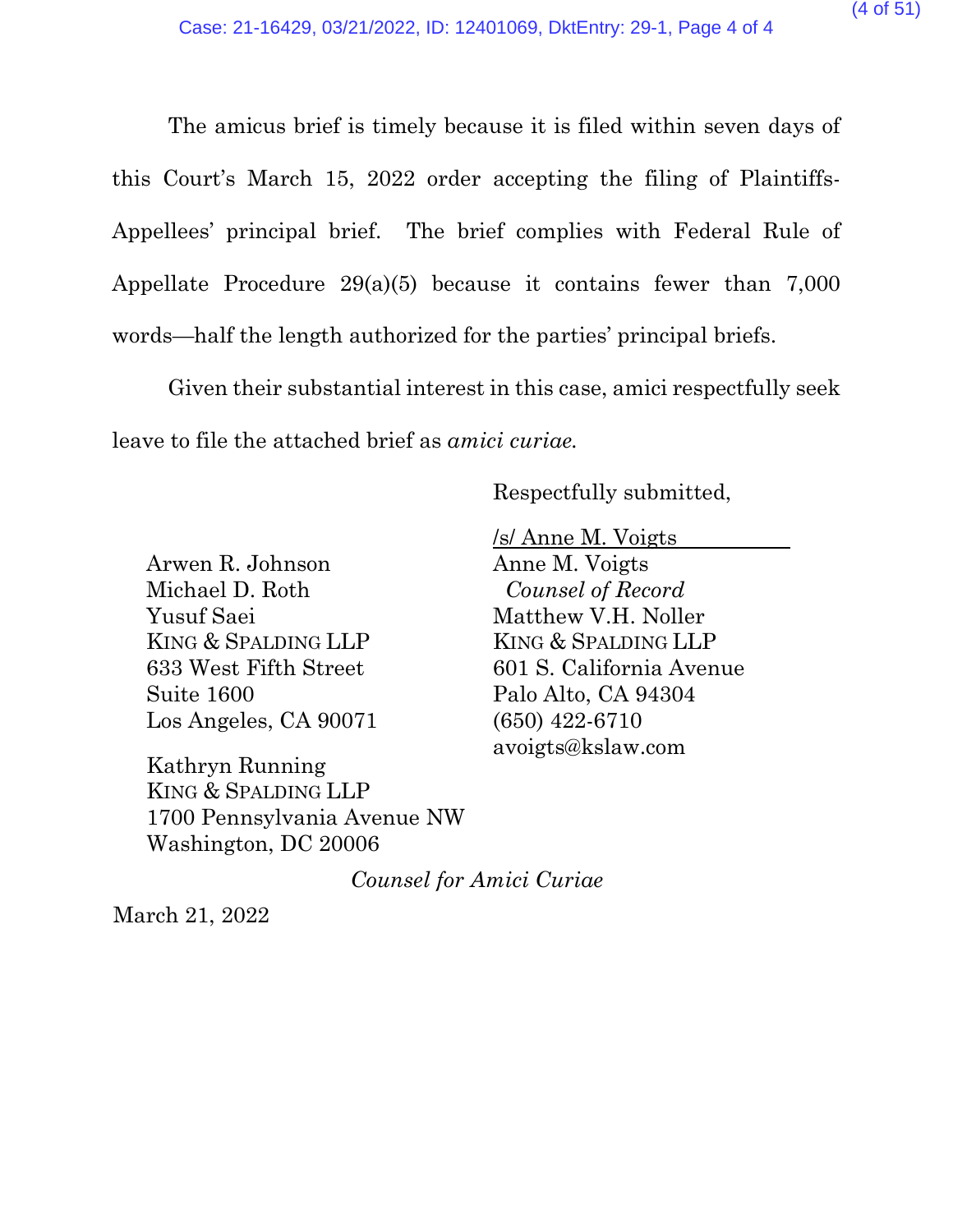**Nos. 21-16433, 21-16429**

# IN THE United States Court of Appeals for the **Pinth** Circuit

TIANMING WANG, *ET AL*., *Plaintiffs-Appellees*,

v.

IMPERIAL PACIFIC INTERNATIONAL (CNMI), LLC, *Defendant-Appellant*.

On Appeal from the United States District Court for the Northern Mariana Islands, No. 1:18-cv-00030 Hon. Ramona V. Manglona, U.S. District Judge **\_\_\_\_\_\_\_\_\_\_\_\_\_\_\_\_**

\_\_\_\_\_\_\_\_\_\_\_\_\_\_\_\_

# **BRIEF BY THE HUMAN TRAFFICKING LEGAL CENTER, FREEDOM NETWORK USA, AND GLOBAL LABOR JUSTICE - INTERNATIONAL LABOR RIGHTS FORUM AS** *AMICI CURIAE* **SUPPORTING APPELLEES** \_\_\_\_\_\_\_\_\_\_\_\_\_\_\_\_

Arwen R. Johnson Michael D. Roth Yusuf Saei KING & SPALDING LLP 633 West Fifth Street Suite 1600 Los Angeles, CA 90071

Kathryn Running KING & SPALDING LLP 1700 Pennsylvania Avenue NW Washington, DC 20006

Anne M. Voigts *Counsel of Record* Matthew V.H. Noller KING & SPALDING LLP 601 S. California Avenue Palo Alto, CA 94304 (650) 422-6710 avoigts@kslaw.com

*Counsel for Amici Curiae*

March 21, 2022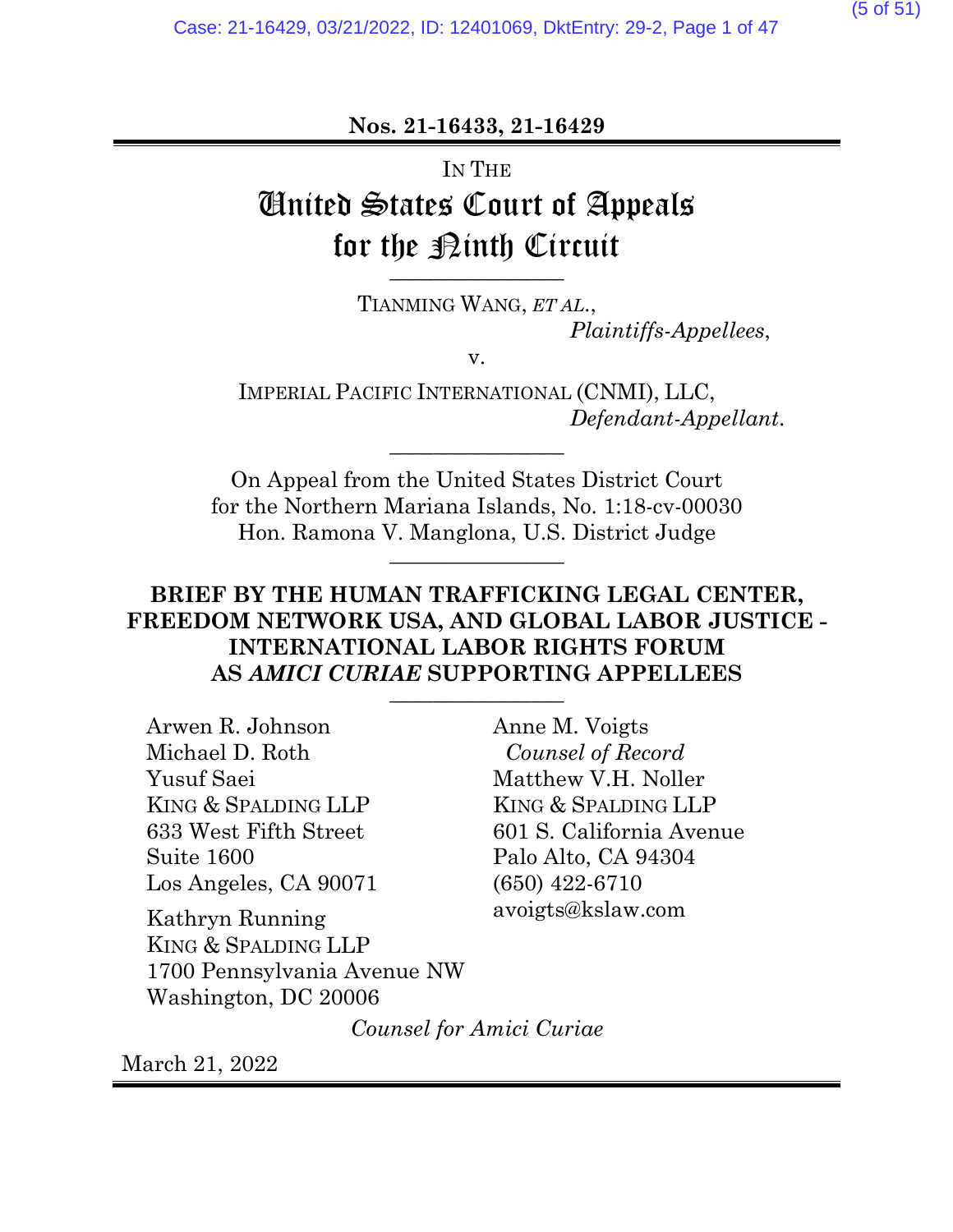## **CORPORATE DISCLOSURE STATEMENT**

The Human Trafficking Legal Center certifies that it has no parent corporation and that no publicly held corporation owns ten percent or more of its stock.

Freedom Network USA certifies that it has no parent corporation and that no publicly held corporation owns ten percent or more of its stock.

Global Labor Justice–International Labor Rights Forum also certifies that it has no parent corporation and that no publicly held corporation owns ten percent or more of its stock.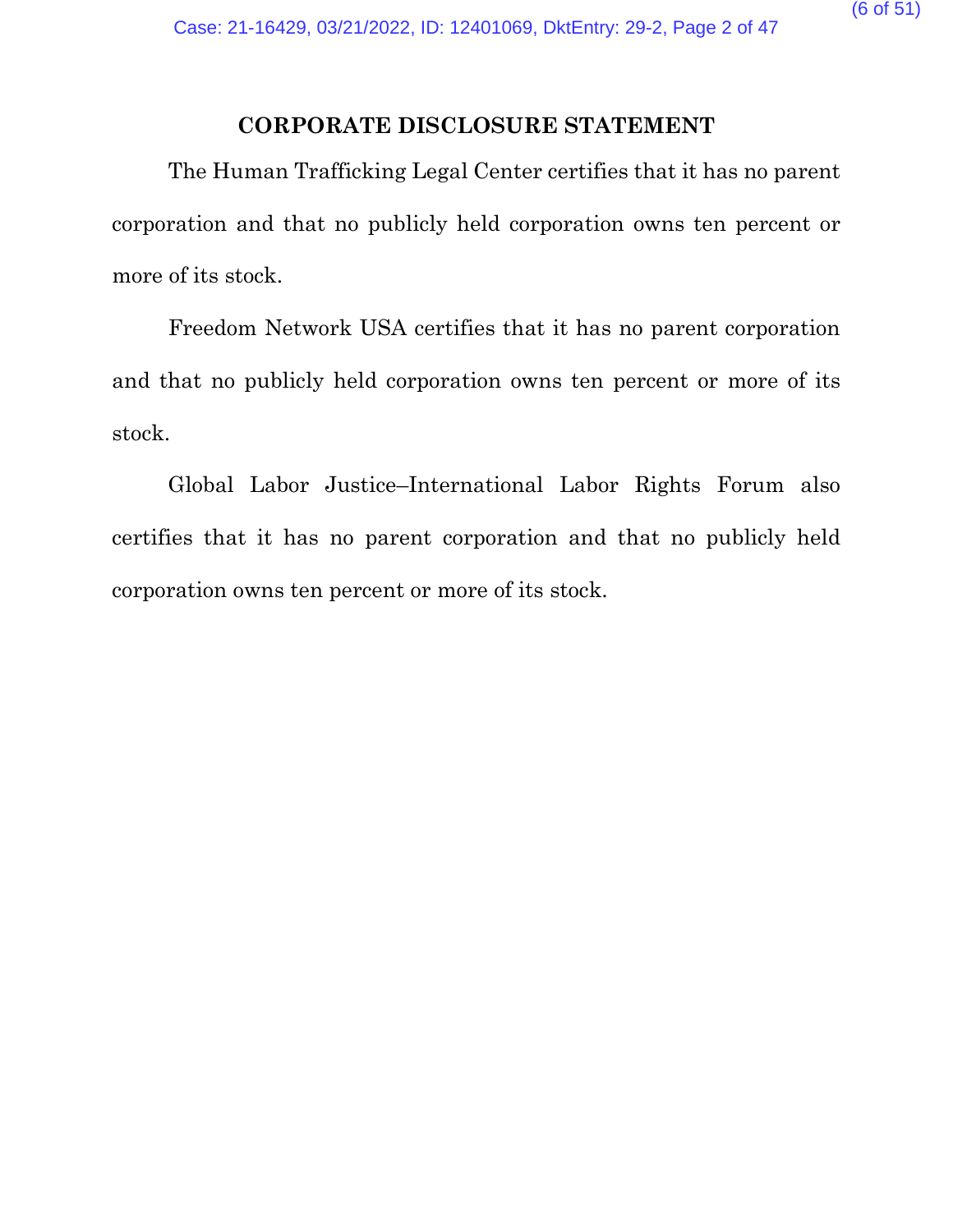# **TABLE OF CONTENTS**

| Ι. |           | Forced labor victims need access to justice in federal courts                                                                                                    |    |
|----|-----------|------------------------------------------------------------------------------------------------------------------------------------------------------------------|----|
|    | A.        | Perpetrators of forced labor generate billions of<br>dollars in illegal profits by exploiting vulnerable                                                         |    |
|    | <b>B.</b> | IPI's argument that plaintiffs did not plead a TVPRA<br>violation would deny justice to trafficking and forced<br>labor victims by imposing pleading burdens not |    |
| П. |           | Default judgments (and other discovery sanctions) are an<br>important tool to prevent traffickers from obstructing the                                           |    |
|    | A.        | Perpetrators of forced labor often use litigation<br>misconduct to stonewall victims and stave off a                                                             |    |
|    | <b>B.</b> | Default judgments must be available to prevent<br>defendants' discovery misconduct from prejudicing<br>human trafficking/forced labor plaintiffs in pursuit of   |    |
|    | C.        | This case is a paradigmatic example of when default                                                                                                              | 29 |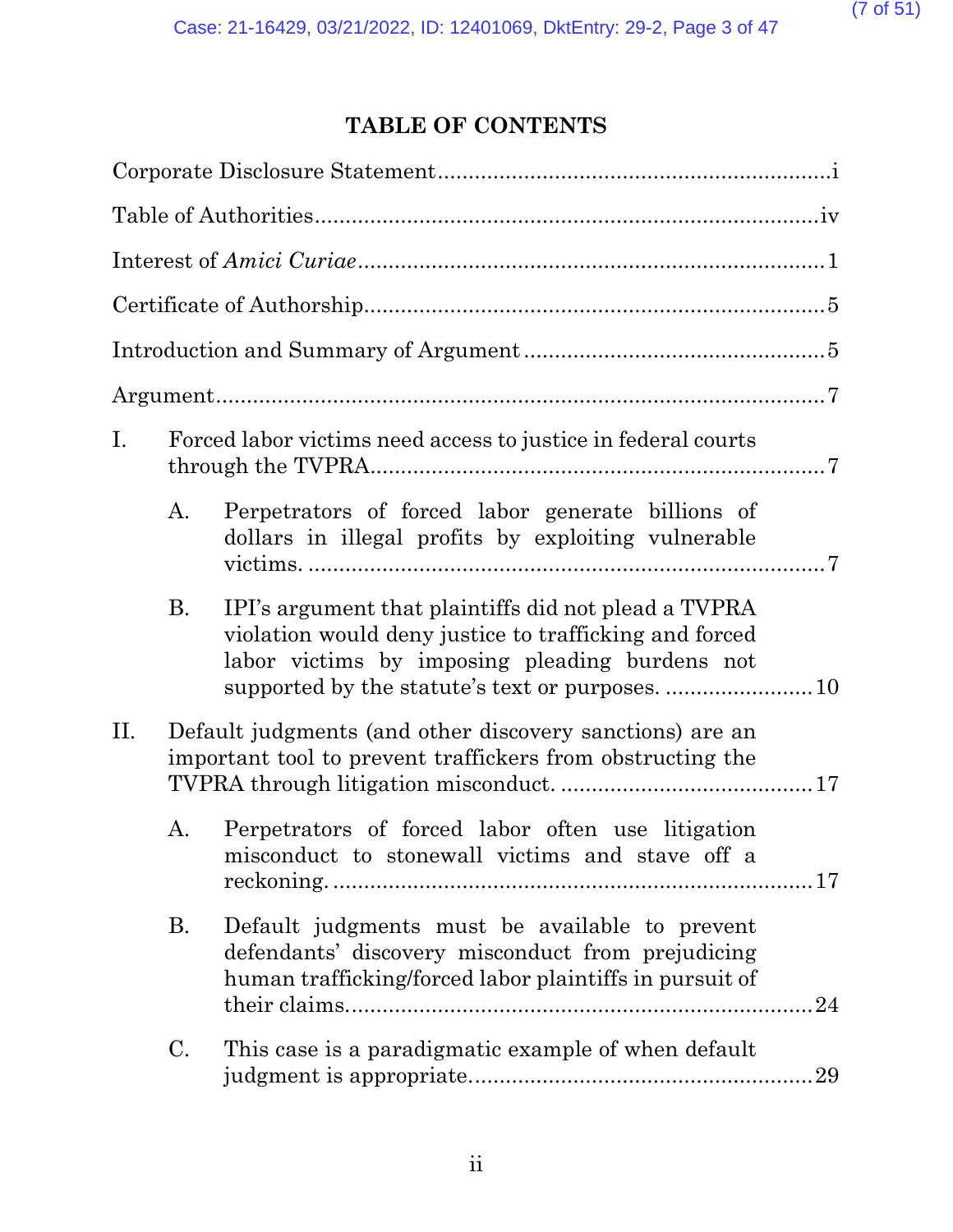| Certificate of Compliance |  |
|---------------------------|--|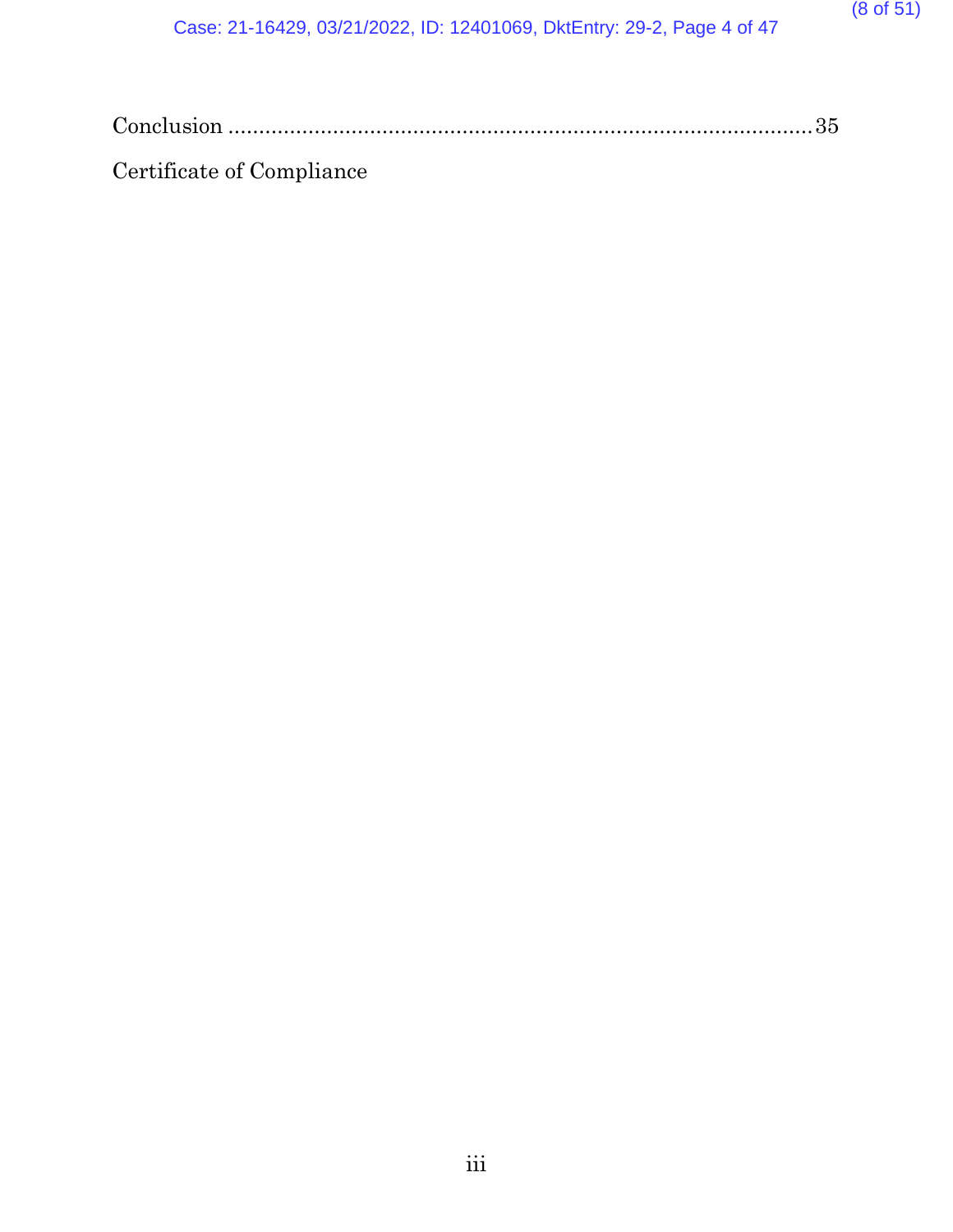# **TABLE OF AUTHORITIES**

# **Cases**

| Abafita v. Aldukhan,                      |
|-------------------------------------------|
| Adriana Int'l Corp. v. Thoeren,           |
| Aguilar v. Imperial Nurseries,            |
| Alabado v. French Concepts, Inc.,         |
| Aragon v. Che Ku,                         |
| Arellano v. Marshalls of MA, Inc.,        |
| Arista Records, LLC v. Doe 3,             |
| Arreguin v. Sanchez,                      |
| Asanok v. Million Express Manpower, Inc., |
| Ballesteros v. Al-Ali,                    |
| Belvis v. Colamussi,                      |
| Canal v. de la Rosa Dann,                 |
| Carazani v. Zegarra,                      |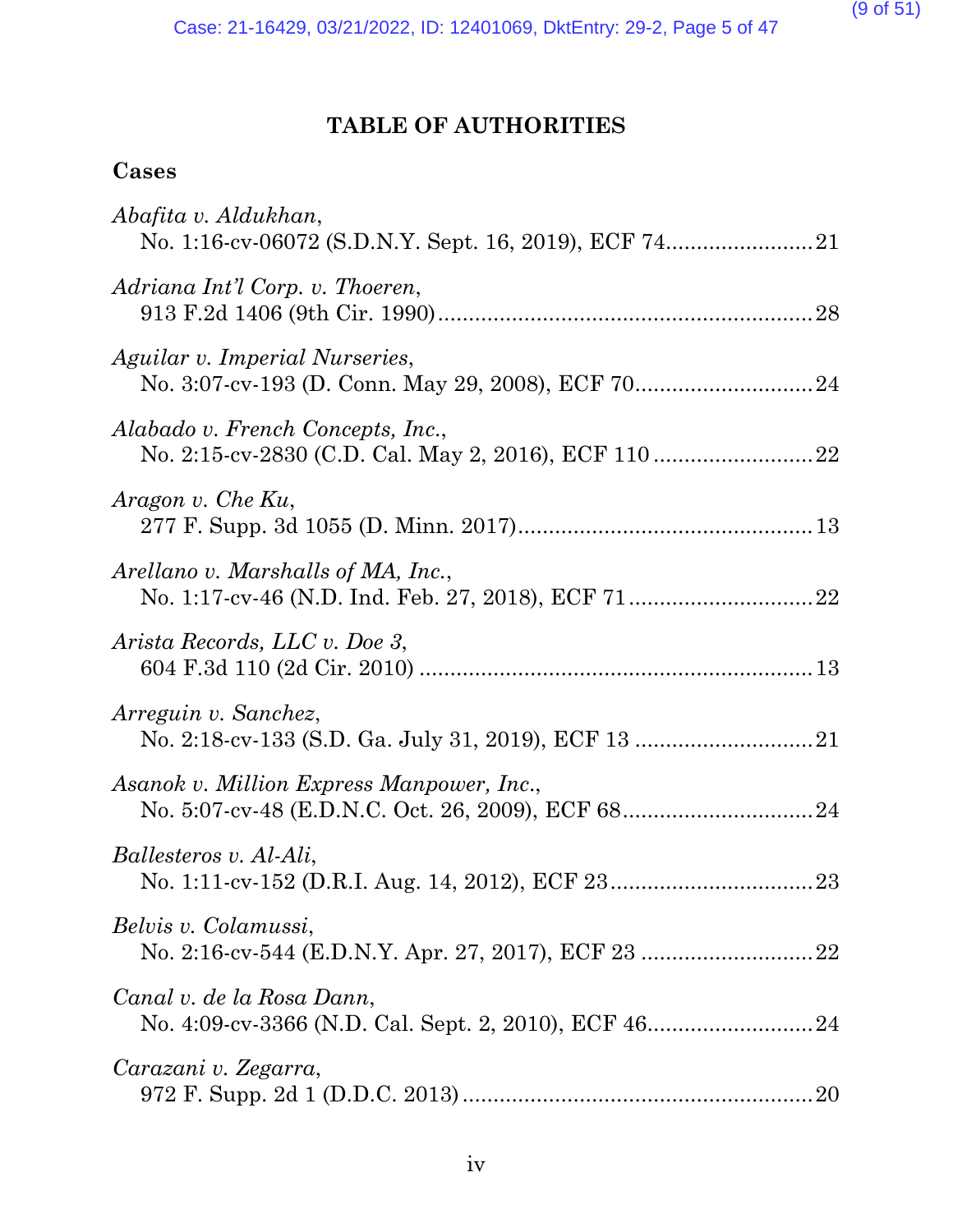| Commodity Futures Trading Comm'n<br>v. Noble Metals Int'l, Inc., |
|------------------------------------------------------------------|
| Cripps v. Life Ins. Co.,                                         |
| DIRECTV, Inc. v. Hoa Huynh,                                      |
| Ditullio v. Boehm,                                               |
| Doe v. Howard,<br>No. 11cv1105,                                  |
| Doe v. Howard,<br>No. 11cv1105,                                  |
| Does I-IV v. Sunrise Labor Corp.,                                |
| Does v. Rodriguez,                                               |
| Dreith v. Nu Image, Inc.,                                        |
| $EEOC$ v. Imperial Pac. Int'l (CNMI), LLC,                       |
| Fair Hous. of Marin v. Combs,                                    |
| <i>Fernandes v. Hayes,</i>                                       |
| Fong v. United States,                                           |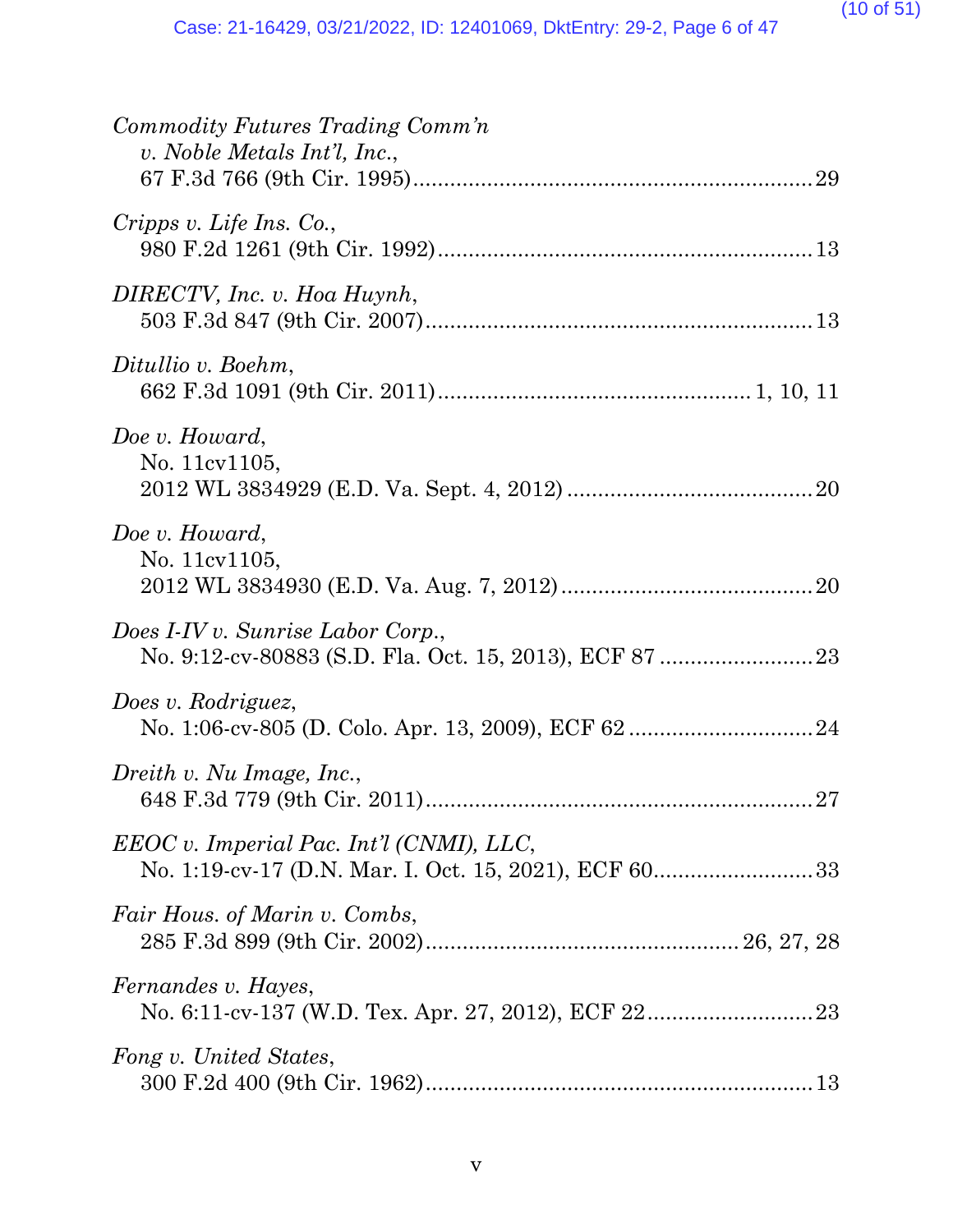| <i>Francisco v. Wiley,</i>                                  |
|-------------------------------------------------------------|
| Frankenfield v. Strong,                                     |
| Geneç v. Imperial Pac. Int'l (CNMI), LLC,                   |
| G-K Props. v. Redevelopment Agency,                         |
| <i>Gonzalez Leiva v. Clute,</i>                             |
| Gray v. Imperial Pac. Int'l (CNMI), LLC,                    |
| Gurung v. Malhotra,                                         |
| J.C. v. Choice Hotels Int'l, Inc.,<br>No. $20$ -cv- $155$ , |
| Lagasan v. Al-Ghasel,                                       |
| Lainez v. Baltazar,                                         |
| Lesnik v. Eisenmann SE,                                     |
| Lipenga v. Kambalame,                                       |
| Lopez v. Walker,                                            |
| Macolor v. Libiran,                                         |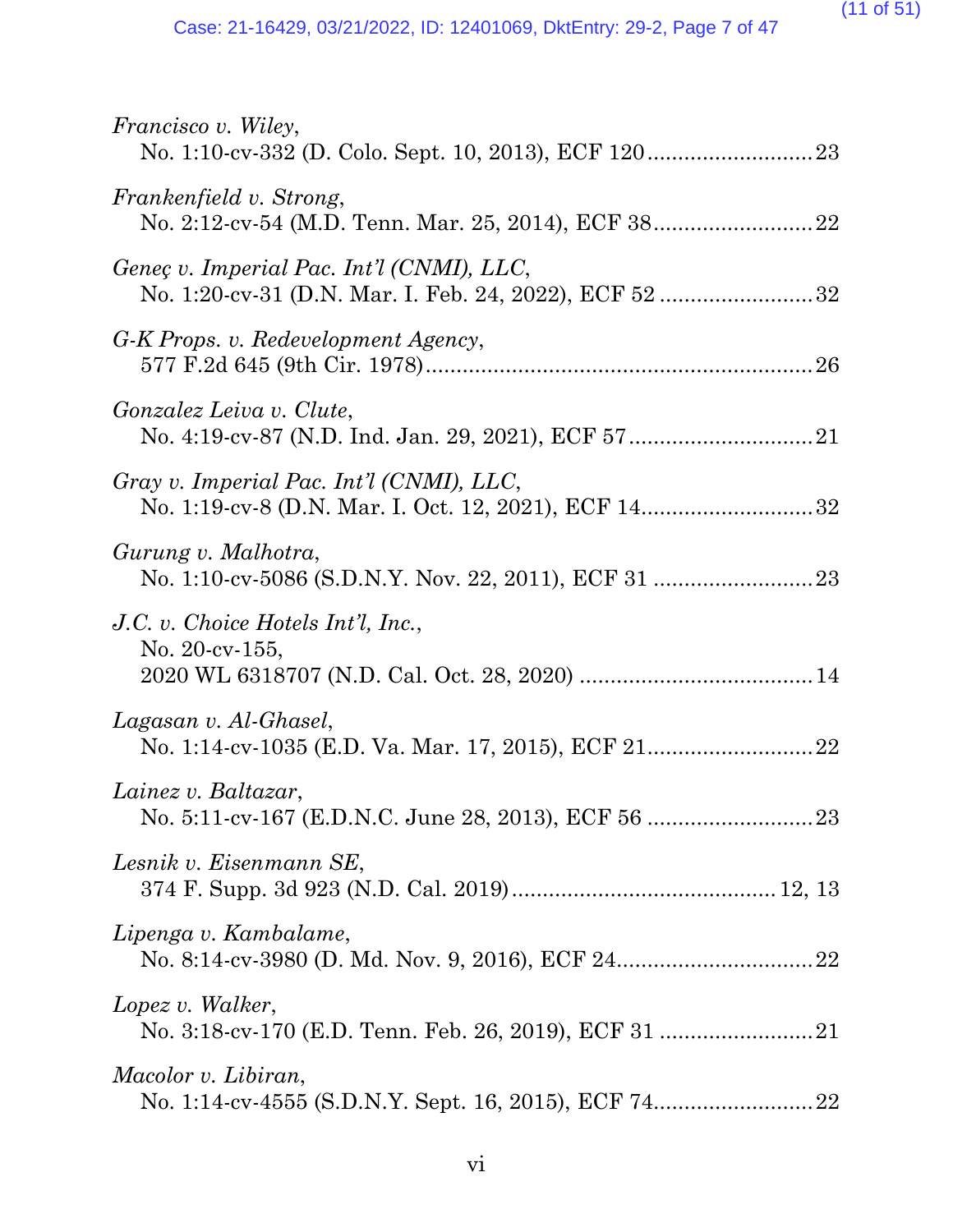| Magnifico v. Villanueva,                                                |
|-------------------------------------------------------------------------|
| Malone v. U.S.P.S.,                                                     |
| Mazengo v. Mzengi,                                                      |
| Meda v. Kogda,                                                          |
| Mendez Perez v. CJR Framing Inc.,                                       |
| Mendoza v. Valdavia,                                                    |
| Murray v. Altendorf Transport, Inc.,                                    |
| Nilsson, Robbins, Dalgarn, Berliner, Carson & Wurst<br>v. La. Hydrolec, |
| Oak-Jin Oh v. Soo Bok Choi,<br>No. 2011-3764,                           |
| Oh v. Choi,                                                             |
| Pichardo<br>v. Arturo Francisco & Expressway Parking Lot, Inc.,         |
| Rana v. Islam,                                                          |
| Rana v. Islam,                                                          |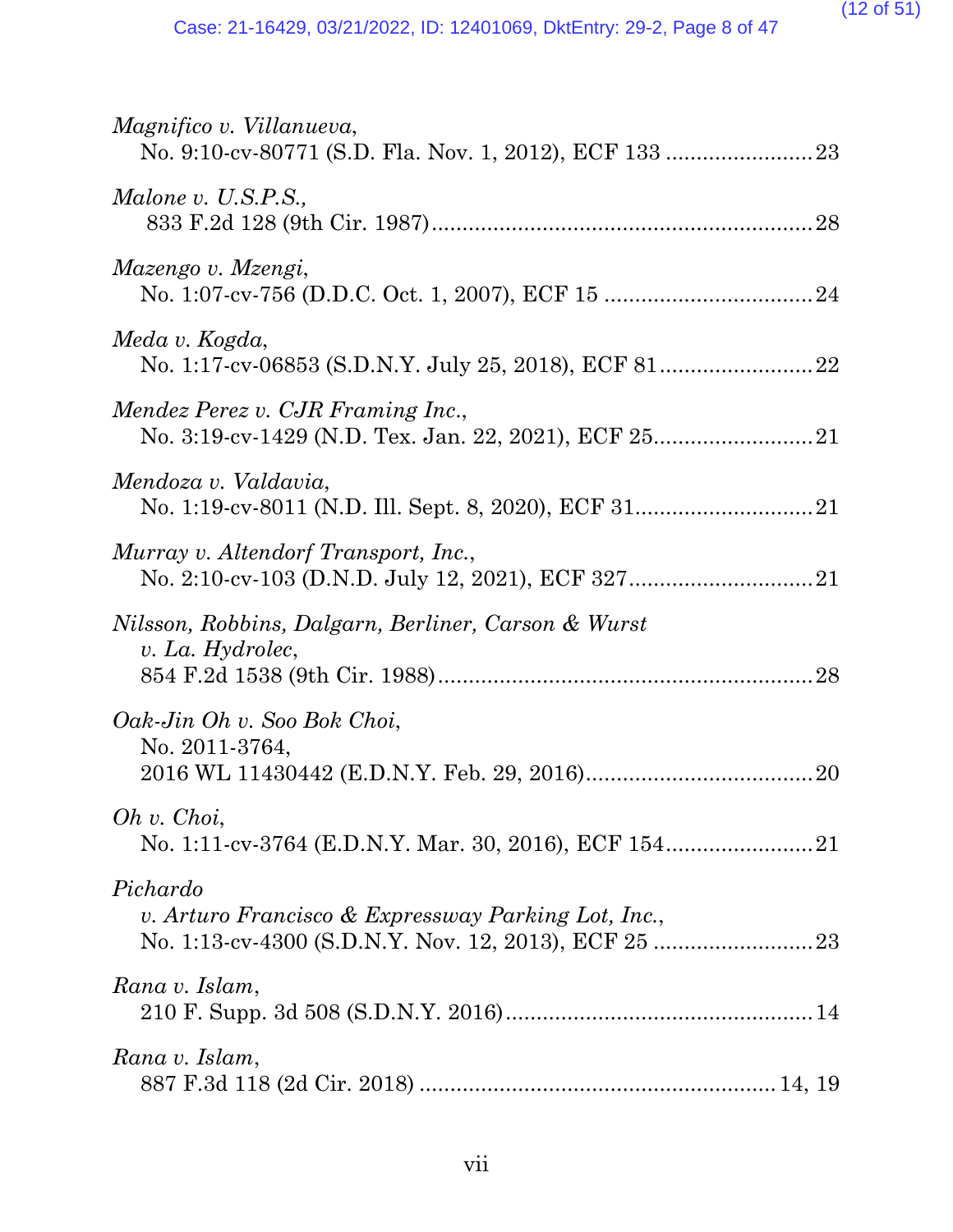#### (13 of 51)

| Rana v. Islam,<br>No. 14-cv-1993,                                                               |
|-------------------------------------------------------------------------------------------------|
| Ratha v. Phatthana Seafood Co.,<br>No. 18-55041, 2022 WL 571015 (9th Cir. Feb. 25, 2022) 14, 15 |
| Ross v. Jenkins,                                                                                |
| Saiyed v. Archon, Inc.,                                                                         |
| Soo Park v. Thompson,                                                                           |
| Stars' Desert Inn Hotel & Country Club, Inc. v. Hwang,                                          |
| TeleVideo Sys., Inc. v. Heidenthal,                                                             |
| Villanueva Echon v. Sackett,                                                                    |
| Wanderer v. Johnston,                                                                           |
| West v. Butikofer,                                                                              |
| Yusuf v. Tija,<br>No. B222277,                                                                  |
| <b>Statutes</b>                                                                                 |
|                                                                                                 |
|                                                                                                 |
|                                                                                                 |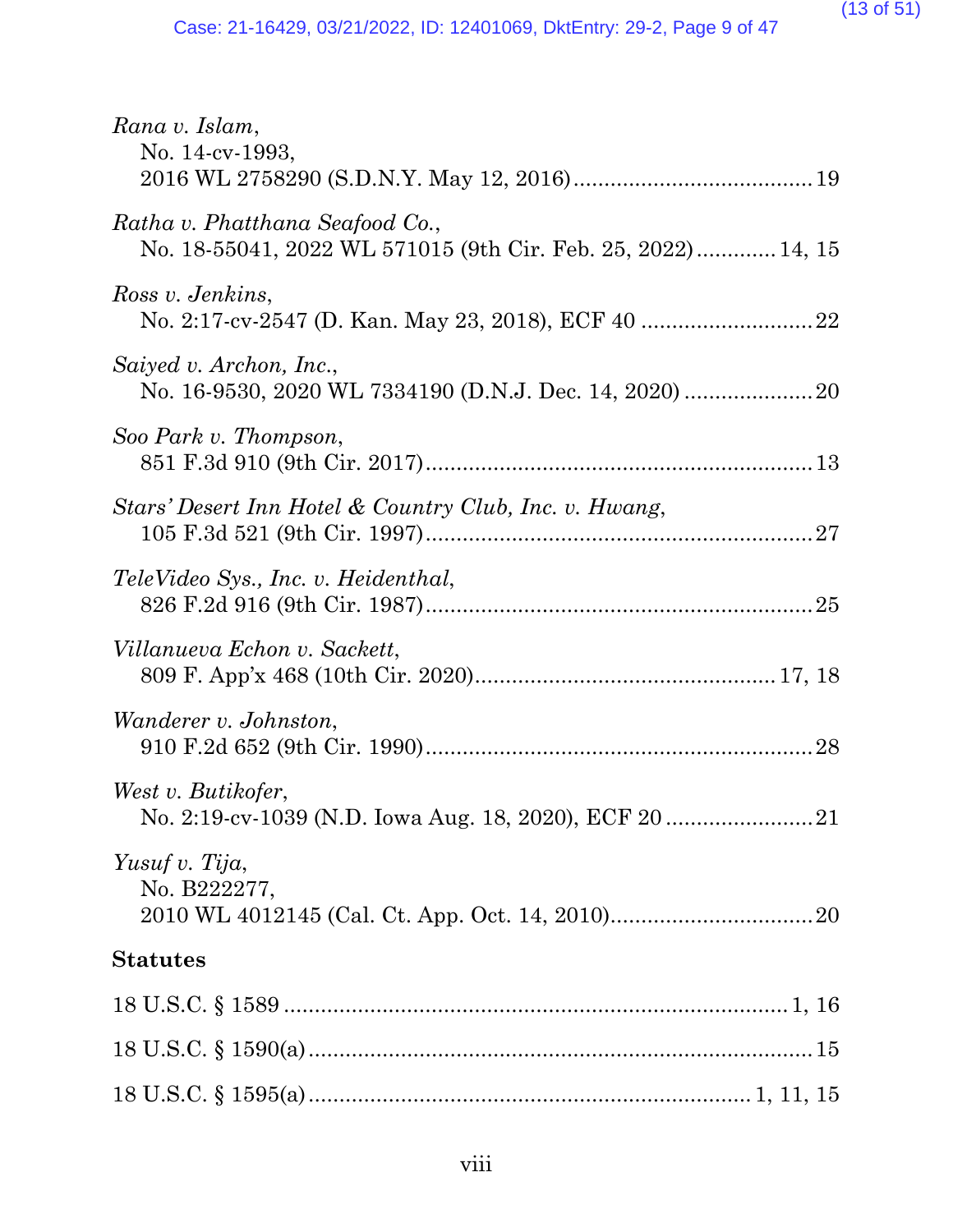| Pub. L. No. 106-386,                                                                                                                                                                                                                                                             |
|----------------------------------------------------------------------------------------------------------------------------------------------------------------------------------------------------------------------------------------------------------------------------------|
| <b>Other Authorities</b>                                                                                                                                                                                                                                                         |
| 146 Cong. Rec. S10167                                                                                                                                                                                                                                                            |
| 8B Wright & Miller,                                                                                                                                                                                                                                                              |
| Bryan Manabat,<br>Judge Nullified Release of Claims Signed by Repatriated<br><i>IPI Workers, Marianas Variety (Feb. 16, 2021),</i><br>https://www.mvariety.com/news/judge-nullifies-<br>release-of-claims-signed-by-repatriated-ipi-<br>workers/article_f4c48300-6f2f-11eb-84ee- |
|                                                                                                                                                                                                                                                                                  |
| Int'l Labour Office,<br>Global Estimates of Modern Slavery:<br>Forced Labour and Forced Marriage (2017),<br>https://www.ilo.org/wcmsp5/groups/public/---dgreports/---                                                                                                            |
| Int'l Labour Office,<br>Profits and Poverty: The Economics of Forced Labour                                                                                                                                                                                                      |
| Kimberly B. Esmores, \$477K Partial Judgment vs IPI,<br>SaipanTribune.com (Feb. 22, 2022),<br>https://www.saipantribune.com/index.php/<br>32                                                                                                                                     |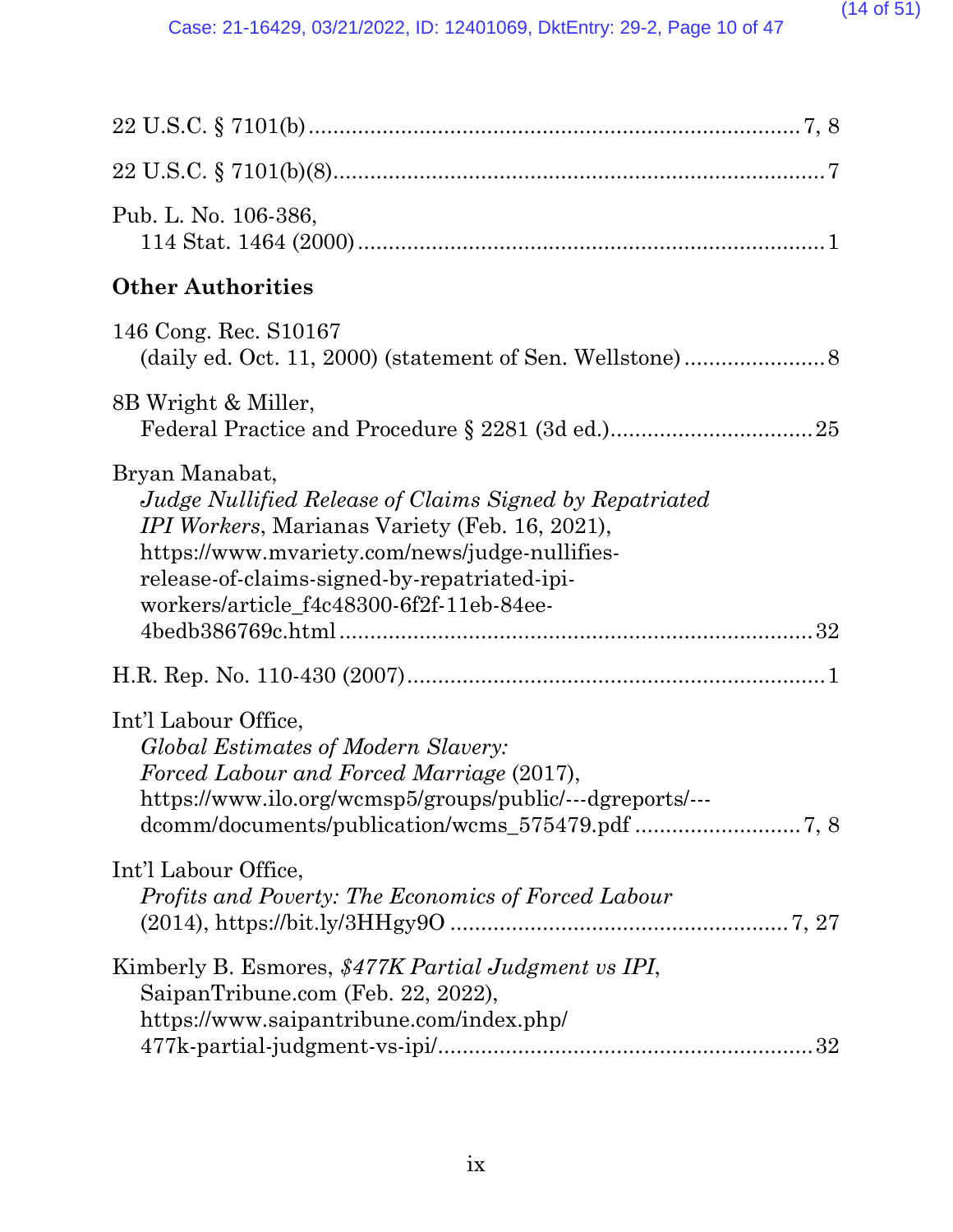#### (15 of 51)

| Rebekah R. Carey,                                                  |
|--------------------------------------------------------------------|
| Human Trafficking Legal Ctr., Federal Human                        |
| <i>Trafficking Civil Litigation: 2020 Data Update (2021),</i>      |
|                                                                    |
| Report & Recommendation,                                           |
| <i>Echon v. Sackett, No.</i> 14-cv-03420 (D. Colo. Jan. 23, 2017), |
|                                                                    |
|                                                                    |
| Rohit Malpani,                                                     |
| Legal Aspects of Trafficking for Forced Labour Purposes            |
| <i>in Europe</i> (Int'l Labour Office, Working Paper Apr. 2006),   |
|                                                                    |
| The Global Fight to End Modern Slavery:                            |
| <i>Hearing Before the S. Comm. on Foreign Rels.,</i>               |
|                                                                    |
|                                                                    |
| U.S. Dep't of State,                                               |
| Trafficking in Persons Report (2015),                              |
|                                                                    |
| U.S. Dep't of State,                                               |
| <i>Trafficking in Persons Report (2021),</i>                       |
|                                                                    |
|                                                                    |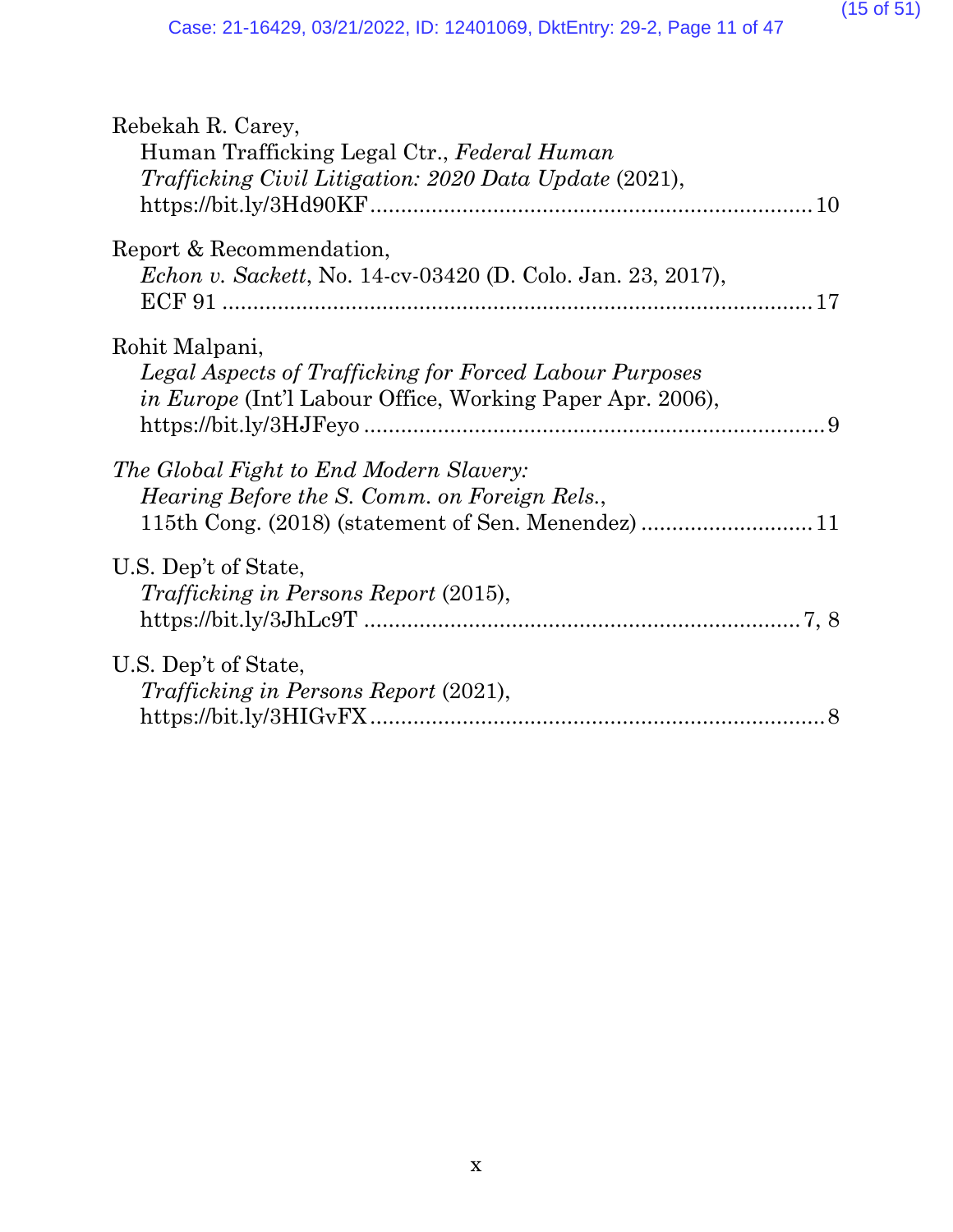#### **INTEREST OF** *AMICI CURIAE*

In 2000, Congress passed the Trafficking Victims Protection Act the first comprehensive piece of U.S. legislation aimed at prosecuting and preventing human trafficking, including labor trafficking and forced labor. In the decades following, Congress has repeatedly broadened the scope of the law through multiple reauthorizations to address this "dark side of globalization."[1](#page-15-0) H.R. Rep. No. 110-430, at 33-34 (2007). Trafficking and forced labor victims are exploited and abused not just by those who exploit them directly, but also by those who aid or profit from the exploitation. Because justice for those victims requires recovery against the perpetrators, as well as those who benefit or gain from this "contemporary manifestation of slavery," *Ditullio v. Boehm*, 662 F.3d 1091, 1094 (9th Cir. 2011) (quoting Pub. L. No. 106-386, § 102, 114 Stat. 1464, 1466 (2000) (codified as amended at 18 U.S.C. § 1589 *et seq.*)., Congress created a civil liability regime to supplement the TVPRA's criminal provisions in 2008's Trafficking Victims Protection Reauthorization Act ("TVPRA"), 18 U.S.C. § 1595(a).

<span id="page-15-0"></span><sup>&</sup>lt;sup>1</sup> Amici refer to the Trafficking Victims Protection Act of 2000 along with its subsequent reauthorizations and amendments as the "TVPRA," except where specifically noted otherwise.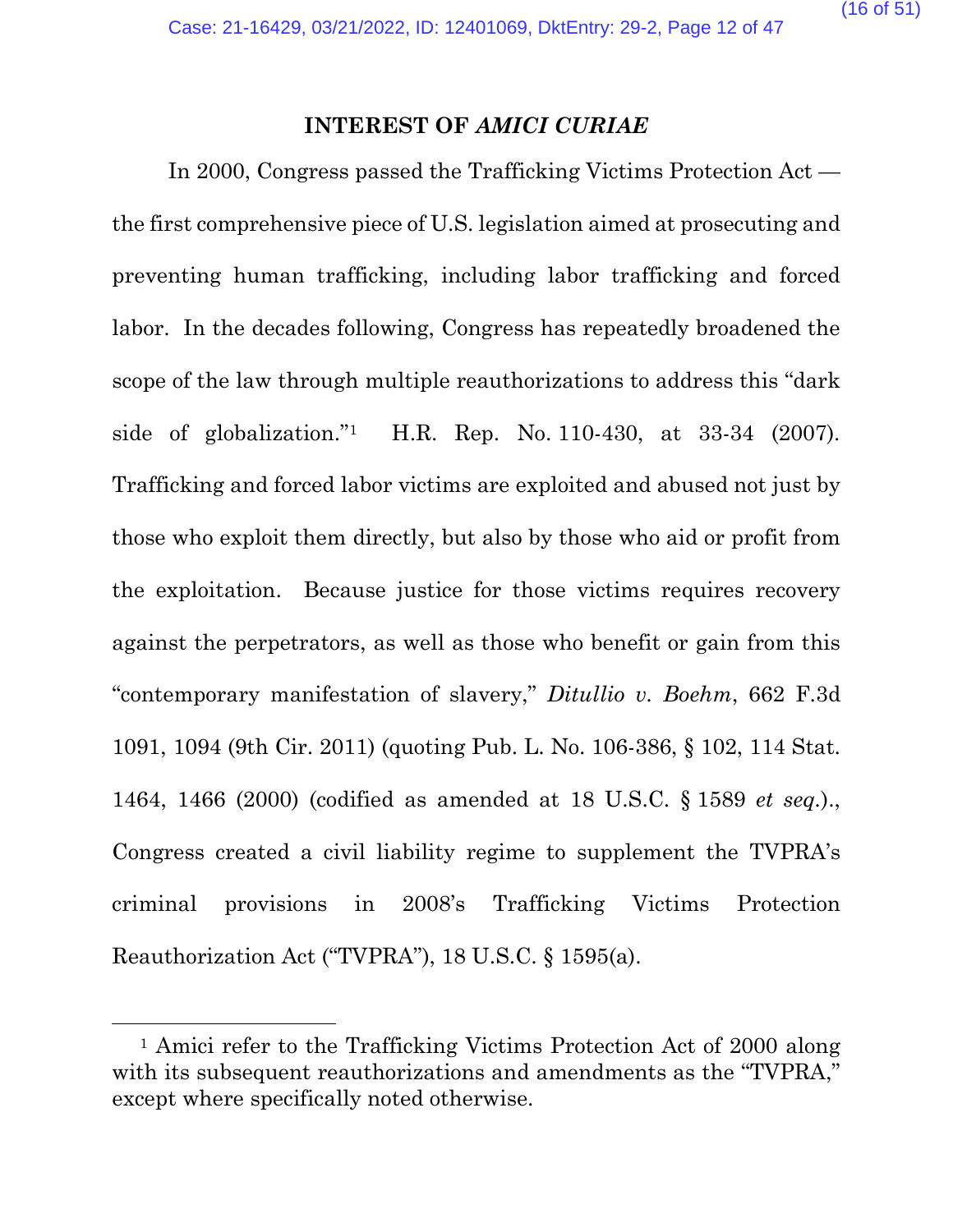This case presents the question whether a company that has long perpetrated and profited from the use of forced labor can avoid liability by engaging in bad-faith discovery misconduct that exploits the same vulnerabilities that made its victims targets in the first place.

*Amici* have a strong interest in ensuring that traffickers cannot manipulate the legal system in this way.

The Human Trafficking Legal Center is a non-profit organization that empowers trafficking survivors to seek justice under the federal anti-trafficking statutes. Since its inception in 2012, it has trained more than 5,000 attorneys at top law firms across the country to handle civil trafficking cases pro bono, connected more than 470 individuals with pro bono representation, and educated more than 38,000 community leaders on trafficking victims' rights. HTLC advocates for justice for all victims of human trafficking and forced labor, including through frequent amicus briefs in cases arising under the anti-trafficking statutes.

Freedom Network USA ("FNUSA"), a non-profit corporation, is the largest alliance of human trafficking advocates in the United States. Our 91 members include survivors of human trafficking and those who provide legal and social services to trafficking survivors in over 40 cities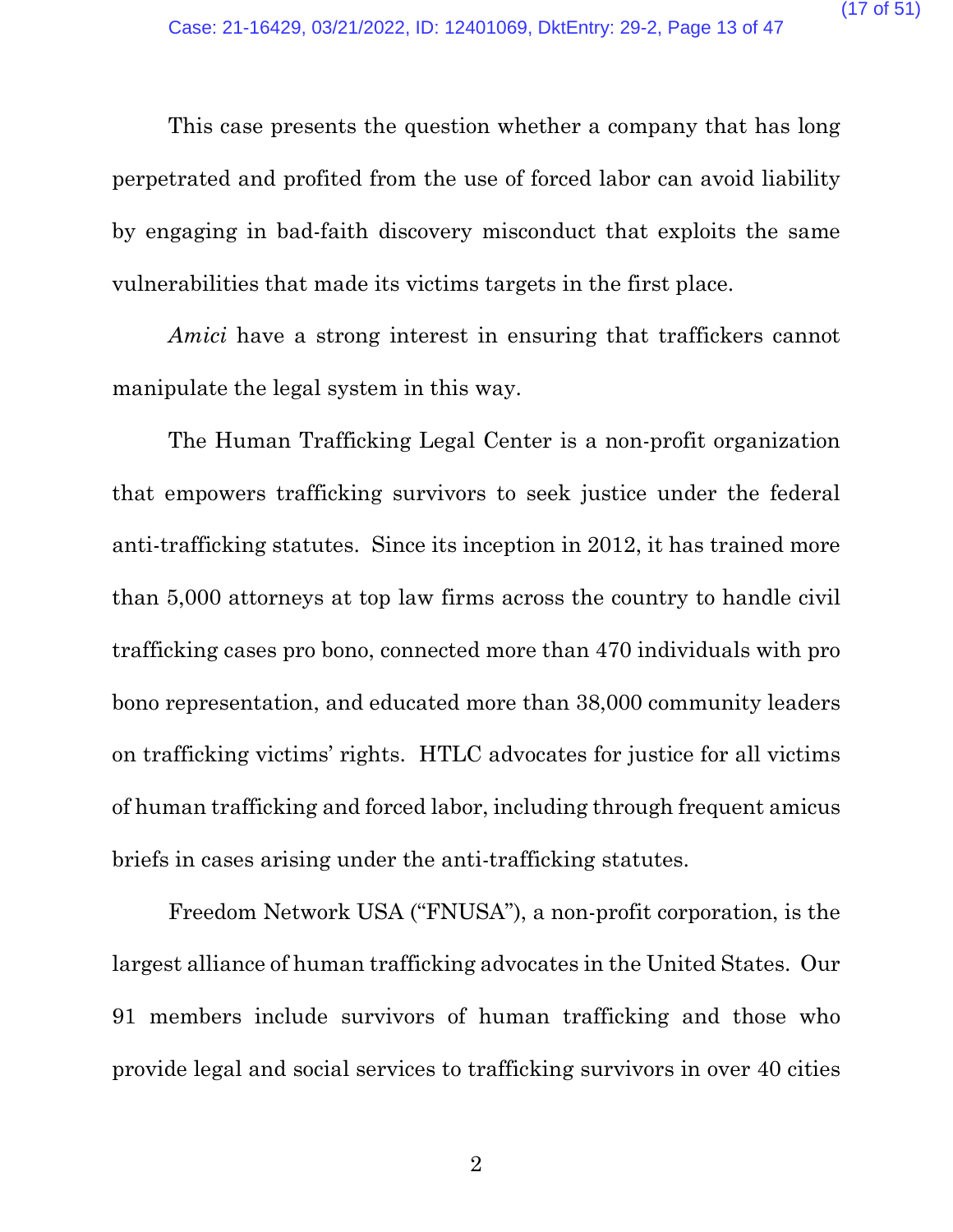across the United States. In total, our members serve over 2,000 trafficking survivors per year, including adults and minors, of both sex and labor trafficking. FNUSA engages in field-building and advocacy to increase understanding of the wide array of human trafficking cases in the United States. FNUSA provides training and technical assistance, funded by the United States Department of Justice Office for Victims of Crime ("OVC"), including providing guidance to all OVC Human Trafficking Housing Program grantees on the implementation of voluntary services as required by OVC. FNUSA was involved in the passage of the TVPRA and has been a key advocate in each subsequent Reauthorization. FNUSA and our members have an interest in preventing abuse and exploitation by ensuring that all victims are fully protected and have access to justice. Labor trafficking is a crime of physical and psychological abuse tied to economic exploitation. Ensuring that survivors have prompt access to civil court judgments is critical to meeting the comprehensive needs of survivors.

Global Labor Justice-International Labor Rights Forum (GLJ-ILRF) is a non-governmental organization that works transnationally to advance policies and laws that protect decent work and just migration;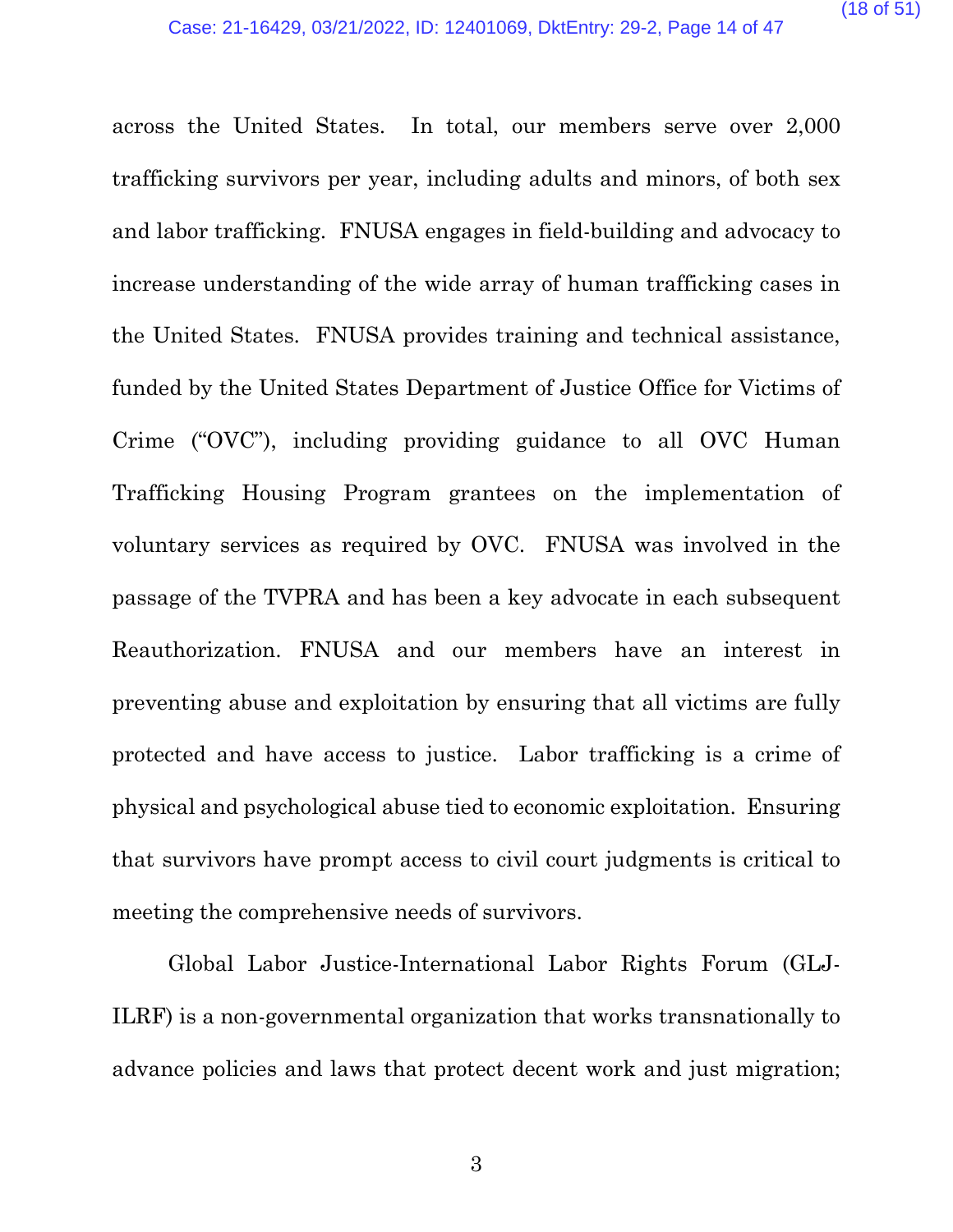to strengthen workers' ability to advocate for their rights; and to hold corporations accountable for labor rights violations in their supply chains. GLJ-ILRF works with trade unions, faith-based organizations, and community groups to support workers and their families.

GLJ-ILRF has an interest in ensuring migrant worker plaintiffs have access to protections afforded under U.S. anti-trafficking laws. GLJ-ILRF also has an interest in ensuring that this Court is aware of the first-hand experiences of migrant workers and concrete access to justice challenges.

Because perpetrators who engage in or benefit from human trafficking and forced labor often seek to thwart justice, courts must have the ability to attach sanctions for litigation misbehavior. Without that power, defendants in such cases have every incentive to drag their feet, obstruct civil proceedings, and derail any reckoning for their actions. Accordingly, *amici* have a substantial interest in courts' ability to apply sanctions, up to and including default judgment, as the district court appropriately did here. In addition, amici have an interest in maintaining trafficking survivors' access to justice, which Appellant Defendant-Appellant Imperial Pacific International (CNMI), LLC ("IPI")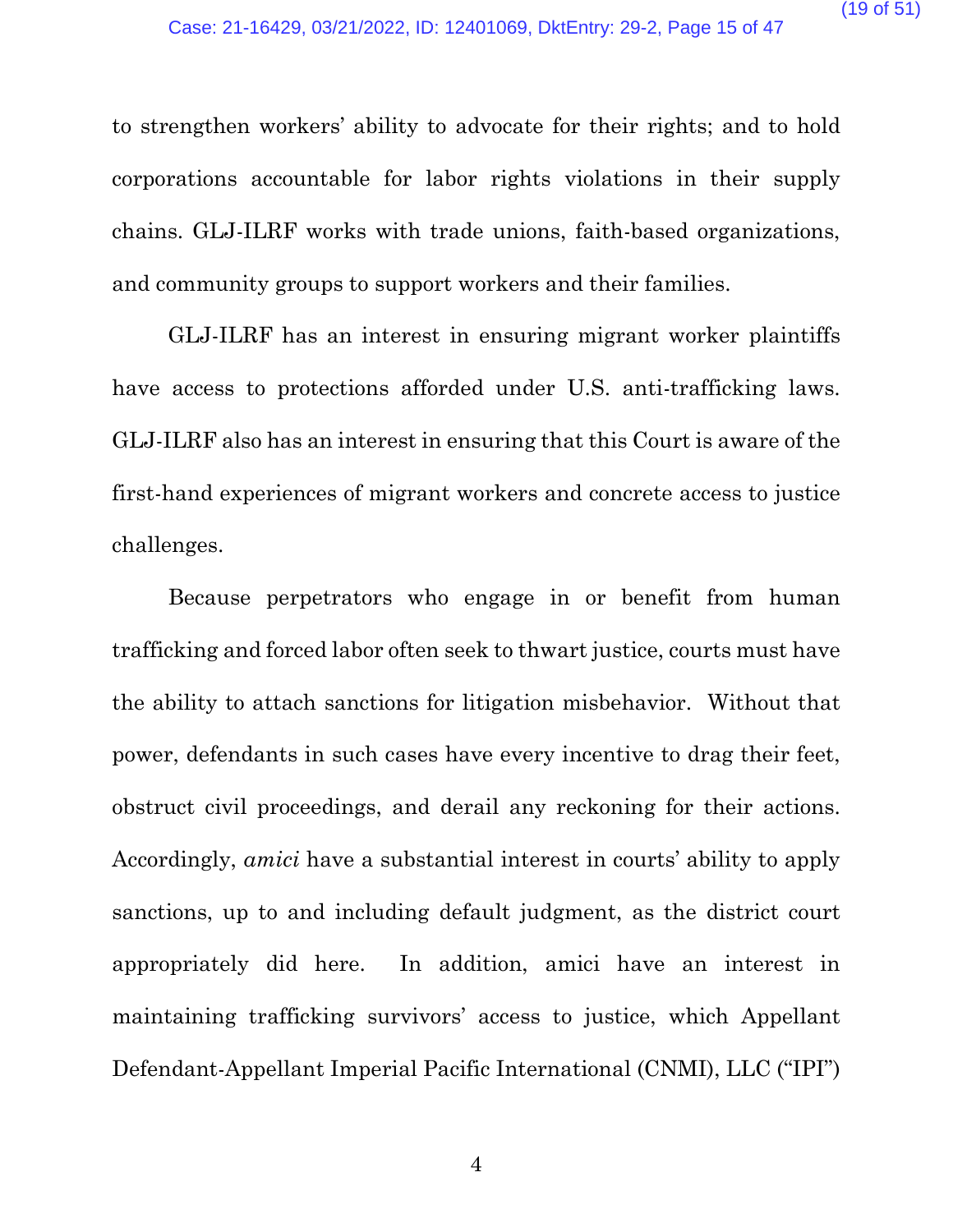seeks to subvert by urging the Court to depart from the normal pleading standards under the Federal Rules of Civil Procedure and impose an excessively stringent standard that finds no justification in the rules or relevant statutes.

#### **CERTIFICATE OF AUTHORSHIP**

Under Federal Rule of Appellate Procedure 29(a)(4)(E), amici certify that no counsel for a party authored this brief in whole or in part, and no party or counsel for a party contributed money intended to fund the preparation or submission of this brief. No one other than amici, their members, or their counsel contributed money intended to fund the preparation or submission of this brief.

Plaintiffs-Appellees have consented to the filing of this brief. Defendants-Appellants have not. Accordingly, this brief is accompanied by a motion for leave to file an amicus brief.

# **INTRODUCTION AND SUMMARY OF ARGUMENT**

Forced labor is a feature, not a bug, of the global supply chain, leading to billions of dollars in illegal profits. But despite the scope of this global problem, survivors of forced labor rarely see their day in court.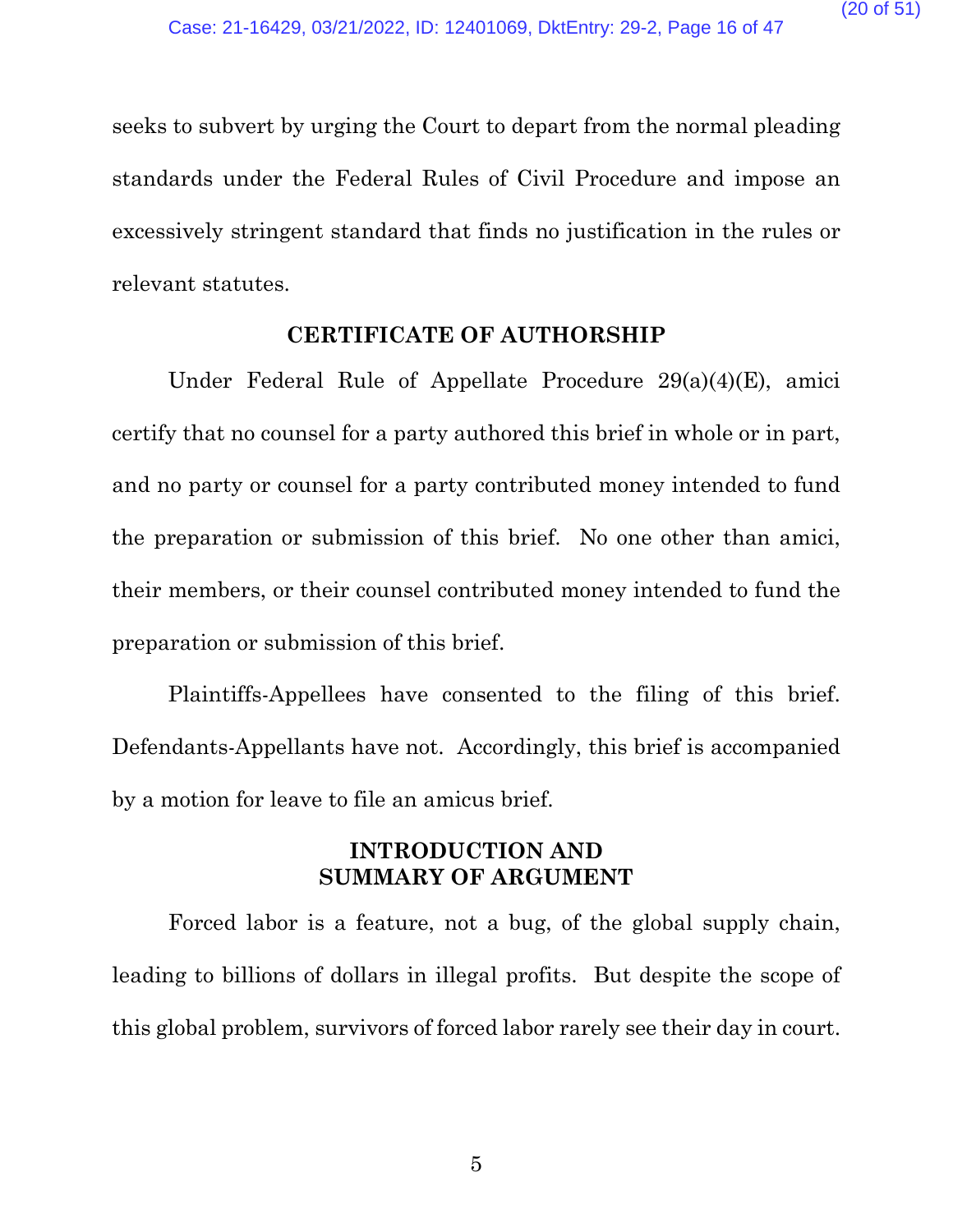Congress has enacted and expanded remedies for trafficking and forced labor survivors. Given the dearth of government enforcement, private suits are often a forced-labor victim's only real source of justice. But defendants in such suits have every incentive to forestall an adverse judgment through a war of litigative attrition. And despite the work that HTLC and other organizations do to match victims of trafficking with counsel, discovery abuse is a very real impediment to justice. Accordingly, courts should have the full panoply of sanctions for litigation misconduct available to them. In those instances, like here, where despite repeated warnings, and repeated opportunities to comply with the district court's orders, defendants continue to deny plaintiffs the discovery to which they are entitled, default judgment is entirely appropriate.

Moreover, in applying default judgment, this Court should not, as IPI urges, impose a more stringent standard for evaluating the sufficiency of plaintiffs' allegations than the Federal Rules of Civil Procedure require. That would reward the same bad behavior that Congress intended to deter. This Court should affirm the district court's reasonable efforts to deter egregious litigation misconduct.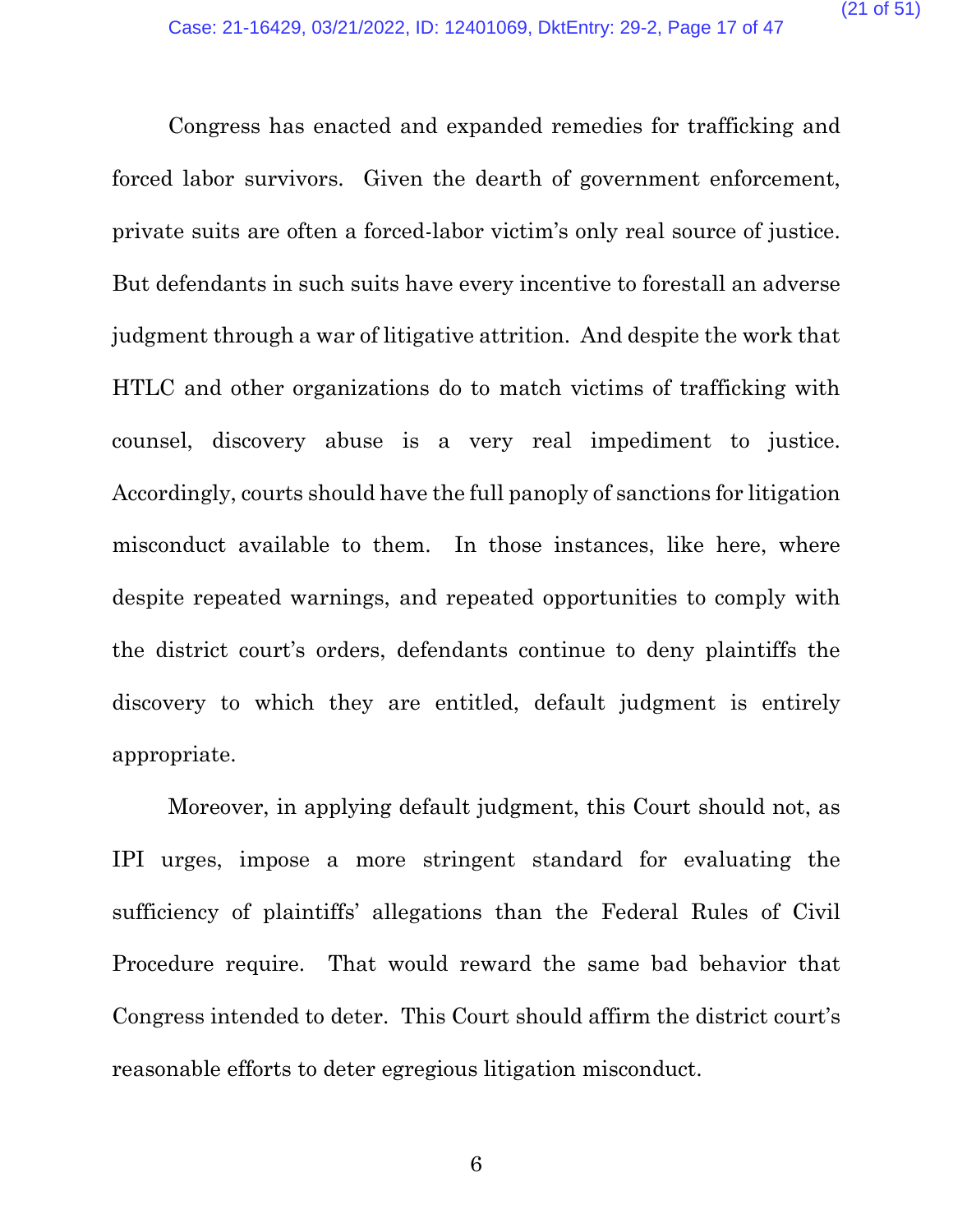#### **ARGUMENT**

- **I. Forced labor victims need access to justice in federal courts through the TVPRA.**
	- **A. Perpetrators of forced labor generate billions of dollars in illegal profits by exploiting vulnerable victims.**

Forced labor is a widespread practice that "exists in formal and informal labor markets of both lawful and illicit industries." U.S. Dep't of State, *Trafficking in Persons Report* 13 (2015) ("2015 Trafficking Report"), https://bit.ly/3JhLc9T. By one calculation, nearly 25 million people were trapped in forced labor situations in 2016. Int'l Labour Office, *Global Estimates of Modern Slavery: Forced Labour and Forced Marriage* 9 (2017), https://www.ilo.org/wcmsp5/groups/public/-- dgreports/---dcom

m/documents/publication/wcms 575479.pdf. Forced labor persists because it is extraordinarily profitable: it has been "the fastest growing source of profits for organized criminal enterprises worldwide." 22 U.S.C. § 7101(b)(8). Experts estimate that the total illegal profits obtained from the use of forced labor worldwide amount to over \$150 billion per year. Int'l Labour Office, *Profits and Poverty: The Economics of Forced Labour* 13 (2014), https://bit.ly/3HHgy9O; *see* 146 Cong. Rec. S10167 (daily ed.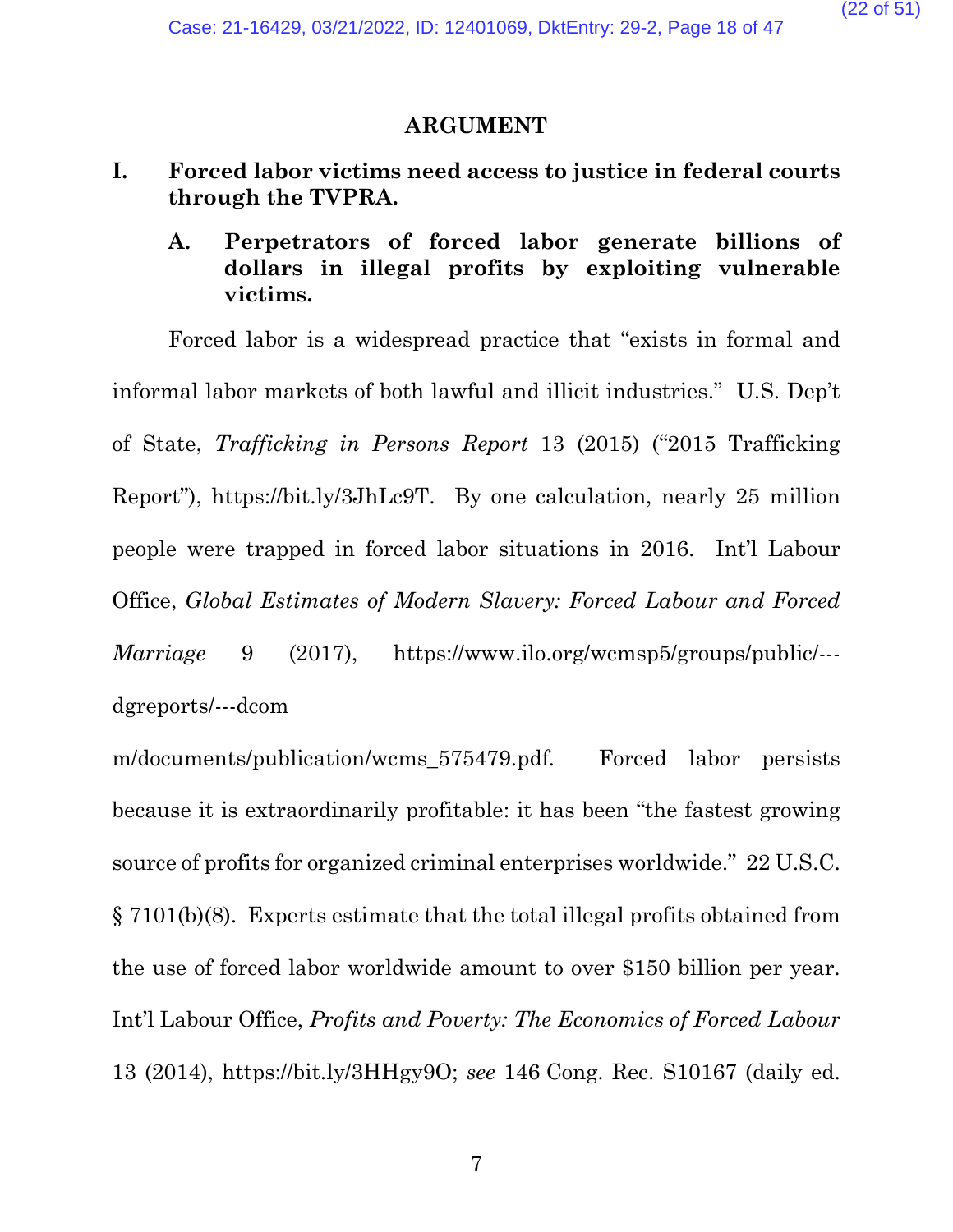Oct. 11, 2000) (statement of Sen. Wellstone) ("[P]rofit in the trade can be staggering.").

To protect their ill-gotten profits, perpetrators of forced labor often target vulnerable victims who lack the education, resources, and access to legal systems necessary to protect themselves. 22 U.S.C. § 7101(b)(4)- (5), (16)-(18), (20). "Although human trafficking is found in many trades, the risk is more pronounced in industries that rely upon low-skilled or unskilled labor," including jobs "often filled by socially marginalized groups including migrants, people with disabilities, or minorities." 2015 Trafficking Report at 14; *accord* 22 U.S.C. § 7101(b)(17). These "[l]owwage and migrant workers" face "restricted movement, minimal oversight mechanisms, withheld wages, and increasing debts," all of which are "indicators or flags for human trafficking." U.S. Dep't of State, *Trafficking in Persons Report* 4 (2021), https://bit.ly/3HIGvFX. The largest number of forced labor cases, after domestic work, are found in the construction industry. Int'l Labour Office, *Global Estimates of Modern Slavery*, *supra*, at 11.

Many trafficking and forced labor victims are also undocumented migrants with little education and few language skills; whose "poverty,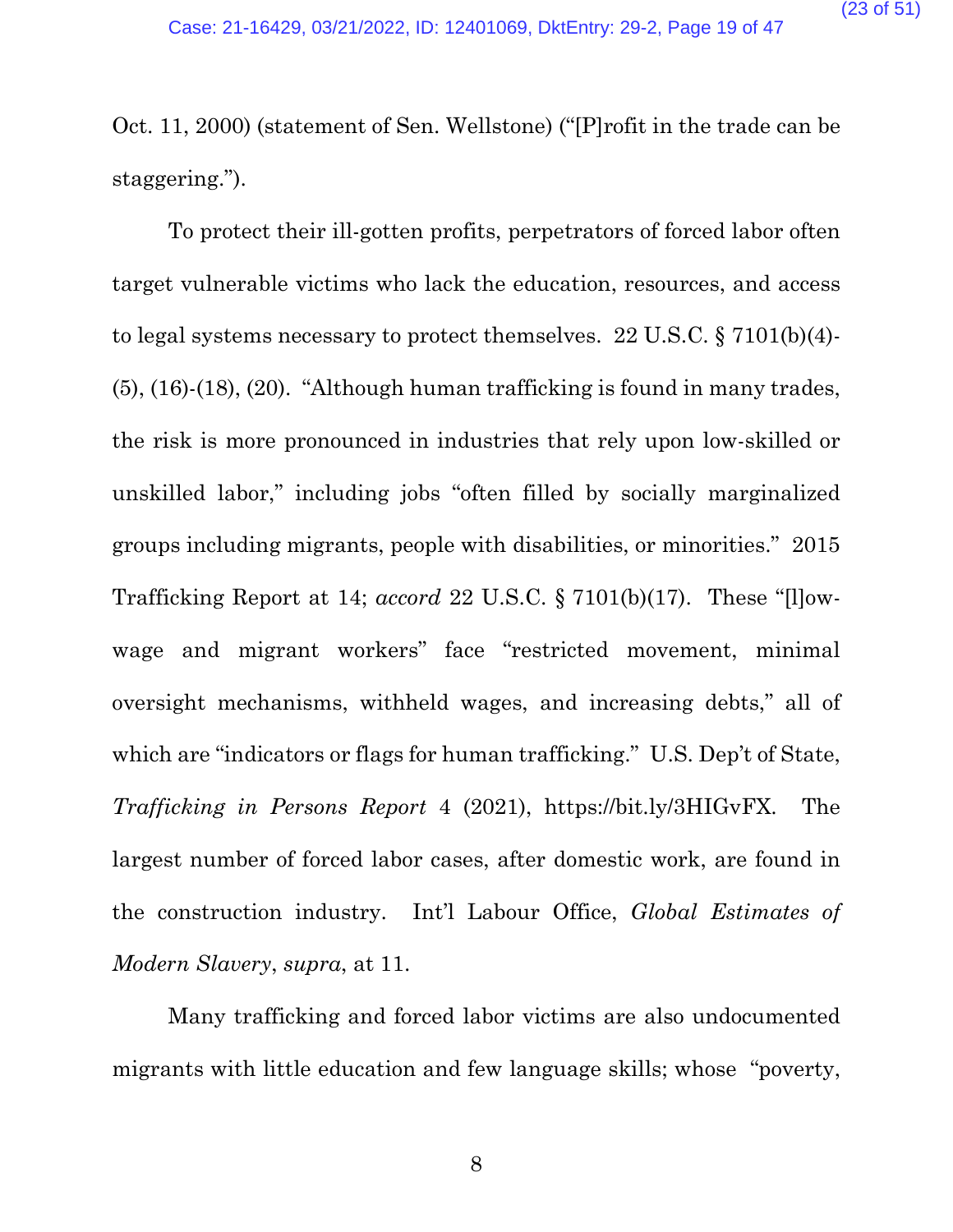irregular status, isolation, language barriers, debt, and lack of proper identity papers" make them "particularly vulnerable to exploitation." Rohit Malpani, *Legal Aspects of Trafficking for Forced Labour Purposes in Europe* 34 (Int'l Labour Office, Working Paper Apr. 2006), https://bit.ly/3HJFeyo.

This case presents a classic example of the methods unscrupulous entities use to flout labor, immigration, and anti-trafficking laws. Plaintiffs-Appellees Tianming Wang, Dong Han, Liangcai Sun Yongjun Meng, Qingchun Xu, Youli Wang, and Xiyang Du are all Chinese residents who were among the victims of a forced labor scheme perpetrated by IPI and its contractors to quickly construct a massive hotel and casino in Saipan, which is part of the Commonwealth of the Northern Mariana Islands. 7-ER-1309-55. If IPI didn't meet its construction deadline, it risked losing its exclusive casino license. 7-ER-1316, 1334. Because there weren't enough available foreign worker visas, IPI arranged for Chinese workers, like plaintiffs here, to incur massive debts to enter Saipan as "tourists" and then forced them to work long hours under dangerous conditions for little or no pay. 7-ER-1310, 1315-16. IPI eventually had more than 2,000 people working around the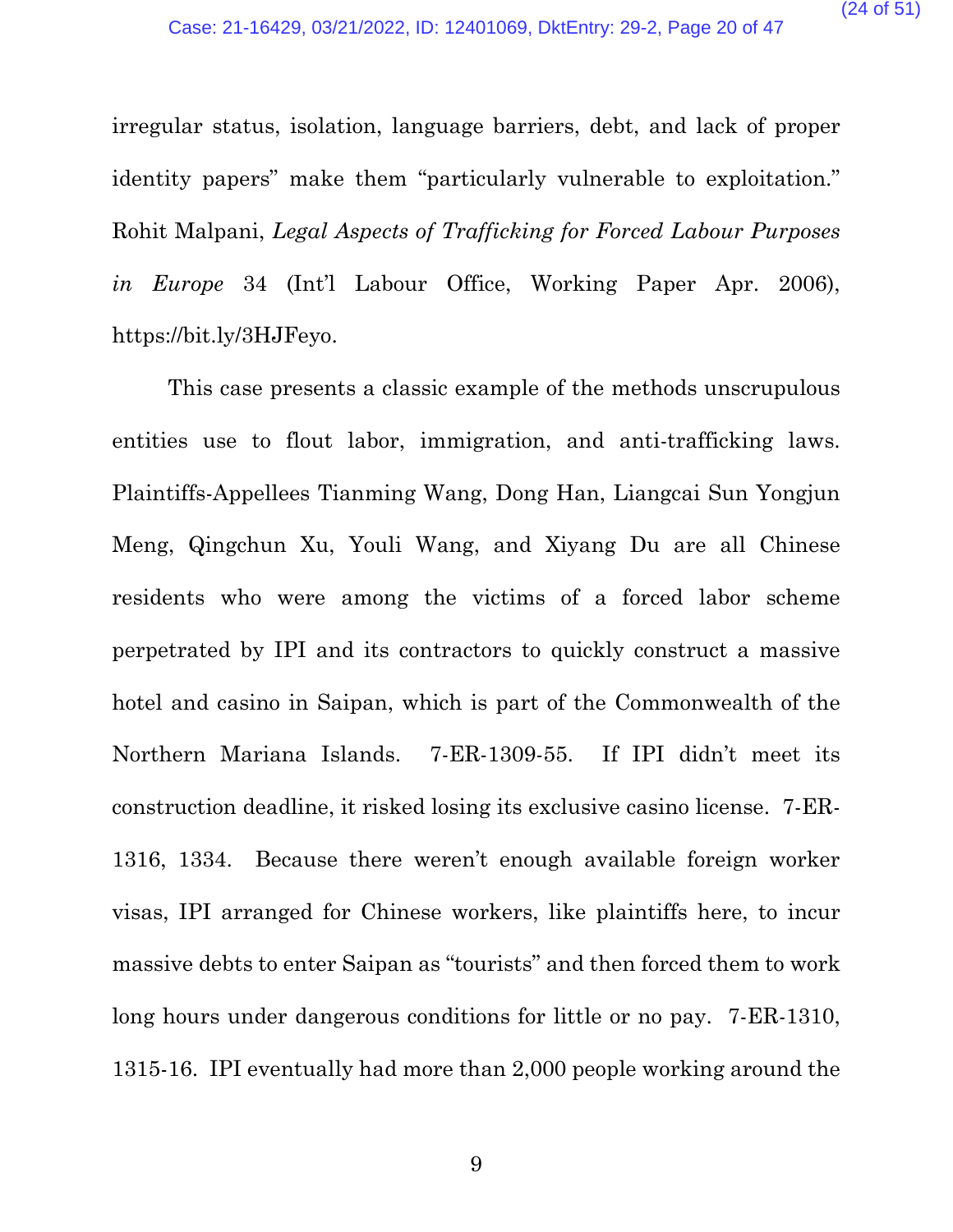clock to complete the casino, allowing it to keep its license. 7-ER-1329- 30. These indebted foreign workers were held in forced labor, illegally underpaid, and dangerously overworked in unsafe conditions without basic protective equipment. 7-ER-1310, 1319-21, 1324, 1336. Their passports were seized, and they were threatened with deportation and physical violence if they refused to work or complained to authorities. 7- ER-1310-11, 1317-19, 1321-22.

**B. IPI's argument that plaintiffs did not plead a TVPRA violation would deny justice to trafficking and forced labor victims by imposing pleading burdens not supported by the statute's text or purposes.**

Congress passed the TVPRA to "increase[] protection for victims of trafficking," like plaintiffs here. *Ditullio*, 662 F.3d at 1094, 1098. The TVPRA thus criminalizes broad categories of conduct that constitute or facilitate labor trafficking or forced labor. Criminal prosecutions for labor trafficking are rare, however, due to a lack of resources and political will. Rebekah R. Carey, Human Trafficking Legal Ctr., *Federal Human Trafficking Civil Litigation: 2020 Data Update* 12 (2021), [https://bit.ly/3Hd90KF.](https://bit.ly/3Hd90KF) Given the dearth of such prosecutions, civil actions are often the *only* path to justice for trafficking victims.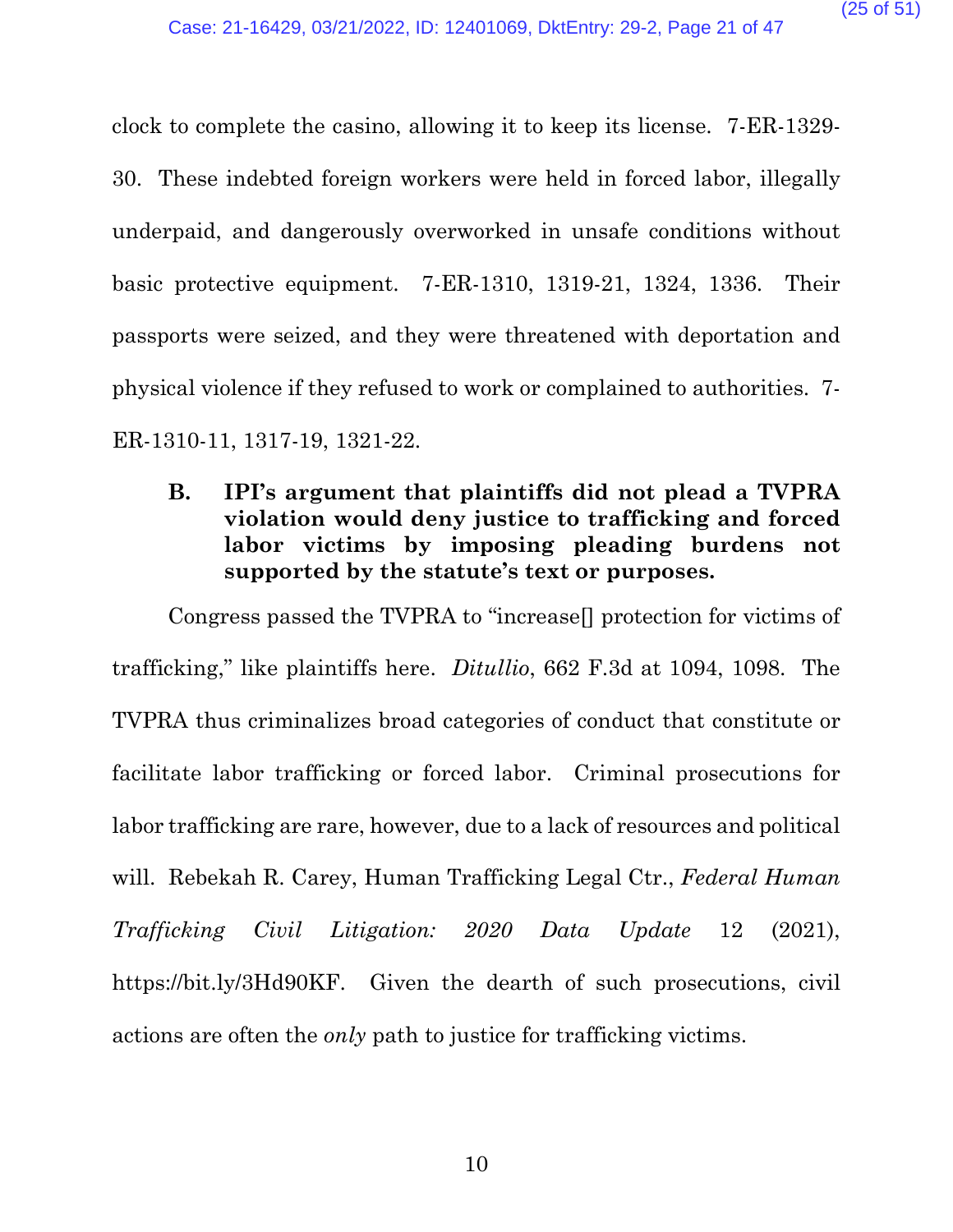The TVPRA thus creates a broad civil right of action "that permits victims of trafficking to recover compensatory and punitive damages from individuals who violate [it]." *Ditullio*, 662 F.3d at 1100; *see* 18 U.S.C. § 1595(a). The civil action imposes liability on both "perpetrator[s]" of forced labor and anyone who "knowingly benefits, financially or by receiving anything of value from participation in a venture which that person knew or should have known has engaged in" forced labor. 18 U.S.C. § 1595(a). In so doing, Congress sought both to punish traffickers and to remove the financial incentives that lead trafficking beneficiaries to turn a blind eye to the exploitation from which they profit. *The Global Fight to End Modern Slavery: Hearing Before the S. Comm. on Foreign Rels.*, 115th Cong. 4 (2018) (statement of Sen. Menendez).

To honor these purposes, TVPRA plaintiffs should not be required to plead more facts than those required by the civil action provision's plain language or the Federal Rules of Civil Procedure. In this case, IPI only challenges plaintiffs' allegations of knowledge. But its arguments are inconsistent with the TVPRA's text. IPI first suggests it could not "knowingly benefit" from its venture with its contractors without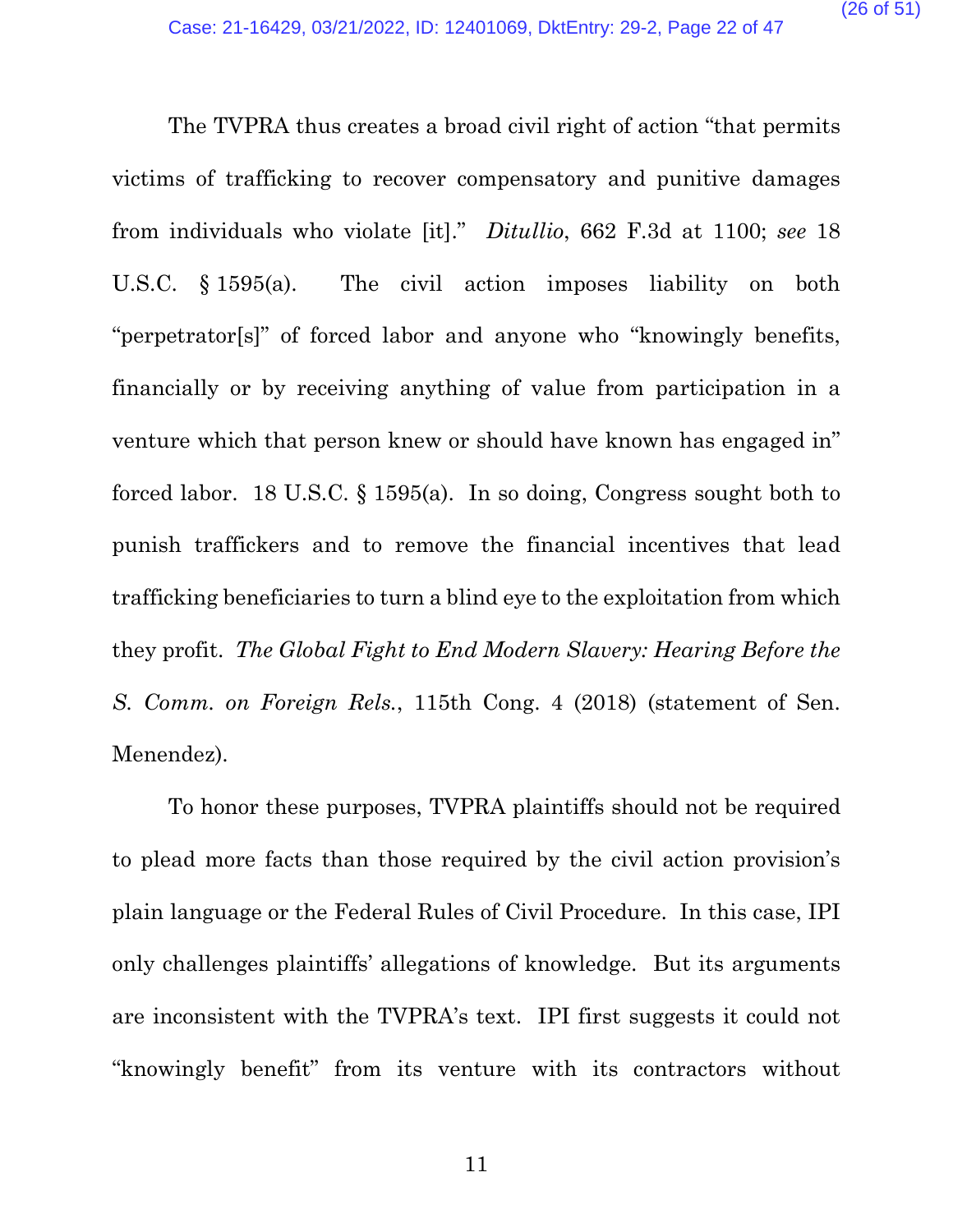knowledge that its contractors violated the TVPRA, IPI Br. 25-26. That is wrong. The TVPRA provides to victims of coerced labor a cause of action against any third party who "knowingly benefits, financially or by receiving anything of value from participation in a venture which that person knew or should have known" relied on coerced labor. *Lesnik v. Eisenmann SE*, 374 F. Supp. 3d 923, 951 (N.D. Cal. 2019). Accordingly, to state a claim under this cause of action, a plaintiff must allege that the defendant: (1) obtained a financial benefit from a venture that relied on the plaintiff's coerced labor and (2) knew or should have known about the plaintiff's coerced labor. *Lesnik*, 374 F. Supp. 3d at 952. As plaintiffs explain in their brief, they easily satisfied it here. Indeed, there can be no serious question that plaintiffs alleged that IPI knew it was receiving something of value in the form of labor to construct its casiNo. Pls.' Br. 38; *see* 7-ER-1316, 1334-35 ¶¶ 51, 215, 216.

IPI next argues that plaintiffs did not plead it "knew or should have known" about its venture's TVPRA violations, but that argument depends on the false premise that "information and belief" allegations cannot be credited for purpose of default judgment. IPI Br. 23-26. On a Rule 12(b)(6) motion, district courts *can* and indeed regularly do assume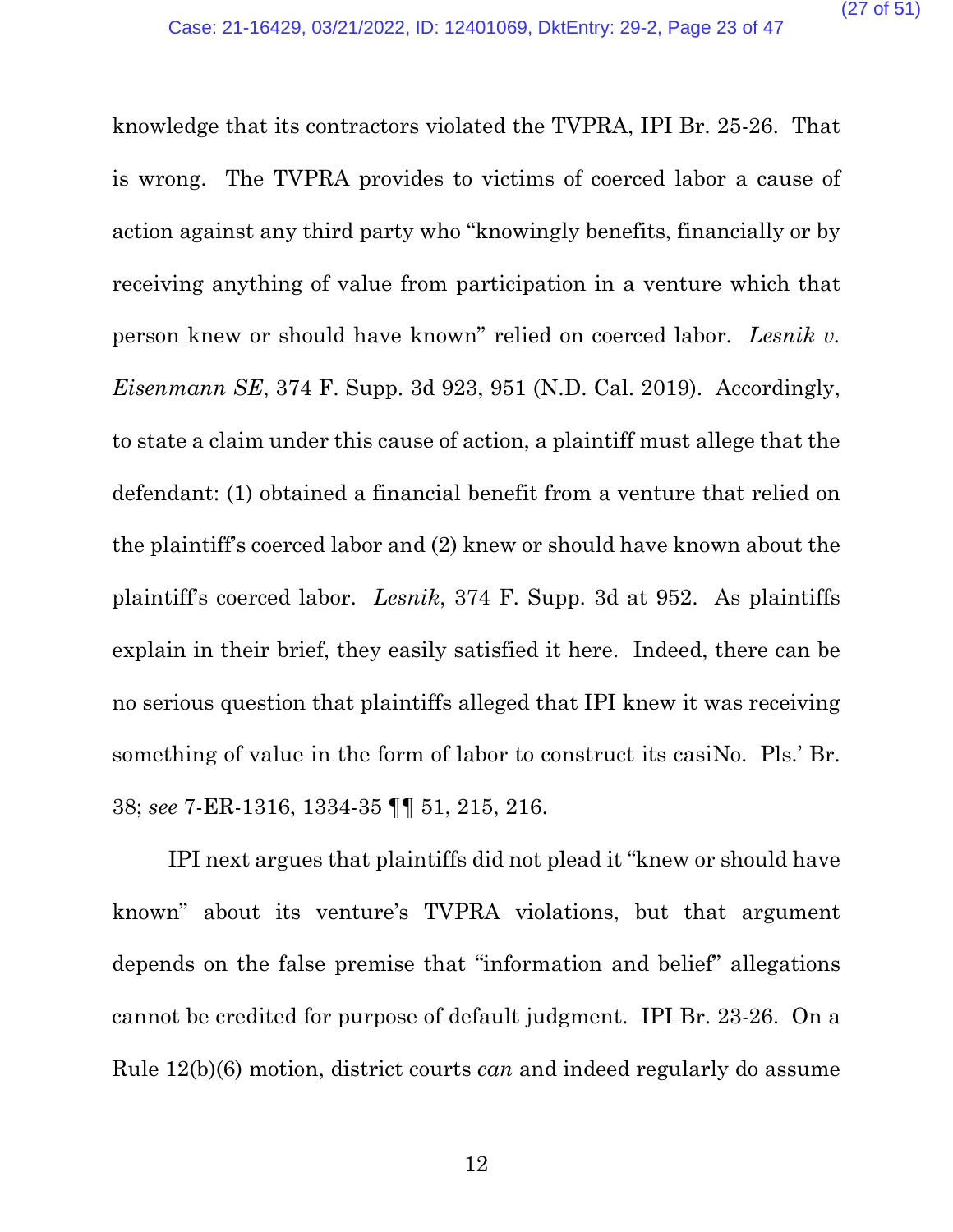the truth of facts pleaded "on information and belief." *Soo Park v. Thompson*, 851 F.3d 910, 928-29 (9th Cir. 2017). The same is true when reviewing a motion for default judgment. *Fong v. United States*, 300 F.2d 400, 409 (9th Cir. 1962); *see DIRECTV, Inc. v. Hoa Huynh*, 503 F.3d 847, 854 (9th Cir. 2007) ("In reviewing a default judgment, this court takes 'the well-pleaded factual allegations' in the complaint 'as true.'" (quoting *Cripps v. Life Ins. Co.*, 980 F.2d 1261, 1267 (9th Cir. 1992)).

Categorically refusing to credit "information and belief" allegations and creating a more stringent exception to the normal pleading rules would be especially inappropriate in TVPRA cases. *See, e.g., Lesnik,* 374 F. Supp. 3d at 951 (noting that "Rule 9(b) does not apply to Plaintiffs' § 1595 claim because it does not sound in fraud" (citing *Aragon v. Che Ku*, 277 F. Supp. 3d 1055, 1061 n.2 (D. Minn. 2017)). This Court has recognized that "pleading facts alleged upon information and belief" may be required "where the facts are peculiarly within the possession and control of the defendant." *Soo Park*, 851 F.3d at 928 (quoting *Arista Records, LLC v. Doe 3*, 604 F.3d 110, 120 (2d Cir. 2010)). That will usually be the case in TVPRA actions. As explained, victims of forced labor tend to be vulnerable, poor, and legally unsophisticated, while their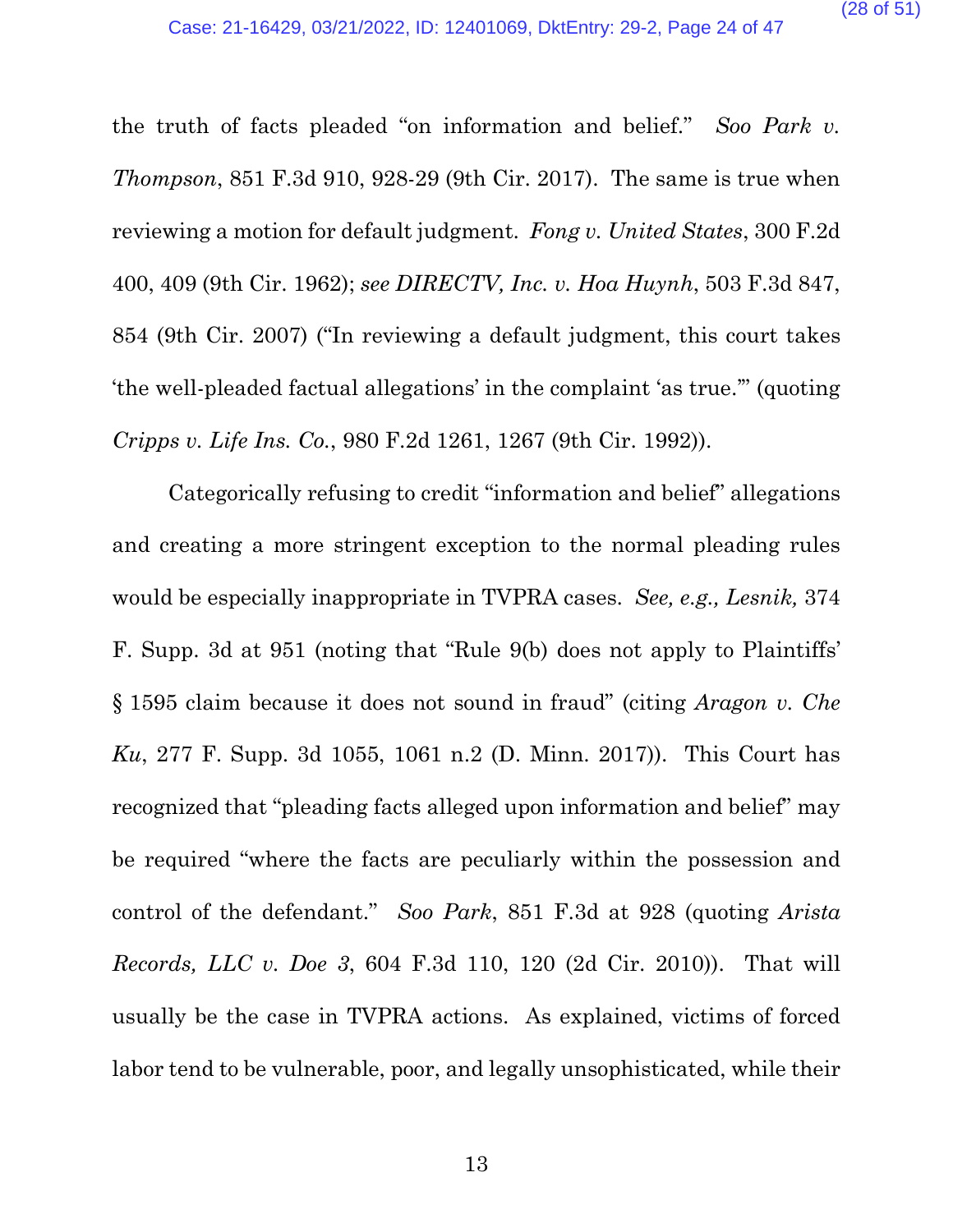more powerful and well-financed exploiters control the evidence the victims will need to prove their case. If victims cannot plead facts based on information and belief, then traffickers will be able to withhold essential evidence with impunity, knowing that they can rely on the very evidentiary gap they created as a defense to default judgment. *See J.C. v. Choice Hotels Int'l, Inc.*, No. 20-cv-155, 2020 WL 6318707, at \*6 (N.D. Cal. Oct. 28, 2020) (crediting "information and belief" allegations in TVPRA action); *Rana v. Islam*, 210 F. Supp. 3d 508, 513-14 (S.D.N.Y. 2016) (same, in granting default judgment), *vacated in part on other grounds*, 887 F.3d 118 (2d Cir. 2018) (per curiam).

That is the trick IPI tried to pull in this case, and the district court properly rejected it. As this Court recently held, "knew or should have known" connotes a negligence standard, which is a "less culpable mental state than actual knowledge or recklessness." *Ratha v. Phatthana Seafood Co.*, No. 18-55041, 2022 WL 571015, at \*14 (9th Cir. Feb. 25, 2022) (cleaned up). Plaintiffs thus had to plead only that IPI was negligent in not discovering its contractors' TVPRA violations. And Plaintiffs' allegations, including but not limited to those made "on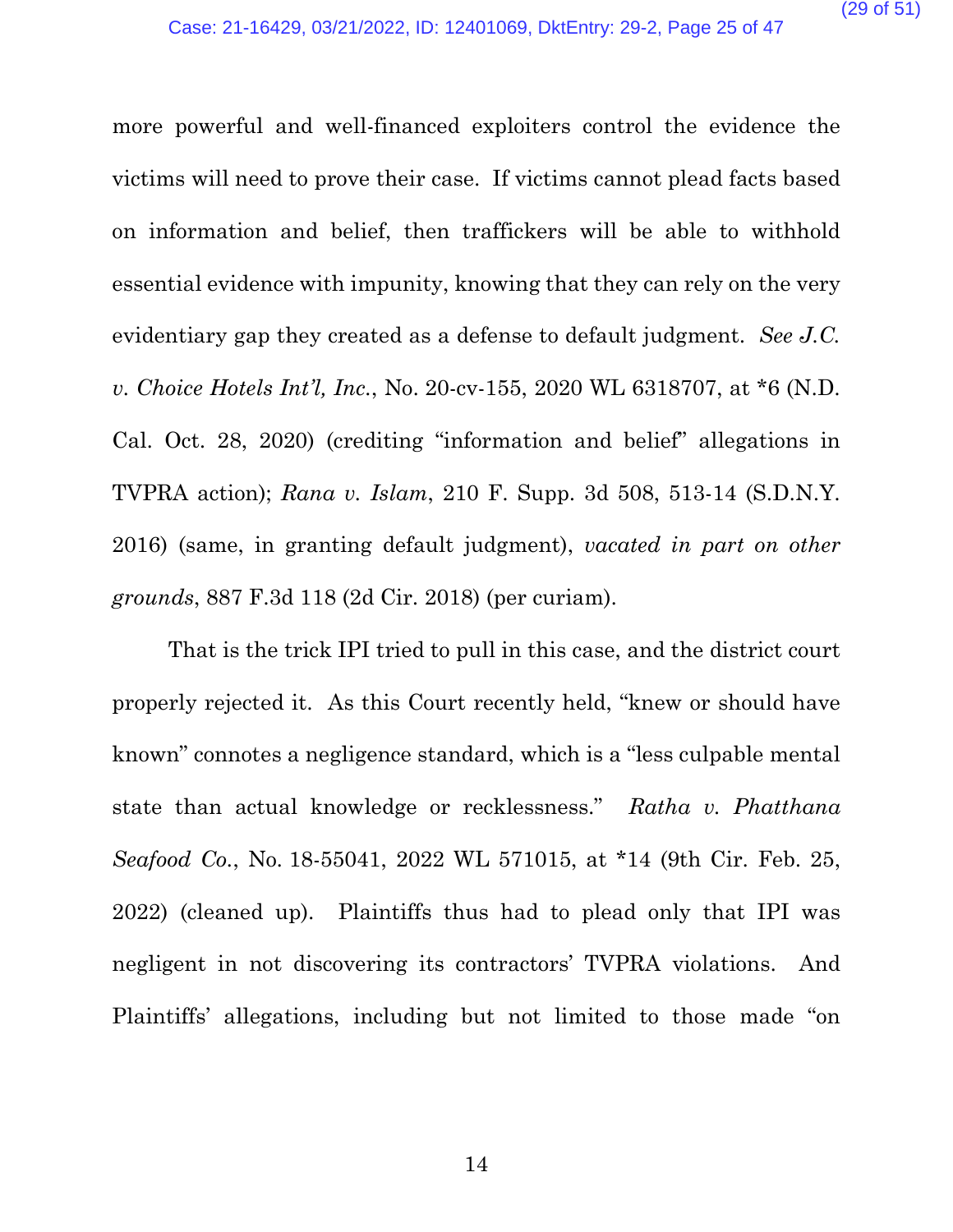information and belief," more than satisfied that burden. *See* Pls.' Br. 35- 39.

Even IPI's counsel conceded that "if you assume the truth of their allegations, then you're right. Then IPI is liable." 2-ER-54. That concession was correct. Plaintiffs alleged that IPI was directly involved in the forced labor scheme. Specifically, plaintiffs alleged that IPI itself arranged for workers to illegally travel to Saipan as "tourists," provided their unsanitary and overcrowded housing, transported them from that housing to the construction site, and obstructed OSHA investigations into work conditions. 7-ER-1316, 1325, 1333 ¶¶ 138, 193, 201, 202. Those allegations establish that IPI and its contractors violated the TVPRA by "knowingly recruit[ing], harbor[ing], transport[ing], provid[ing], or obtain[ing]" forced labor. 18 U.S.C. § 1590(a).

Even if that were not enough (and it plainly is), plaintiffs also alleged more than enough to establish that IPI "should have known" about the violations. 18 U.S.C. § 1595(a); *Ratha*, 2022 WL 571015, at \*14. Specifically, plaintiffs alleged more than sufficient facts that IPI "was aware of its contractors' policies concerning hours of work and harsh punishments and fines for minor work infractions," which were an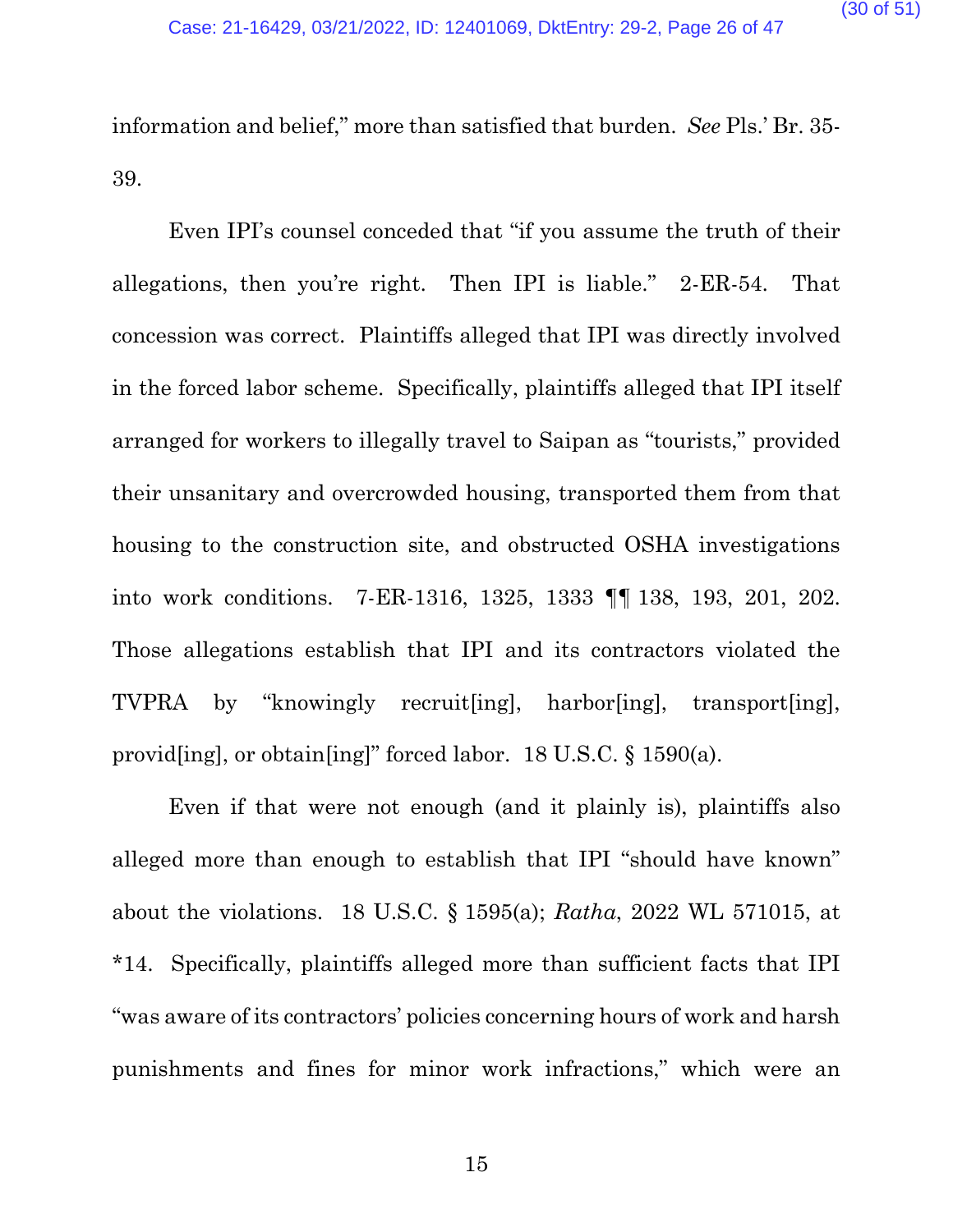essential part of how plaintiffs were coerced into forced labor, that IPI "was deeply involved with selecting and supervising contractors," that it was repeatedly warned about its contractors' use of unauthorized workers and their dangerous working conditions, and that it nonetheless maintained its relationship with its contractors even after learning of their illegal practices. *E.g.*, 7-ER-1316, 1325-34 ¶¶ 46, 50, 138, 168, 182, 185, 197, 202, 207, 208, 210, 211. At a minimum, the warnings IPI received about its contractors should have led it to exercise its oversight and investigate their operations, which would have disclosed that the contractors were violating the TVPRA by (among other things) forcing plaintiffs to work through "serious harm" and "abuse of law or legal process." 18 U.S.C. § 1589(a)-(b).

For these reasons, to find plaintiffs' extensive allegations insufficient to establish IPI's liability under the TVPRA would distort the statute's text, undermine its purposes, and reward IPI for obstructing justice and denying plaintiffs essential evidence through pervasive litigation misconduct. It would also impose a pleading standard far more demanding than what the Federal Rules of Civil Procedure and the relevant statutes call for, with no justification for doing so. The district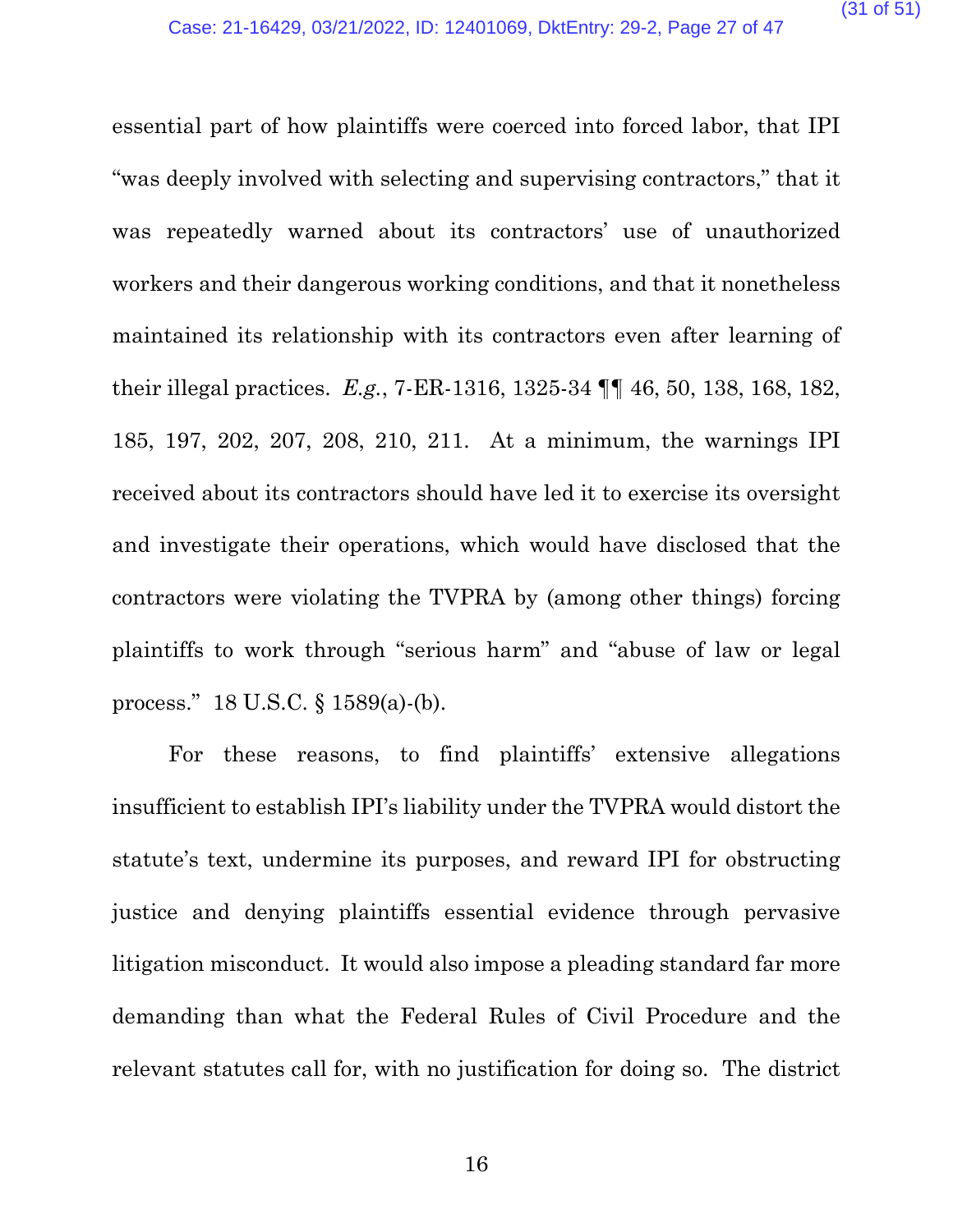court thus properly rejected IPI's arguments, and this Court should do the same.

- **II. Default judgments (and other discovery sanctions) are an important tool to prevent traffickers from obstructing the TVPRA through litigation misconduct.** 
	- **A. Perpetrators of forced labor often use litigation misconduct to stonewall victims and stave off a reckoning.**

IPI is not alone in engaging in litigation misconduct. Defendants in human trafficking cases often use dilatory tactics and discovery abuse to try to dodge liability. *Villanueva Echon v. Sackett* is a paradigmatic example of the common and recurrent tactics traffickers deploy to frustrate their victims and elude judgment. 809 F. App'x 468 (10th Cir. 2020). There, farm owners in Colorado allegedly forced Filipino immigrants to perform unpaid labor. *Id*. at 469. When the immigrants sued, the owners delayed the case through discovery misconduct, requiring plaintiffs to file repeated motions to compel the discovery to which they were entitled. *Id.*; *see* Report & Recommendation, *Echon v. Sackett*, No. 14-cv-03420 (D. Colo. Jan. 23, 2017), ECF 91. After three such motions to compel, the district court imposed sanctions by deeming certain facts established at summary judgment, and the court of appeals affirmed. 809 F. App'x at 474.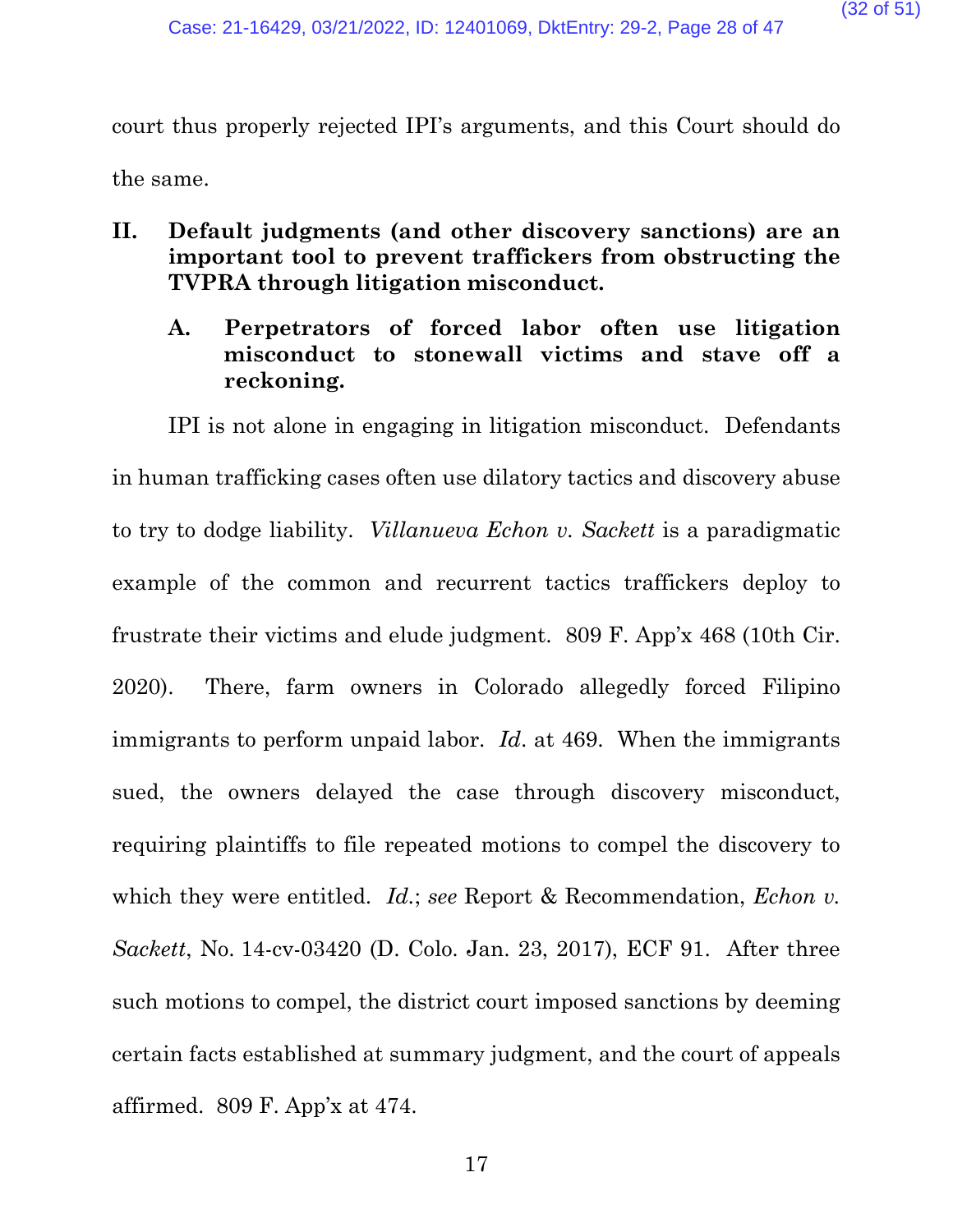The court of appeals listed defendants' excuses—including "literacy limitations, responses provided through other methods of discovery, and lack of bad faith"—but concluded they could not "justify their failure to comply with the district court's discovery orders." 809 F. App'x at 470, 472. The court of appeals also rejected defendants' contention that their choice to proceed *pro se* implied they were less well-resourced than the represented immigrant laborers. *Id.* at 469, 471. As the court explained, "even pro se litigants are not immune from sanctions for failing to obey a discovery order." *Id*. at 471. Here, IPI, which was represented by a series of highly experienced counsel, cannot even avail itself of the sort of excuses the Tenth Circuit rejected in *Echon.*

In case after case, trafficking plaintiffs confront this type of predictable defendant misdirection and worse: retaliation and discovery misconduct. When one Bangladeshi diplomatic couple allegedly kept a domestic worker in "slavery-like conditions" and "in a state of near complete isolation and dependence," they tried to turn the tables by accusing him of commencing the TVPRA suit as a "scurrilous ruse designed to ensure that he acquire quick legal status in the USA." *Rana v. Islam*, No. 14-cv-1993, 2016 WL 2758290, at \*1-2 (S.D.N.Y. May 12,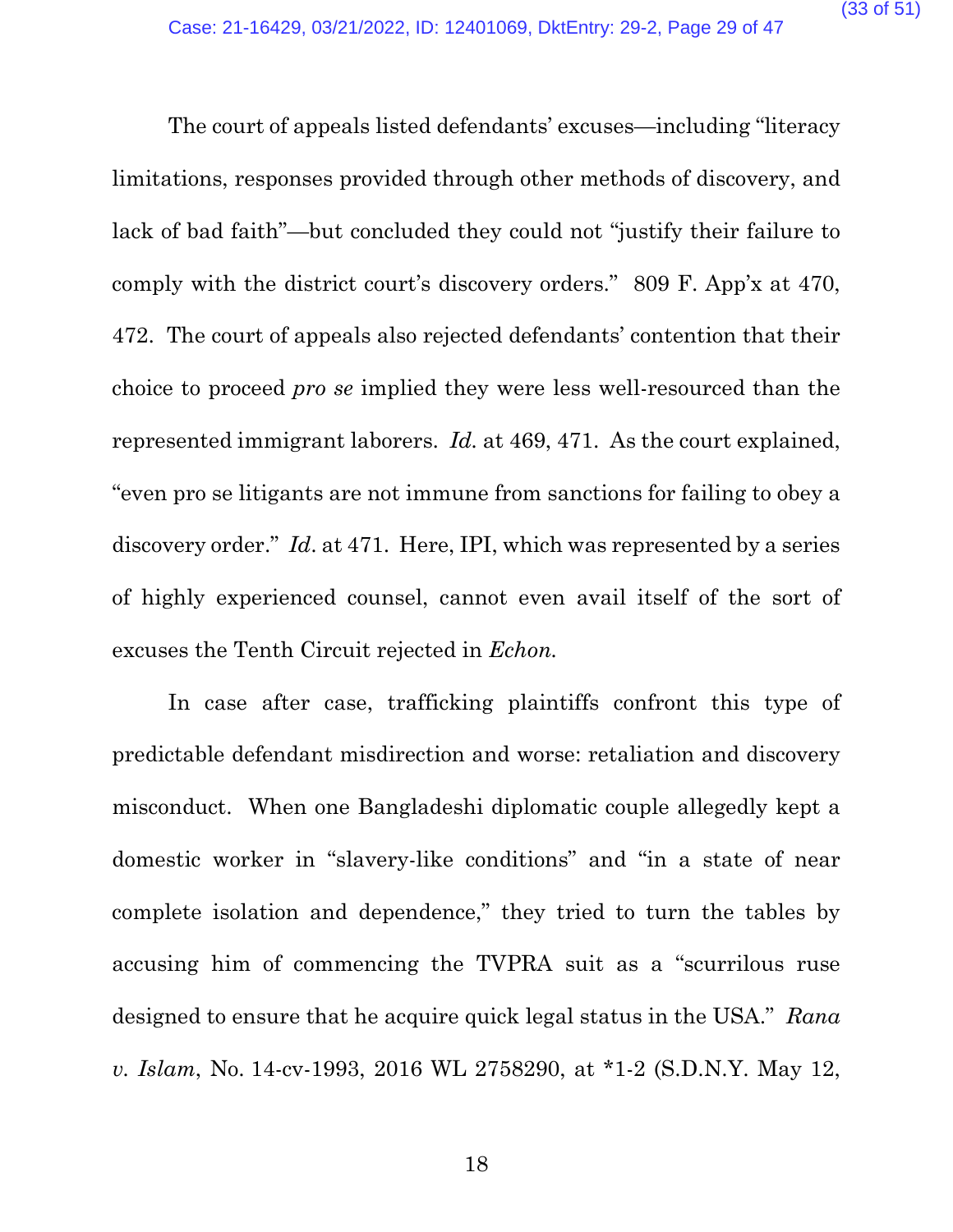2016) (quotation marks omitted). Instead of vigorously defending themselves against the serious allegations, they proceeded to boycott the proceeding. They failed to make initial disclosures, excused themselves from depositions, refused to produce documents, and violated the court's scheduling orders despite being granted extensions. *Rana*, 887 F.3d at 120. When the main defendant relocated to Morocco, he even attempted to hide behind consular immunity. *Rana*, 2016 WL 2758290, at \*2. Like the district court here, the court ultimately (and properly) granted default judgment against the defendants as a sanction for their repeated failures to comply. *Id.* at \*4-5.

As the power dynamics between the parties in *Rana* illustrate, information asymmetries often exist between traffickers and their victims. As a result, the viability of human trafficking claims can hinge on the victims' ability to obtain meaningful discovery. That means defendants have every incentive to obstruct, obfuscate, and delay, which is why defendant discovery abuse is a persistent feature in human trafficking cases.

Consider the case of an immigrant worker who alleged she cleaned and provided domestic services for a Canadian family without pay, seven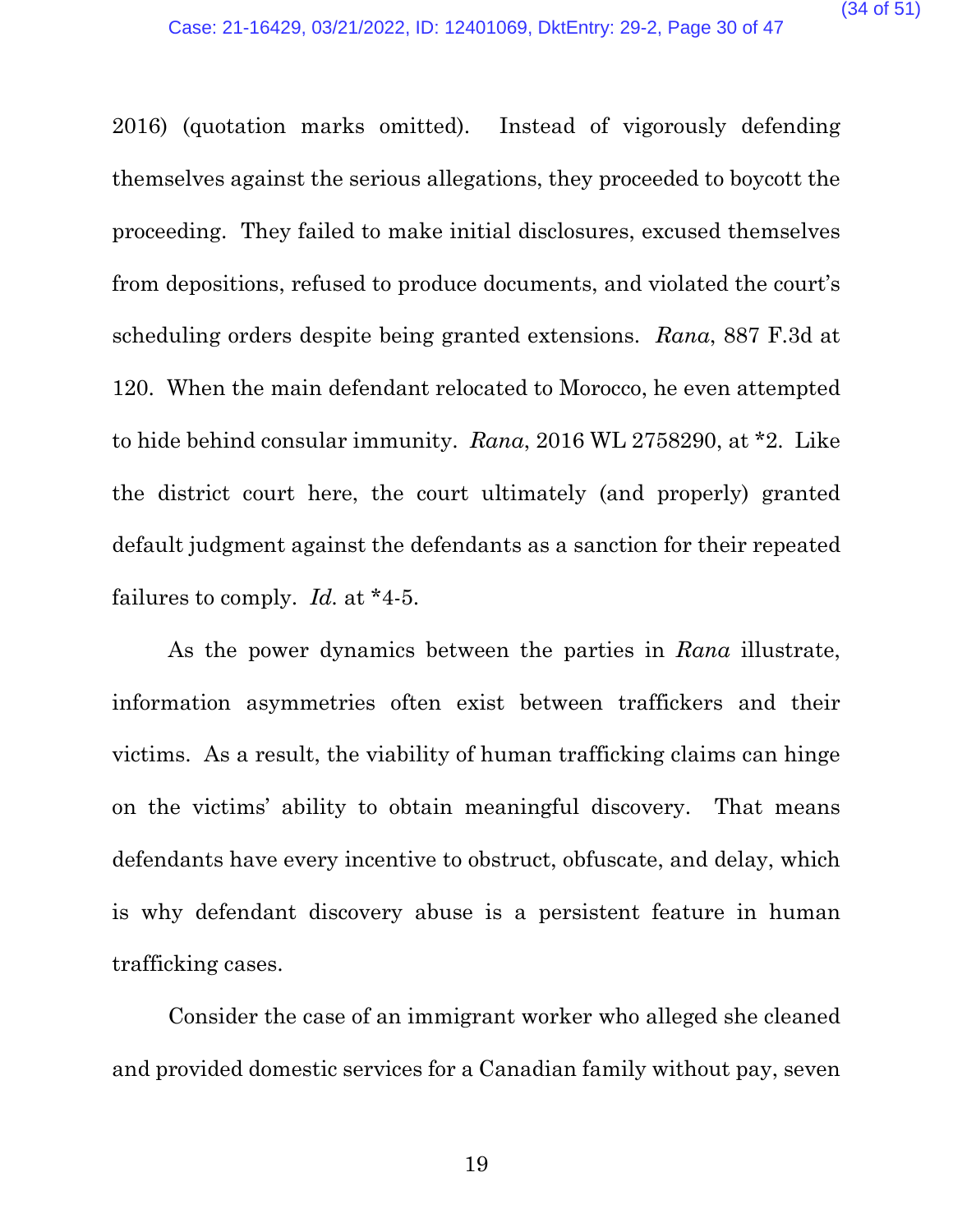days a week, for twelve years. *Oak-Jin Oh v. Soo Bok Choi*, No. 2011- 3764, 2016 WL 11430442, at \*4 (E.D.N.Y. Feb. 29, 2016). When one defendant canceled a deposition three days before it was to be held, the court sanctioned him with the cost of the court reporter and interpreter. Id. at \*3-4. The defendant then canceled a second deposition the day of, despite having agreed to the date. *Id.* The same defendant also provided only partial responses to document requests. *Id.* These are by no means isolated examples. *See, e.g., Saiyed v. Archon, Inc*., No. 16-9530, 2020 WL 7334190, at \*9 (D.N.J. Dec. 14, 2020) (drawing an inference of culpability after trafficking defendant failed to appear at important hearings and neglected court deadlines); *Carazani v. Zegarra*, 972 F. Supp. 2d 1, 14 (D.D.C. 2013) (holding trafficking defendant's pattern of non-compliance with discovery orders warranted discovery sanctions); *Doe v. Howard*, No. 11cv1105, 2012 WL 3834930, at \*1 (E.D. Va. Aug. 7, 2012) (disapproving misconduct including failing to appear for deposition and refusing to communicate with plaintiff's attorneys), *report and recommendation adopted*, 2012 WL 3834929 (E.D. Va. Sept. 4, 2012); *Yusuf v. Tija*, No. B222277, 2010 WL 4012145, at \*3 (Cal. Ct. App. Oct. 14, 2010) (affirming imposition of evidence sanction for discovery abuse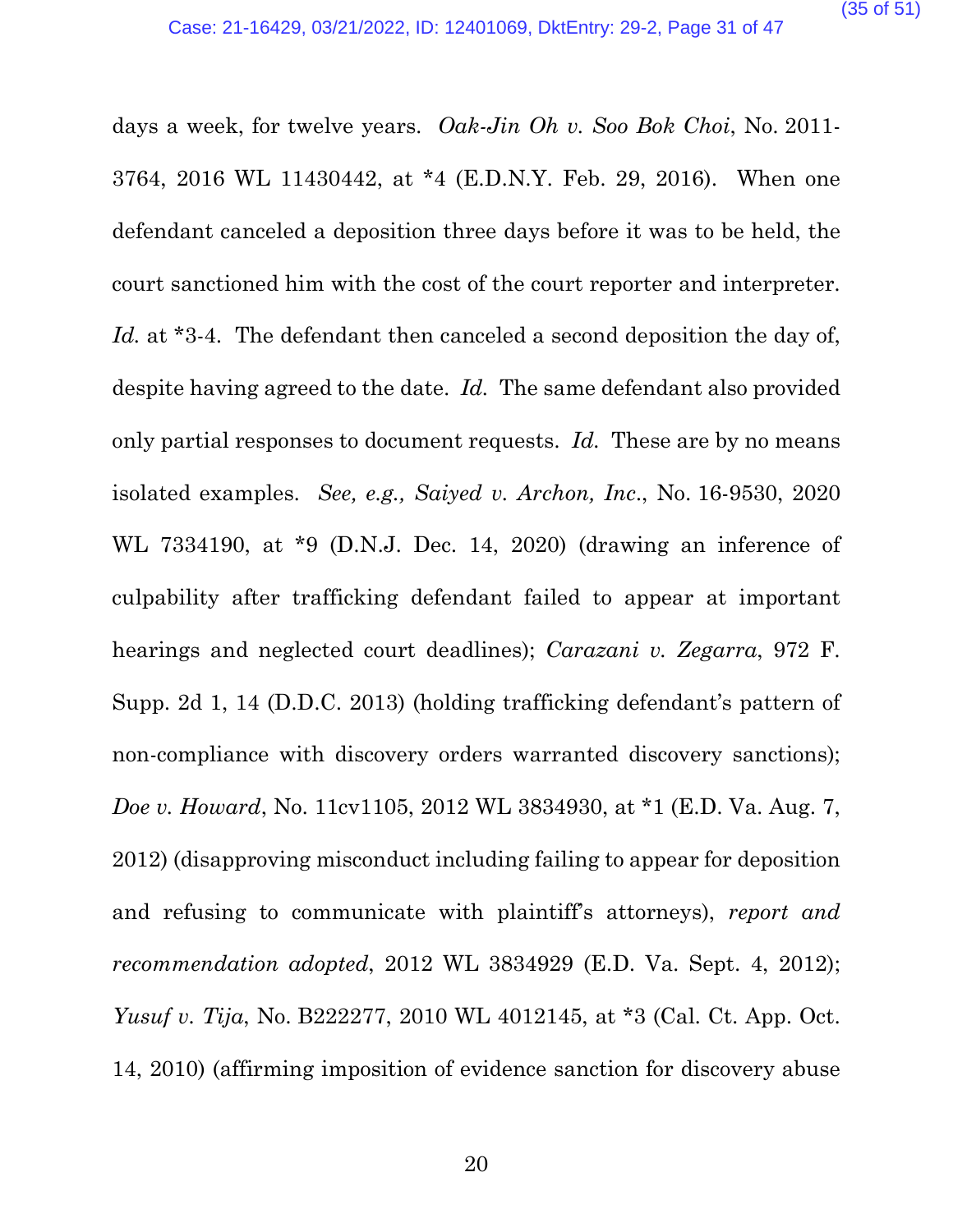against defendant found guilty at trial of human trafficking) (unpublished and noncitable); Judgment, *Oh v. Choi*, No. 1:11-cv-3764 (E.D.N.Y. Mar. 30, 2016), ECF 154 (granting default as sanctions for discovery misconduct); *see also* Order Granting Default Judgment, *Murray v. Altendorf Transport, Inc.*, No. 2:10-cv-103 (D.N.D. July 12, 2021), ECF 327 (granting default judgment for failure to appear); Order, *Gonzalez Leiva v. Clute*, No. 4:19-cv-87 (N.D. Ind. Jan. 29, 2021), ECF 57 (granting default judgment for failure to appear); Order, *Mendez Perez v. CJR Framing Inc*., No. 3:19-cv-1429 (N.D. Tex. Jan. 22, 2021), ECF 25 (granting default judgment for failure to appear); Final Judgment Order, *Mendoza v. Valdavia*, No. 1:19-cv-8011 (N.D. Ill. Sept. 8, 2020), ECF 31 (granting default judgment for failure to appear); Memorandum Opinion and Order, *West v. Butikofer*, No. 2:19-cv-1039 (N.D. Iowa Aug. 18, 2020), ECF 20 (granting default judgment for failure to appear); Decision & Order, *Abafita v. Aldukhan*, No. 1:16-cv-06072 (S.D.N.Y. Sept. 16, 2019), ECF 74 (granting default judgment for failure to appear); Order, *Arreguin v. Sanchez*, No. 2:18-cv-133 (S.D. Ga. July 31, 2019), ECF 13 (granting default judgment for failure to appear); Judgment, *Lopez v. Walker*, No. 3:18-cv-170 (E.D. Tenn. Feb. 26, 2019), ECF 31 (granting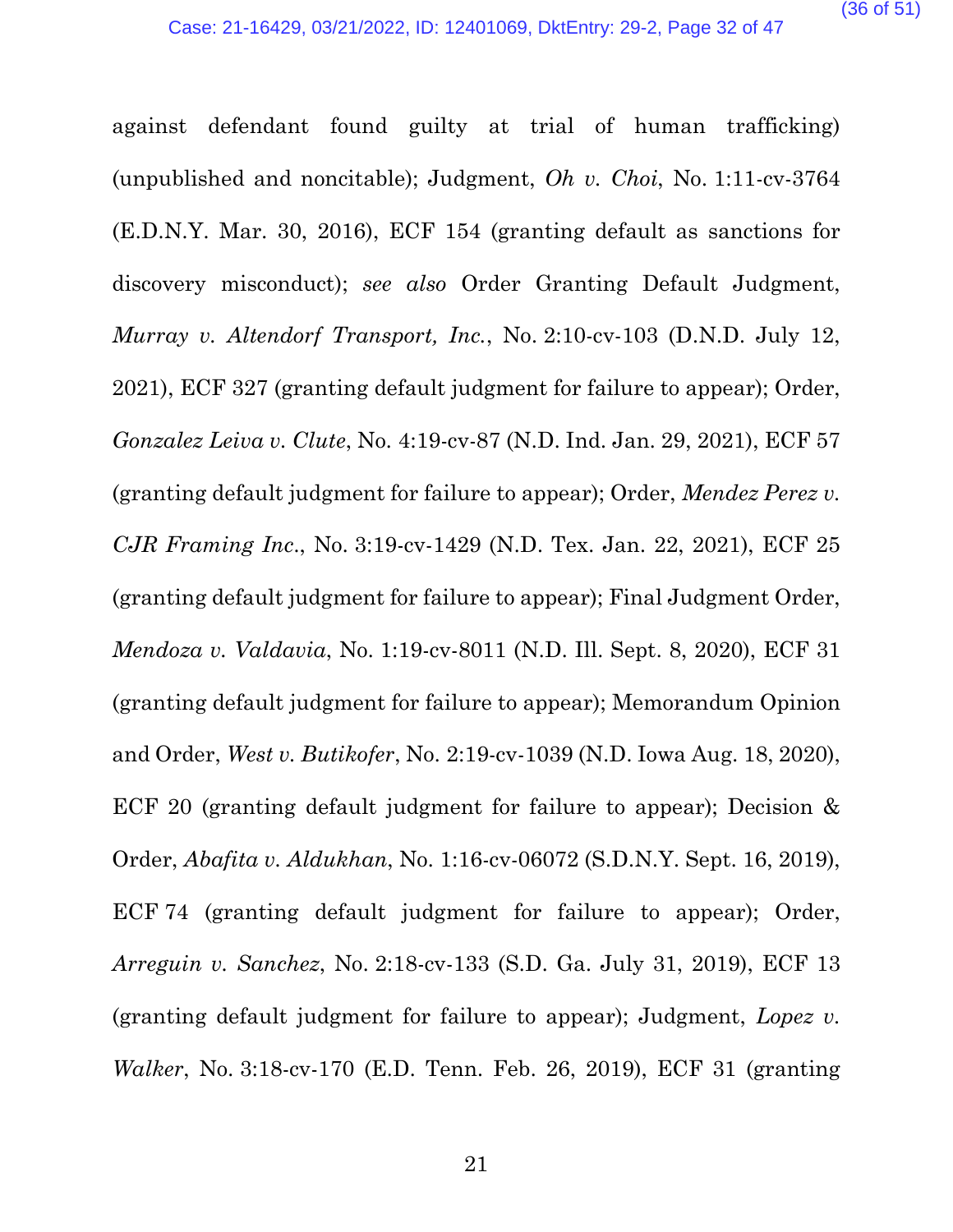default judgment for failure to appear); Default Judgment Against Defendants Der Kogda and Marie-Claire Somda-Kogda, *Meda v. Kogda*, No. 1:17-cv-06853 (S.D.N.Y. July 25, 2018), ECF 81 (granting default judgment for failure to appear); Memorandum and Order, *Ross v. Jenkins*, No. 2:17-cv-2547 (D. Kan. May 23, 2018), ECF 40 (granting default judgment for failure to appear); Order, *Arellano v. Marshalls of MA, Inc.*, No. 1:17-cv-46 (N.D. Ind. Feb. 27, 2018), ECF 71 (granting default judgment for failure to appear); Order, *Belvis v. Colamussi*, No. 2:16-cv-544 (E.D.N.Y. Apr. 27, 2017), ECF 23 (granting default judgment for failure to appear); Memorandum Opinion, *Lipenga v. Kambalame*, No. 8:14-cv-3980 (D. Md. Nov. 9, 2016), ECF 24 (granting default judgment for failure to appear); Judgment, *Alabado v. French Concepts, Inc*., No. 2:15-cv-2830 (C.D. Cal. May 2, 2016), ECF 110 (granting default judgment for failure to appear); Order, *Macolor v. Libiran*, No. 1:14-cv-4555 (S.D.N.Y. Sept. 16, 2015), ECF 74 (granting default judgment for failure to appear); Order, *Lagasan v. Al-Ghasel*, No. 1:14-cv-1035 (E.D. Va. Mar. 17, 2015), ECF 21 (granting default judgment for failure to appear); Memorandum, *Frankenfield v. Strong*, No. 2:12-cv-54 (M.D. Tenn. Mar. 25, 2014), ECF 38 (granting default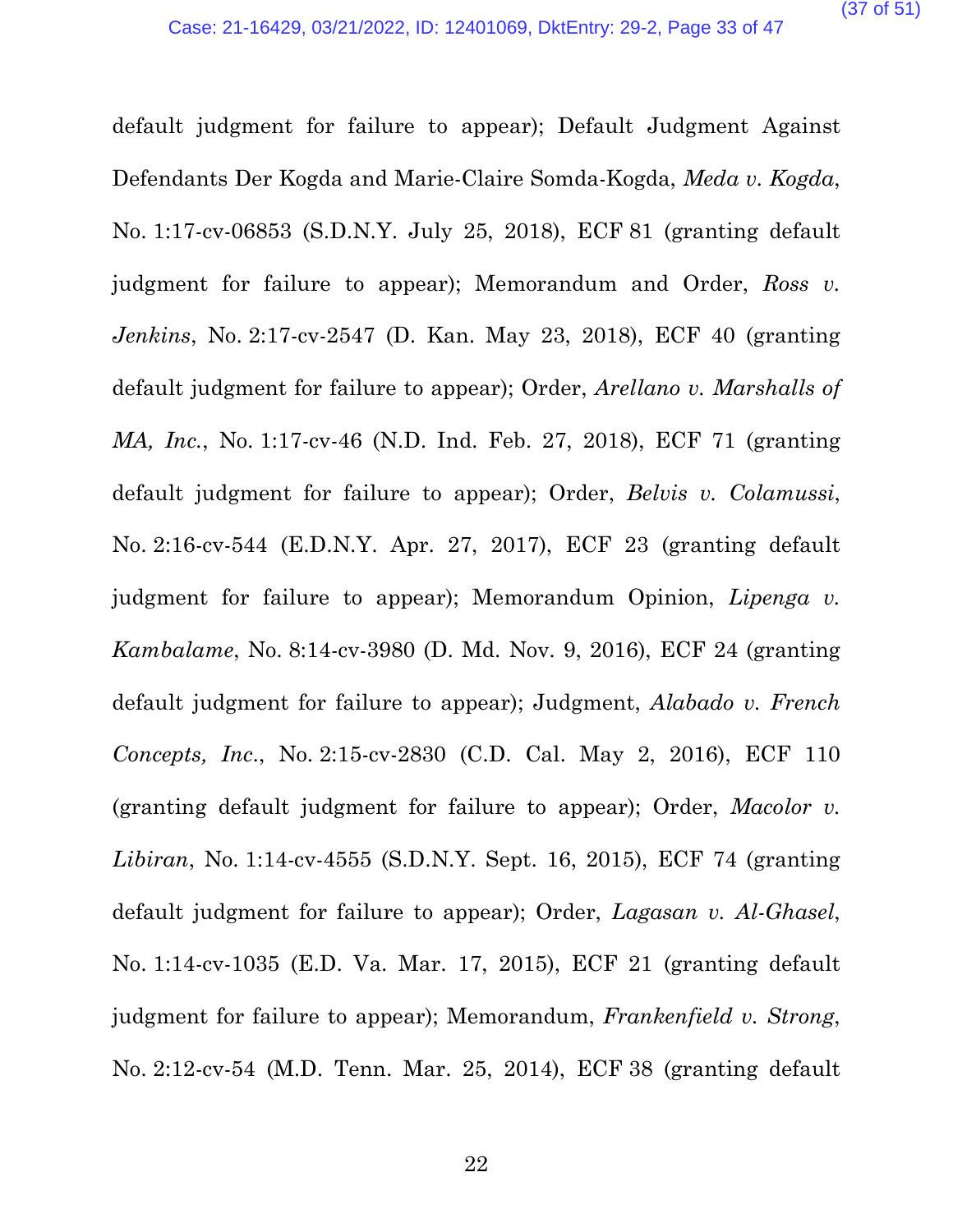judgment for failure to appear); Default Judgment, *Pichardo v. Arturo Francisco & Expressway Parking Lot, Inc.*, No. 1:13-cv-4300 (S.D.N.Y. Nov. 12, 2013), ECF 25 (granting default judgment for failure to appear); Final Default Judgment, *Does I-IV v. Sunrise Labor Corp*., No. 9:12-cv-80883 (S.D. Fla. Oct. 15, 2013), ECF 87 (granting default judgment for failure to appear); Order, *Lainez v. Baltazar*, No. 5:11-cv-167 (E.D.N.C. June 28, 2013), ECF 56 (granting default judgment for failure to appear); Final Default Judgment, *Magnifico v. Villanueva*, No. 9:10-cv-80771 (S.D. Fla. Nov. 1, 2012), ECF 133 (granting default judgment for failure to appear); Order of Default, *Ballesteros v. Al-Ali*, No. 1:11-cv-152 (D.R.I. Aug. 14, 2012), ECF 23 (granting default judgment for failure to appear); Order Granting Plaintiff's Motion for Judgment by Default, *Fernandes v. Hayes*, No. 6:11-cv-137 (W.D. Tex. Apr. 27, 2012), ECF 22 (granting default judgment for failure to appear); Decision and Order, *Gurung v. Malhotra*, No. 1:10-cv-5086 (S.D.N.Y. Nov. 22, 2011), ECF 31 (granting default judgment for failure to appear); Order Entering Default Judgment Against Defendants Alfonso Susano and Wiley Innovations Construction Corp*., Francisco v. Wiley*, No. 1:10-cv-332 (D. Colo. Sept. 10, 2013), ECF 120 (granting default judgment for failure to appear); Order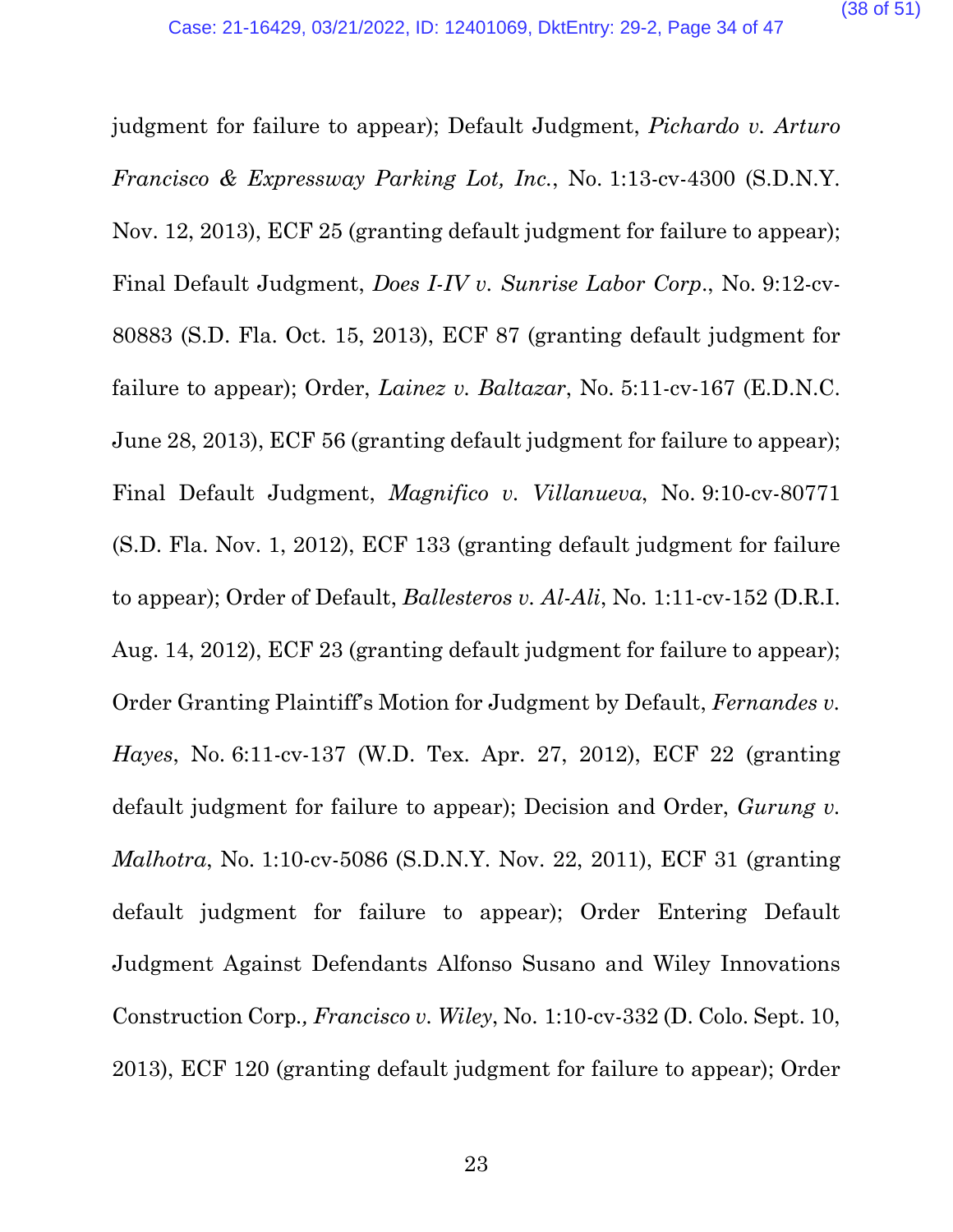Granting Plaintiff's Motion for Default Judgment, *Canal v. de la Rosa Dann*, No. 4:09-cv-3366 (N.D. Cal. Sept. 2, 2010), ECF 46 (granting default judgment for failure to appear); Order on Plaintiffs' Motion for Judgment by Default and Assessment of Damages Against Defendants, *Asanok v. Million Express Manpower, Inc*., No. 5:07-cv-48 (E.D.N.C. Oct. 26, 2009), ECF 68 (granting default judgment for failure to appear); Order Granting Rule 55(b)(2) Default Judgment, *Does v. Rodriguez*, No. 1:06-cv-805 (D. Colo. Apr. 13, 2009), ECF 62 (granting default judgment for failure to appear); Ruling re: Plaintiffs Motion for Default Judgment (Doc. No. 67), *Aguilar v. Imperial Nurseries*, No. 3:07-cv-193 (D. Conn. May 29, 2008), ECF 70 (granting default judgment for failure to appear); Order, *Mazengo v. Mzengi*, No. 1:07-cv-756 (D.D.C. Oct. 1, 2007), ECF 15 (granting default judgment for failure to appear).

**B. Default judgments must be available to prevent defendants' discovery misconduct from prejudicing human trafficking/forced labor plaintiffs in pursuit of their claims.**

Because discovery misconduct is a favorite gambit of perpetrators of forced labor, courts managing discovery in trafficking cases need to have at the ready the full panoply of discovery sanctions. Only then will courts be able to deter abuse and award relief in cases of willful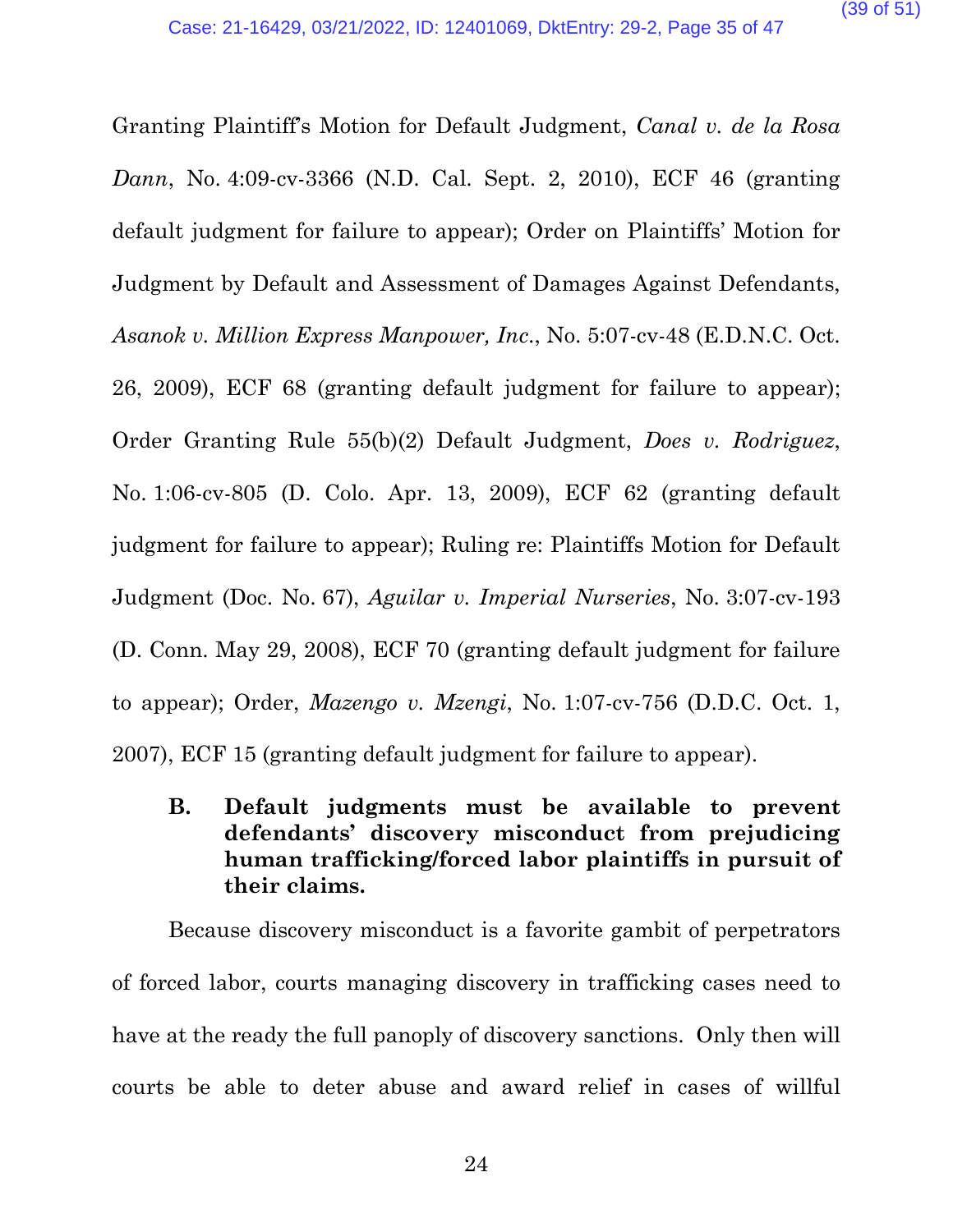misconduct and stonewalling. Anything less will allow traffickers and those who benefit from their acts to escape liability and reinforce the belief that forced labor is a crime without meaningful consequences for the culprits. In particular, default judgments are a critical safeguard against forced labor and human trafficking defendants' bad-faith attempts to use dilatory tactics and other bad-faith discovery misconduct to evade merits-based dispositions of the allegations against them.

District courts have the inherent power and authority under Federal Rule of Civil Procedure 37 to enter default judgments against defendants who resort to "abusive litigation practices" to avoid turning over the discovery they are obligated to provide (and to which plaintiffs are entitled). *TeleVideo Sys., Inc. v. Heidenthal*, 826 F.2d 916, 916 (9th Cir. 1987) (per curiam); *see also* 8B Wright & Miller, Federal Practice and Procedure § 2281 (3d ed.) (courts may enter default judgments against "any party or person who seeks to evade or thwart full and candid discovery"). Default judgments are often entered where defendants have a history of violating court orders, and such sanctions accordingly serve as a critical measure to enforce discovery orders against defendants who would otherwise violate them with impunity. *See Fair Hous. of Marin v.*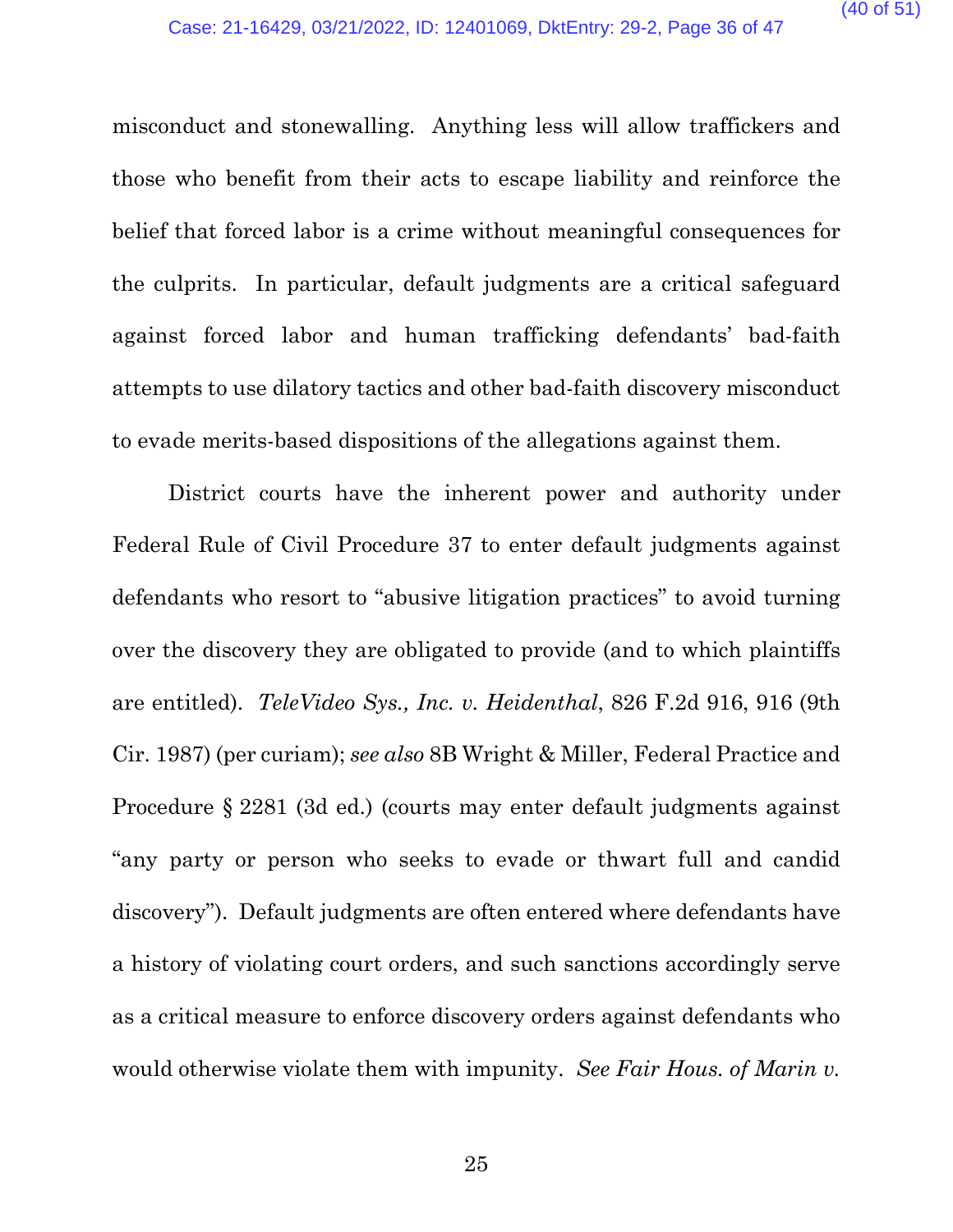*Combs*, 285 F.3d 899, 905 (9th Cir. 2002) (default judgments are permissible "where the violation is due to willfulness, bad faith, or fault of the party" (quotation marks omitted)).

Litigants who are "willful in halting the discovery process" ultimately "act in opposition to the authority of the court," cause potentially irreversible prejudice to plaintiffs, and "deprive other litigants of an opportunity to use the courts as a serious-dispute settlement mechanism." *G-K Props. v. Redevelopment Agency*, 577 F.2d 645, 647 (9th Cir. 1978). And in so doing, they needlessly waste the resources of the courts and opposing parties. Default judgments thus play a critical role in protecting plaintiffs from the irreversible prejudice that would otherwise result from defendants' repeated discovery abuses, and in minimizing the degree to which scarce judicial resources are wasted on policing bad-faith defendants.

Default judgments are especially important safeguards against discovery misconduct in human trafficking cases, which typically involve low resource trafficking victims facing off against significantly more powerful and well-financed defendants who have near-total control over the evidence that would decide the merits of the case. Many of those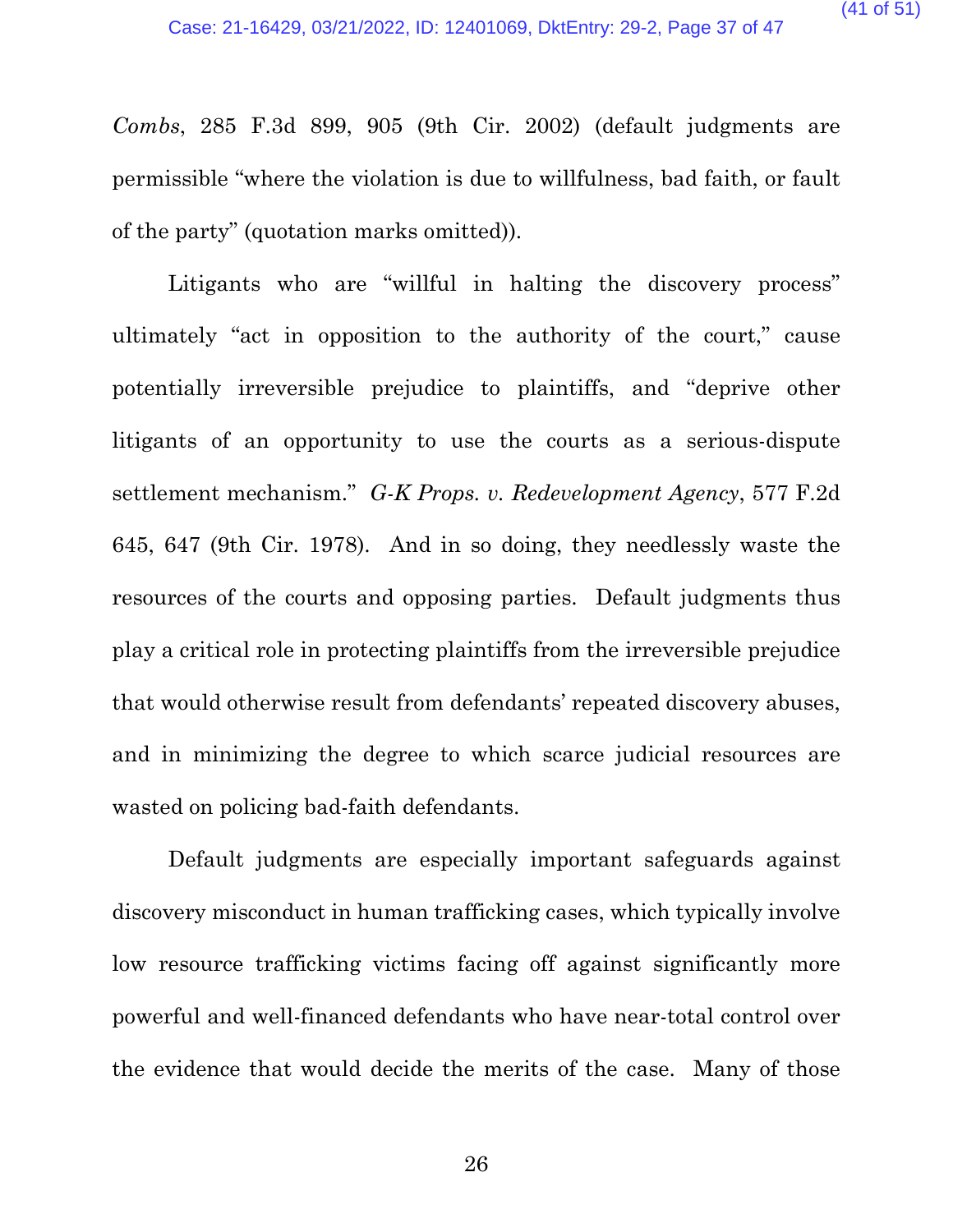forced labor victims never have their day in court. Even when they do and even when HTLC and other organizations pair those plaintiffs with experienced counsel—they still have to fight an uphill battle against entities like IPI that force them to return repeatedly to court to compel the provision of discovery to which they are unquestionably entitled. By making litigation more expensive, time-consuming, and difficult, such discovery misconduct significantly reduces the deterrence effect of private lawsuits. While the number of civil trafficking forced labor cases brought since 2011 has surged in the last decade, that barely makes a dent in the hundreds of billions in profits that traffickers earn each year. Int'l Labour Office, *Profits and Poverty: The Economics of Forced Labour*, *supra*, at 13.

Recognizing the importance of deterring defendants from engaging in such prejudicial litigation tactics, this Court has repeatedly affirmed the entry of default judgments against defendants who have consistently engaged in willful discovery misconduct. *E.g.*, *Dreith v. Nu Image, Inc.*, 648 F.3d 779, 787-88 (9th Cir. 2011); *Fair Hous. of Marin*, 285 F.3d at 905-06; *Stars' Desert Inn Hotel & Country Club, Inc. v. Hwang*, 105 F.3d 521, 524-25 (9th Cir. 1997); *Adriana Int'l Corp. v. Thoeren*, 913 F.2d 1406,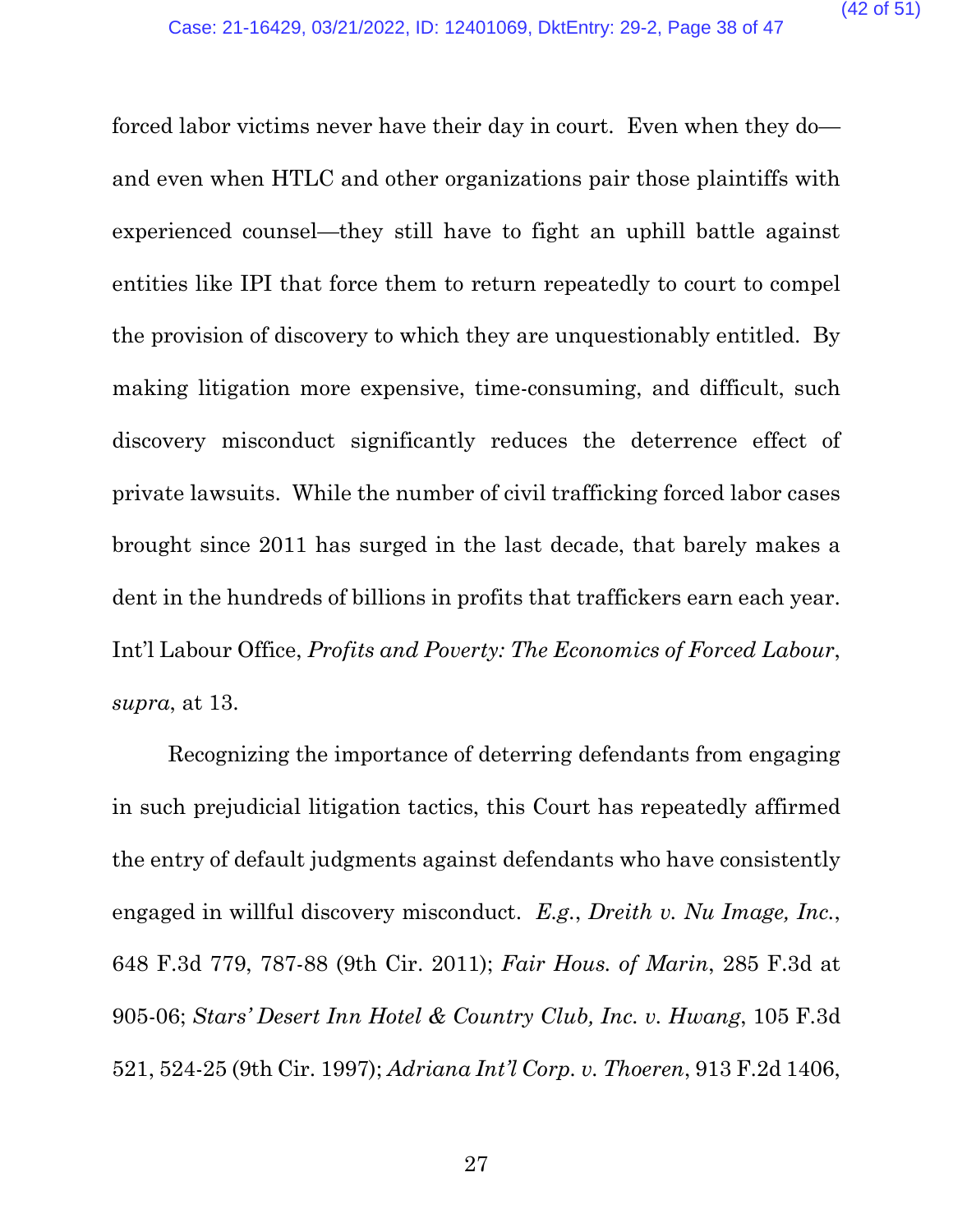1417 (9th Cir. 1990); *Wanderer v. Johnston*, 910 F.2d 652, 655 (9th Cir. 1990); *Nilsson, Robbins, Dalgarn, Berliner, Carson & Wurst v. La. Hydrolec*, 854 F.2d 1538, 1547 (9th Cir. 1988) (per curiam). It should do the same here to preserve the most powerful deterrent that a district court has to protect human-trafficking/forced labor plaintiffs against badfaith discovery misconduct.

In contrast to the value of preserving district courts' ability to enter default judgments, the risk of district courts abusing such sanctions is minimal. Default judgments are only permissible where the discovery violations at issue arise from "willfulness, bad faith, or fault of the party," and prejudice the opposing party. *Fair Hous. of Marin*, 285 F.3d at 905 (quotation marks omitted). And even then, district courts may enter default judgments only after considering five factors before entering default: "(1) the public's interest in expeditious resolution of litigation; (2) the court's need to manage its docket; (3) the risk of prejudice to the other party; (4) the public policy favoring the disposition of cases on their merits; and (5) the availability of less drastic sanctions." *Adriana Int'l*, 913 F.2d at 1412 (quoting *Malone v. U.S.P.S.,* 833 F.2d 128, 130 (9th Cir. 1987)). In addition, a court imposing case-dispositive sanctions must find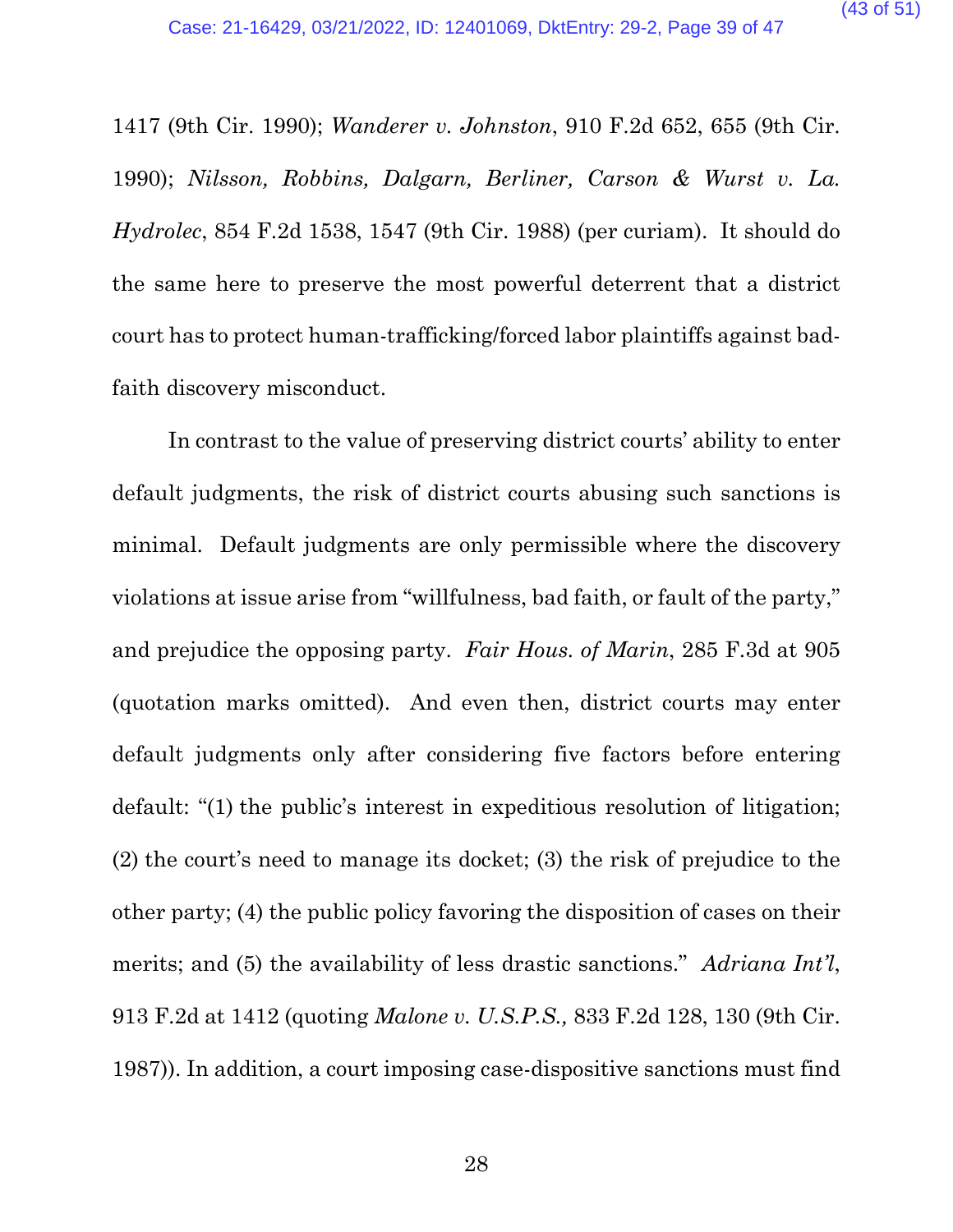the discovery violations were due to "willfulness, bad faith, or fault of the party." *Commodity Futures Trading Comm'n v. Noble Metals Int'l, Inc*., 67 F.3d 766, 770-71 (9th Cir. 1995) (quotation marks omitted). These guardrails sufficiently limit district courts' discretion and ensure that such serious sanctions have their intended effect: enabling district courts to enforce discovery orders against bad-faith defendants who would otherwise be free to exploit abusive litigation tactics as a means of evading full discovery and the merits-based judgments that result.

## **C. This case is a paradigmatic example of when default judgment is appropriate.**

The district court properly held that this was an appropriate case for the remedy of a default judgment. IPI sought to avoid responsibility for its trafficking and forced labor by repeatedly and willfully withholding discovery and ignoring court orders requiring production. Before entering a default judgment, the district court gave IPI numerous opportunities to correct its noncompliance and tried multiple lesser sanctions that proved ineffective. In these circumstances, reversing the default judgment would reward IPI for its abusive litigation tactics and misconduct by adding years to the litigation and allowing it to retain the profits it exploited plaintiffs to gain.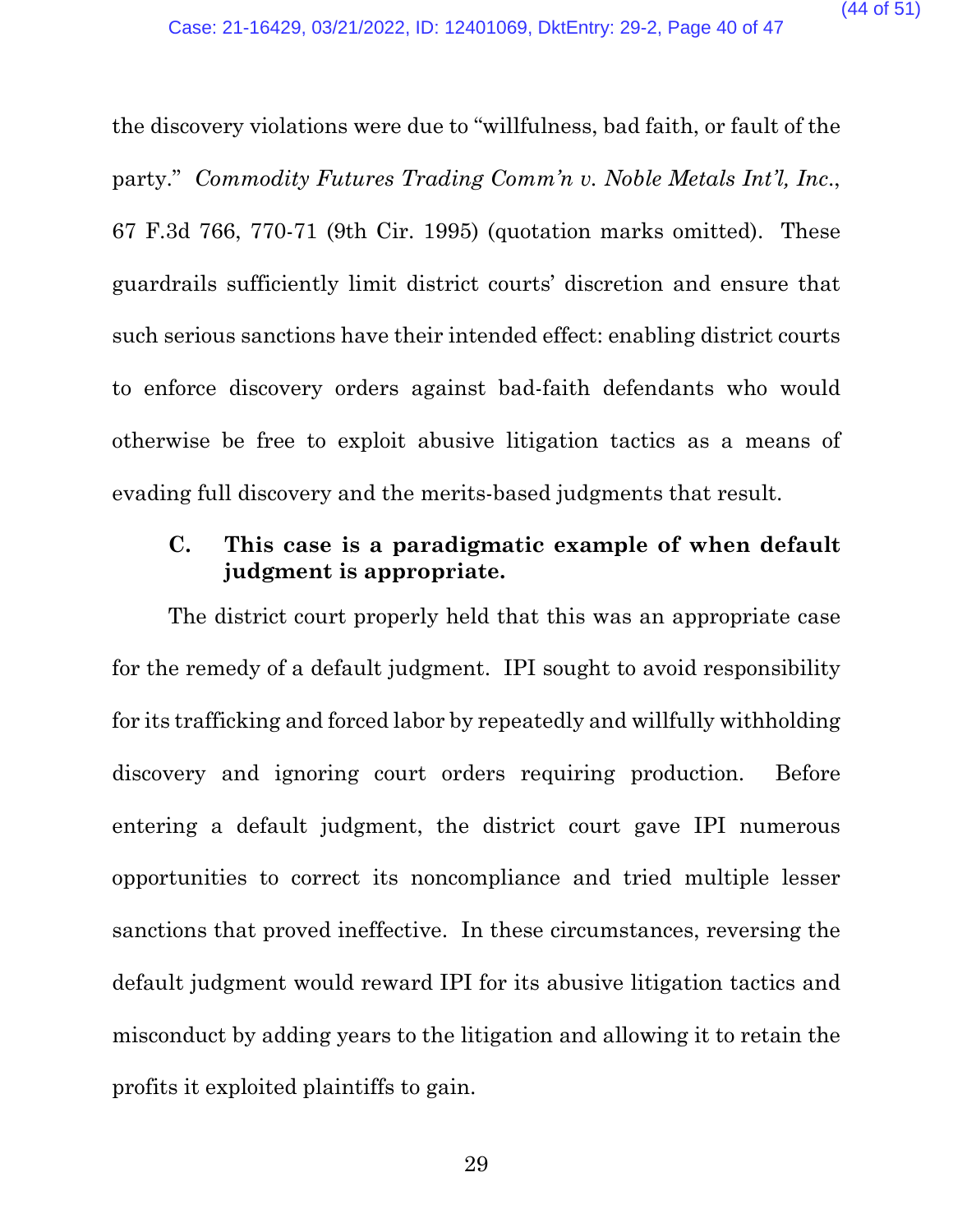As plaintiffs set forth in their complaint, IPI was only able to build its casino through the forced labor of thousands of workers. Those workers were paid illegally low wages while being forced to work around the clock on the "most dangerous worksite" they had ever experienced. 4- ER-550. While IPI and its contractors were aware of those dangers, they did not address them. 7-ER-1324 ¶ 131. As a result of their failure to ensure basic safety measures, one worker died, 7-ER-1327 ¶ 153, and each plaintiff suffered a serious injury. 3-ER-468-69, 495-96, 4-ER-529- 30, 547-50, 586-88, 602, 609-10, 646, 657, 7-ER-1336-37.

Those weren't the only evils to which plaintiffs were subjected. The workers were subjected to forced labor. Their passports were withheld; their wages, already illegally low, were docked or sometimes never paid; they were forced to work 12- and sometimes 24-hour shifts; and they had to live in filthy, rat-infested, and crowded dormitories without showers, air conditioning, or sometimes even enough beds for all the workers. 4- ER-529, 546-48, 550, 608-09, 645, 7-ER-1319-21, 1340, 1342. And adding insult to injury, plaintiffs had actually paid recruiters (and managers at IPI's contractors) money for jobs that were supposed to be lucrative but were in fact coerced, dangerous, and underpaid. 7-ER-1310, 1318-19.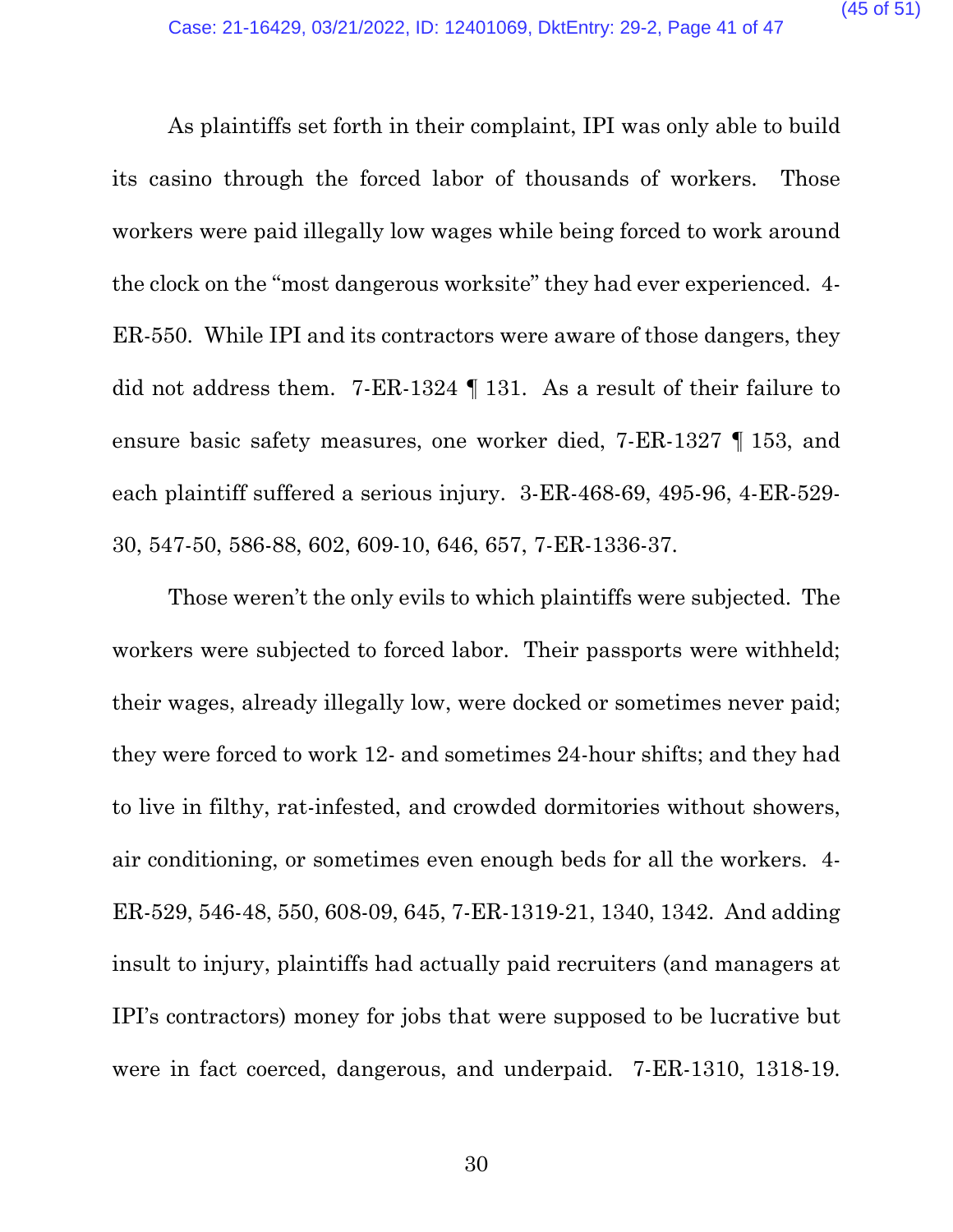Instead of these good jobs, they faced physical danger, violence, and threats. 7-ER-1310-11, 1317-21.

That behavior is precisely what Congress intended to address in its anti-trafficking statutes. It created remedies for private plaintiffs to redress the harm done to them, punish the conduct of traffickers, and deter similar conduct by others. The positions advocated by Appellants would gut those remedies and reward their litigation misconduct.

That there was litigation misconduct is clear. IPI behaved little better in court than out. IPI didn't comply with its discovery obligations for nine months (and indeed still has not fully complied). This in turn forced four discovery extensions, and led the court to warn IPI no less than four times that, if need be, it would issue terminating sanctions. And before issuing those terminating sanctions by first entering default and later default judgment against IPI, the court issued lesser sanctions in an unsuccessful effort to compel compliance.

That behavior is part and parcel of IPI's playbook: it breaks labor and workplace safety laws and then drags its feet when called out for those violations. And nothing suggests it has learned its lesson. Well after default judgment was entered in this case, another suit brought by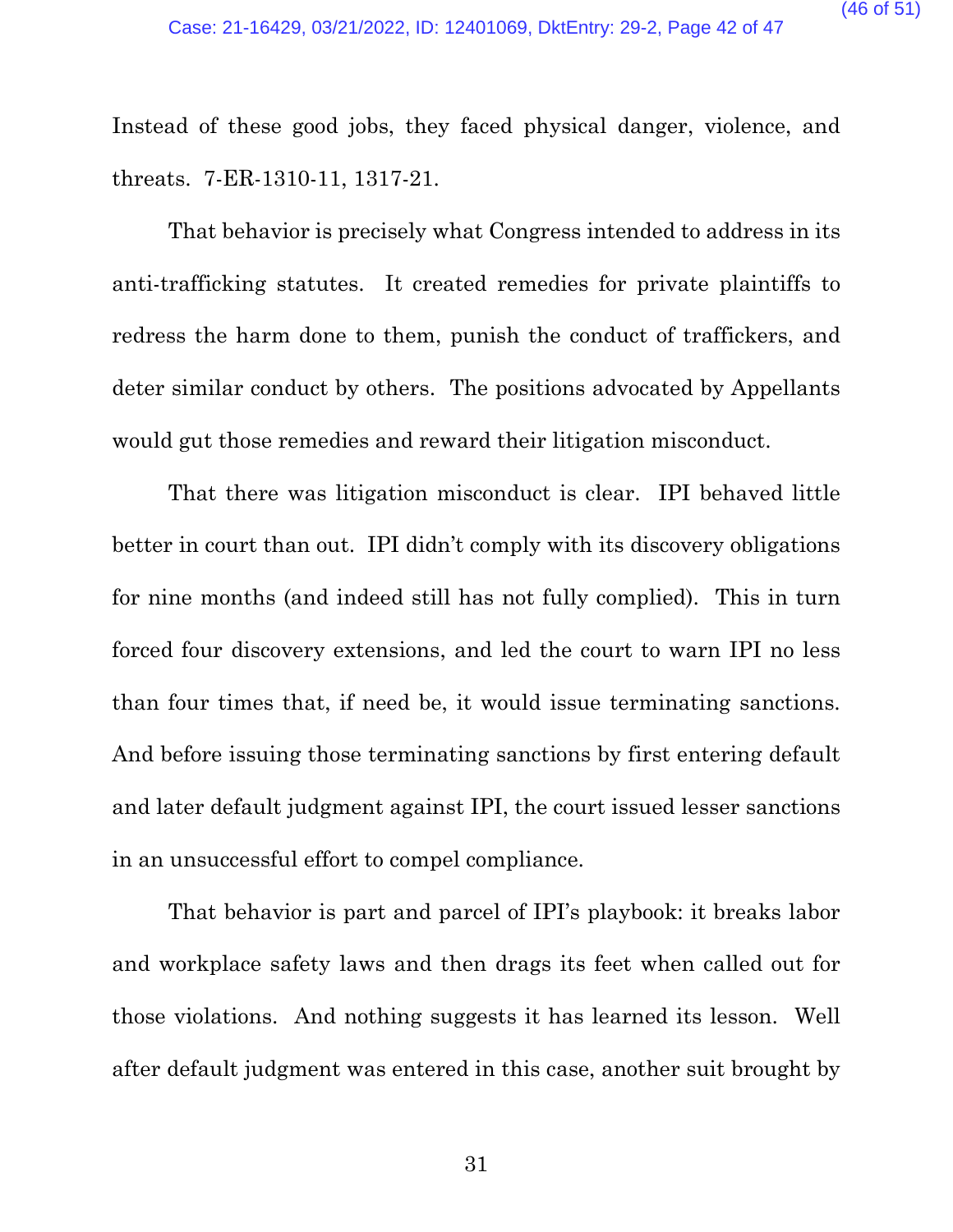Turkish workers recently resulted in a partial default judgment against IPI after IPI didn't bother to defend itself. Decision and Order Granting Plaintiffs' Motion for Partial Default Judgment, *Geneç v. Imperial Pac. Int'l (CNMI), LLC*, No. 1:20-cv-31 (D.N. Mar. I. Feb. 24, 2022), ECF 52; Kimberly B. Esmores, *\$477K Partial Judgment vs IPI*, SaipanTribune.com (Feb. 22, 2022), [https://www.saipantribune.com/](https://www.saipantribune.com/index.php/477k-partial-judgment-vs-ipi/) [index.php/477k-partial-judgment-vs-ipi/](https://www.saipantribune.com/index.php/477k-partial-judgment-vs-ipi/) (plaintiffs' counsel noting that IPI had "abandoned the workers it brought to Saipan to build their hotel"). That wasn't the only default entered against IPI either. *See* Memorandum Decision on Entry of Default Pursuant to Rule 37 Against IPI, *Gray v. Imperial Pac. Int'l (CNMI), LLC*, No. 1:19-cv-8 (D.N. Mar. I. Oct. 12, 2021), ECF 14. But even entry of judgment against IPI hasn't deterred its misconduct. Bryan Manabat, *Judge Nullified Release of Claims Signed by Repatriated IPI Workers*, Marianas Variety (Feb. 16, 2021), [https://www.mvariety.com/news/judge-nullifies-release-of-claims](https://www.mvariety.com/news/judge-nullifies-release-of-claims-signed-by-repatriated-ipi-workers/article_f4c48300-6f2f-11eb-84ee-4bedb386769c.html)[signed-by-repatriated-ipi-workers/article\\_f4c48300-6f2f-11eb-84ee-](https://www.mvariety.com/news/judge-nullifies-release-of-claims-signed-by-repatriated-ipi-workers/article_f4c48300-6f2f-11eb-84ee-4bedb386769c.html)[4bedb386769c.html](https://www.mvariety.com/news/judge-nullifies-release-of-claims-signed-by-repatriated-ipi-workers/article_f4c48300-6f2f-11eb-84ee-4bedb386769c.html) (noting that court held IPI, IPI Holdings Ltd., and IPI's chairwoman in contempt of court for violating a previous consent

judgment with the U.S. Department of Labor, and for not paying their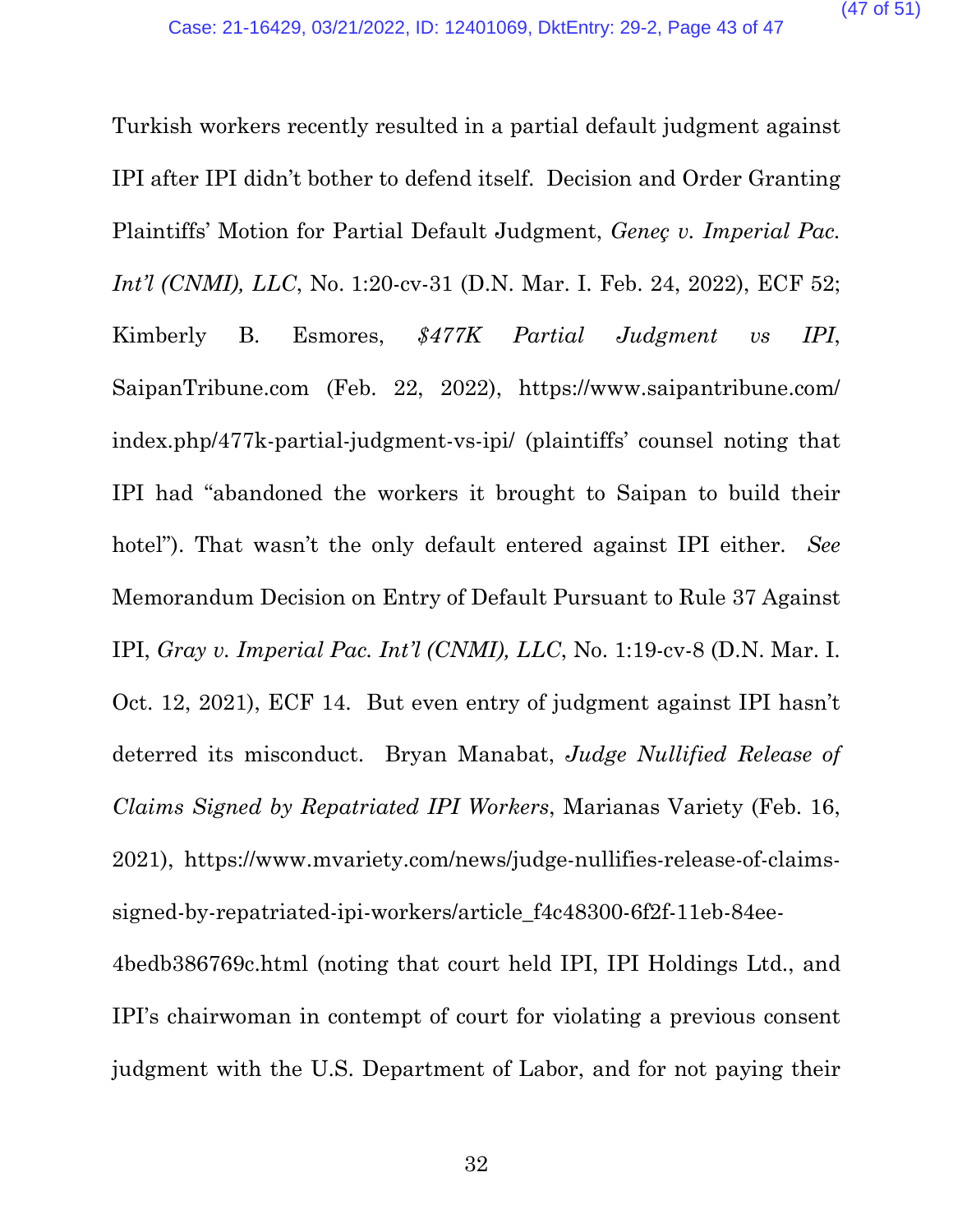current employees for over two months); Order Finding Defendants in Contempt for Failure to Comply with Consent Decree, *EEOC v. Imperial Pac. Int'l (CNMI), LLC, No.* 1:19-cv-17 (D.N. Mar. I. Oct. 15, 2021), ECF 60.

IPI's assertions on appeal amount to an argument that the company should get a mulligan for its repeated intransigence. It should not. None of the excuses it proffers for its repeated misbehavior hold up: its conduct predated the COVID-19 pandemic, it failed to provide financial information to substantiate its claims that it could not afford to comply with its discovery obligations, and indeed it conceded that its failure to comply was a function of choosing to meet other financial obligations first. And its belated efforts at compliance were far too little, far too late. To allow IPI a pass at this stage would simply encourage defendants to delay, secure in the knowledge that they need only make a belated feint at compliance to get a second life in litigation. That in turn wastes judicial resources and forces vulnerable victims of forced labor to wait needlessly for the relief to which they are entitled now.

In sum, human traffickers who hold victims in forced labor frequently enjoy impunity. Their conduct flouts the rule of law and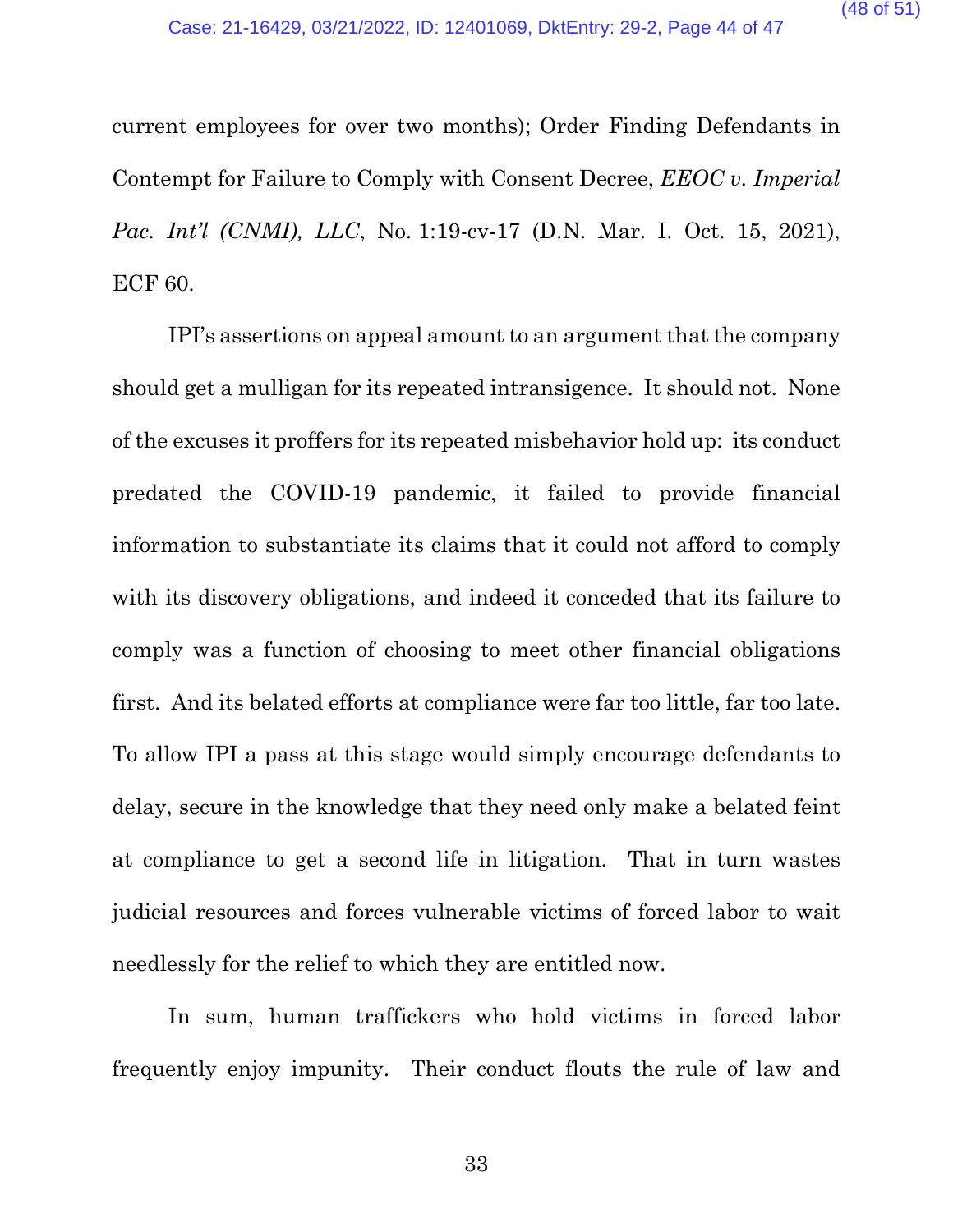reflects contempt for their victims and the courts, while they seek to thwart entities that try to hold them accountable. In the absence of criminal prosecutions for forced labor, private suits under 18 U.S.C. § 1595 are, as a practical matter, the only path to justice. Here, IPI's behavior reveals the company's contempt for the district court and its willingness to disregard its legal obligations. IPI violated court order after court order, just as it violated these victims' human rights. This Court should not allow defendants generally, or IPI in particular, to sabotage the congressionally-mandated remedy for trafficking victims by tying the hands of district courts when addressing persistent and pervasive litigation misconduct. And this Court should not allow these defendants to impose a heightened standard of pleading, undercutting trafficking victims' opportunity to fight for their rights, and to prevail.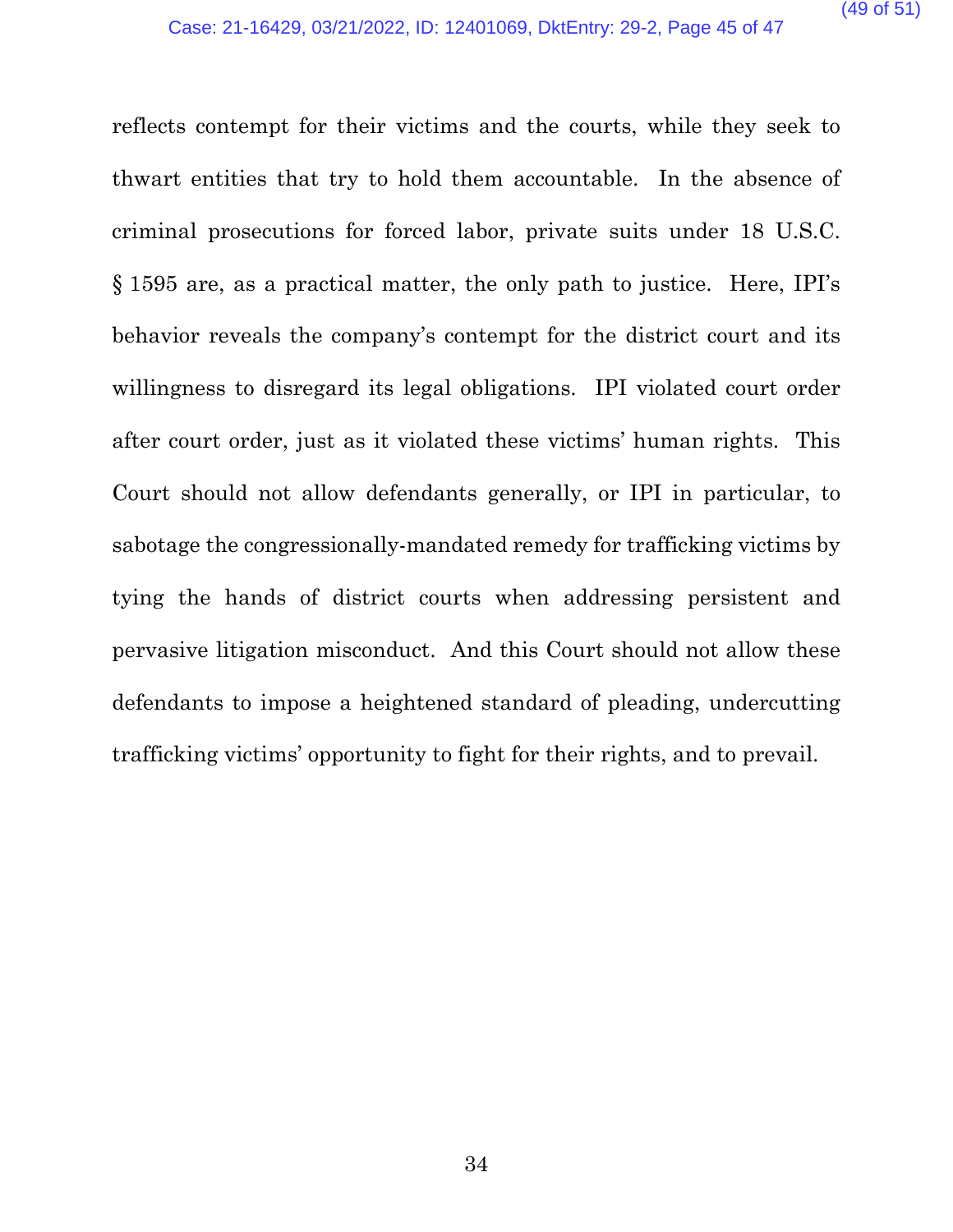(50 of 51)

Case: 21-16429, 03/21/2022, ID: 12401069, DktEntry: 29-2, Page 46 of 47

# **CONCLUSION**

This Court should affirm the judgment of the district court.

Respectfully submitted,

Arwen R. Johnson Michael D. Roth Yusuf Saei KING & SPALDING LLP 633 West Fifth Street Suite 1600 Los Angeles, CA 90071

Kathryn Running KING & SPALDING LLP 1700 Pennsylvania Avenue NW Washington, DC 20006

/s/ Anne M. Voigts Anne M. Voigts *Counsel of Record* Matthew V.H. Noller KING & SPALDING LLP 601 S. California Avenue Palo Alto, CA 94304 (650) 422-6710 avoigts@kslaw.com

*Counsel for Amici Curiae*

March 21, 2022